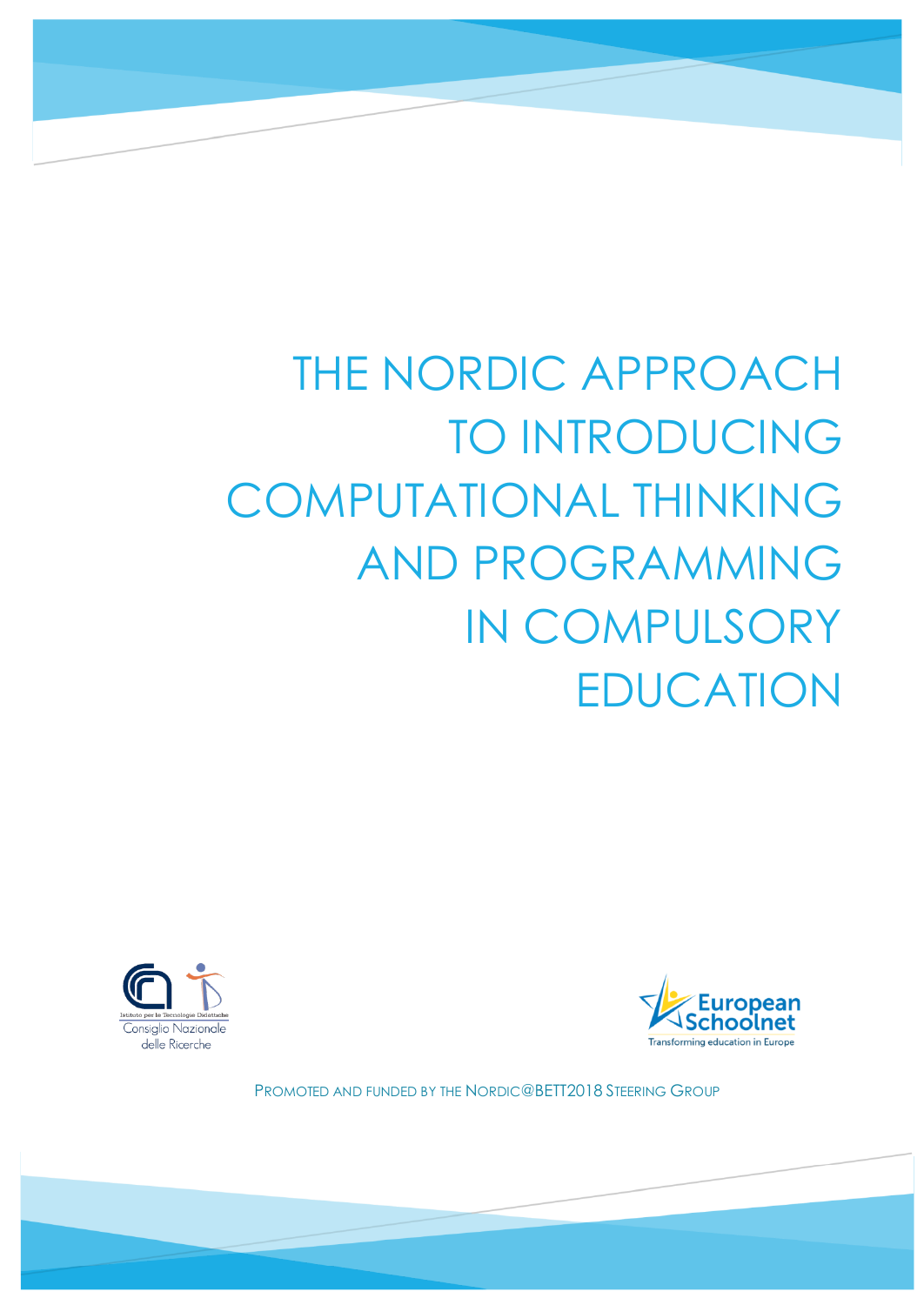#### **Authors**

*Stefania Bocconi, Augusto Chioccariello, Jeffrey Earp,*  National Research Council of Italy, Institute for Educational Technology (CNR-ITD)

(see also contributors at the end of this report)

**How to cite:** Bocconi, S., Chioccariello, A. and Earp, J. (2018). *The Nordic approach to introducing Computational Thinking and programming in compulsory education*. Report prepared for the Nordic@BETT2018 Steering Group.<https://doi.org/10.17471/54007>

Available at: http://www.itd.cnr.it/doc/CompuThinkNordic.pdf

Published in January 2018

Members of Nordic@BETT2018 Steering Group: Danish National Agency for It and Learning Finnish National Board of Education National Agency for Education in Sweden

Norwegian Directorate for Education and Training

Nordic@BETT2018 supported by the Nordic Council of Ministers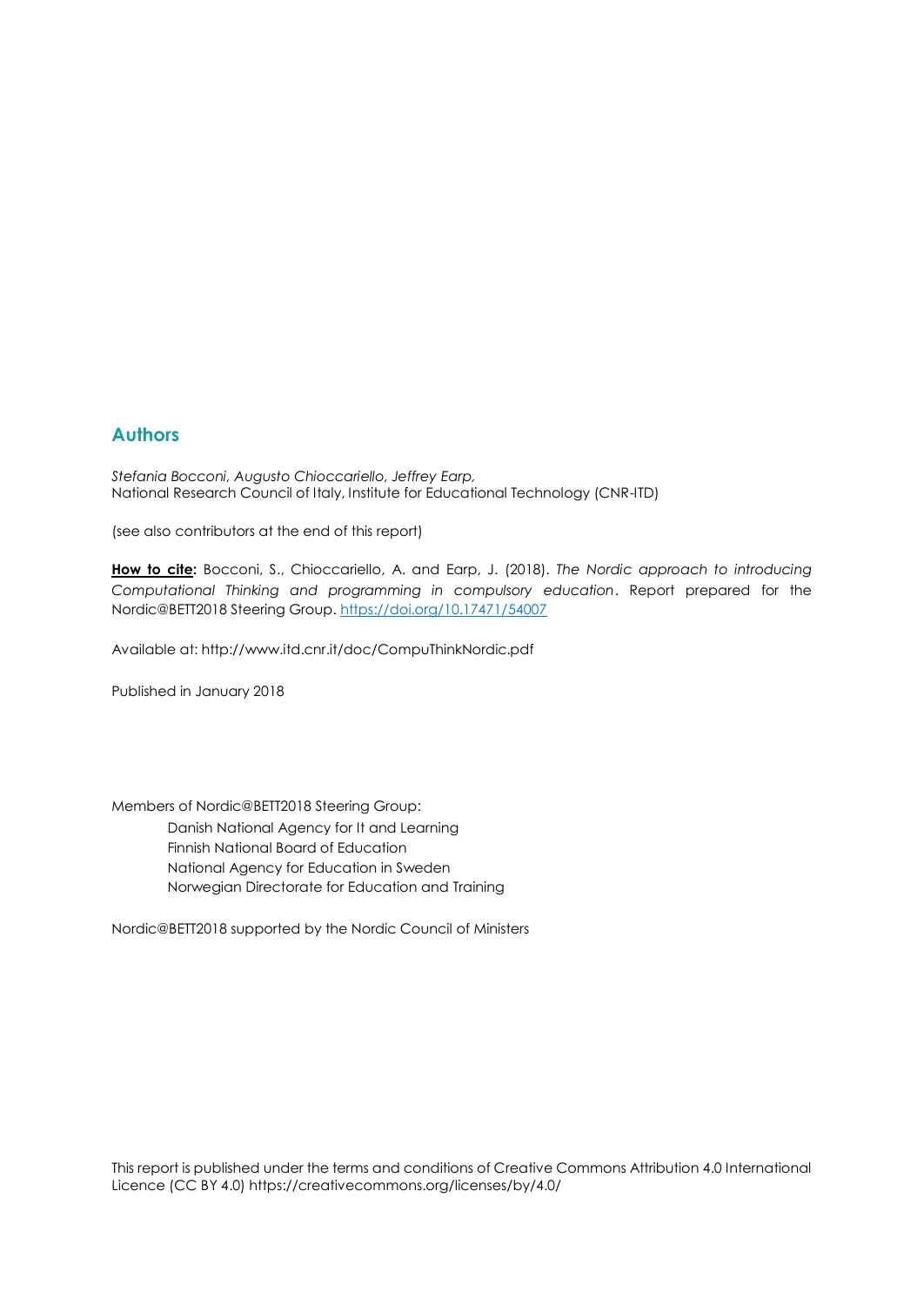# **CONTENTS**

| Key terms and concepts related to Computational Thinking and Programming7   |
|-----------------------------------------------------------------------------|
| Computational Thinking and Programming as part of the digital competence  9 |
| Positioning Computational Thinking and Programming in the curriculum13      |
|                                                                             |
|                                                                             |
|                                                                             |
| In-service teacher training in Computational Thinking and Programming21     |
|                                                                             |
|                                                                             |
|                                                                             |
|                                                                             |
|                                                                             |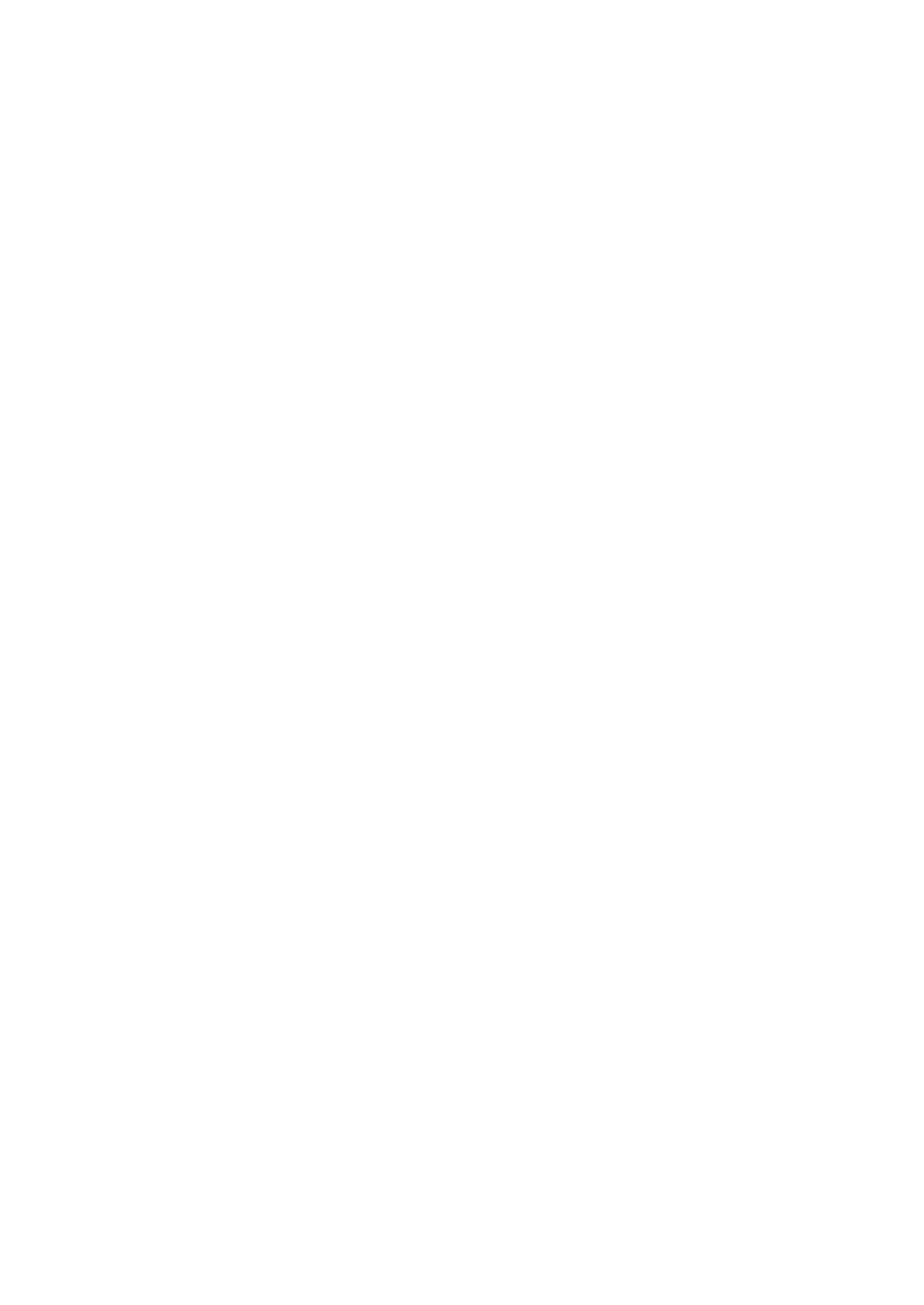# <span id="page-4-0"></span>**FOREWORD**

*Computational methods and models give us the courage to solve problems and design systems that no one of us would be capable of tackling alone. Computational thinking confronts the riddle of machine intelligence: What can humans do better than computers? and What can computers do better than humans? Most fundamentally it addresses the question: What is computable? Today, we know only parts of the answers to such questions.* 

*[Jeannette M. Wing]<sup>1</sup>*

In a complex, fast-changing and increasingly digital world, it is – more than ever – crucial that all young people leave school with appropriate knowledge, skills and attitudes, able to adapt rapidly to new and unexpected occupations and skills needs. As the OECD<sup>2</sup> observes, a stronger emphasis than in the past has therefore to be placed in promoting foundation skills, digital literacies, higher order thinking competencies as well as social and emotional skills.

In the last five years, coding (or programming) has emerged as one of these new skills. The decision of England to mandate computing in schools from September 2014 created a momentum leading to curriculum reforms in other countries focusing on computer science concepts, programming skills and 'computational thinking'. This decision arose from a perception that the subject Information and Communication Technology in the English National Curriculum overemphasized functional skills in using computers, did not prepare young people for careers using ICT or reflect how 'software code and algorithms have been put to work in disparate social, political, cultural and economic contexts, across governmental, civil society and industrial sectors, and in scientific, social science and humanities disciplines'3.

From the beginning, European Schoolnet has been monitoring initiatives in order to provide ministries and practitioners with up-to-date information about this rapidly evolving area.

Currently more than 20 European countries integrate programming or computational thinking in their curricula4.

-

<sup>1</sup> Wing, J., 'Computational Thinking', Communications of the ACM, March 2006/Vol. 49, No. 3 https://www.cs.cmu.edu/~15110-s13/Wing06-ct.pdf

<sup>2</sup> OECD, Skills for a digital world, 2016

http://www.oecd.org/officialdocuments/publicdisplaydocumentpdf/?cote=DSTI/ICCP/IIS(2015)10/FINAL&do cLanguage=En

<sup>3</sup> Williamson, B., Political computational thinking: policy networks, digital governance and 'learning to code', Critical Policy Studies Vol. 10, Iss. 1, 2016. http://www.tandfonline.com/doi/full/10.1080/19460171.2015.1052003

<sup>4</sup> Balanskat, A., Engelhardt, K., Ferrari, A., 'The integration of Computational Thinking (CT) across school curricula in Europe', European Schoolnet Perspective, issue no. 2, April 2017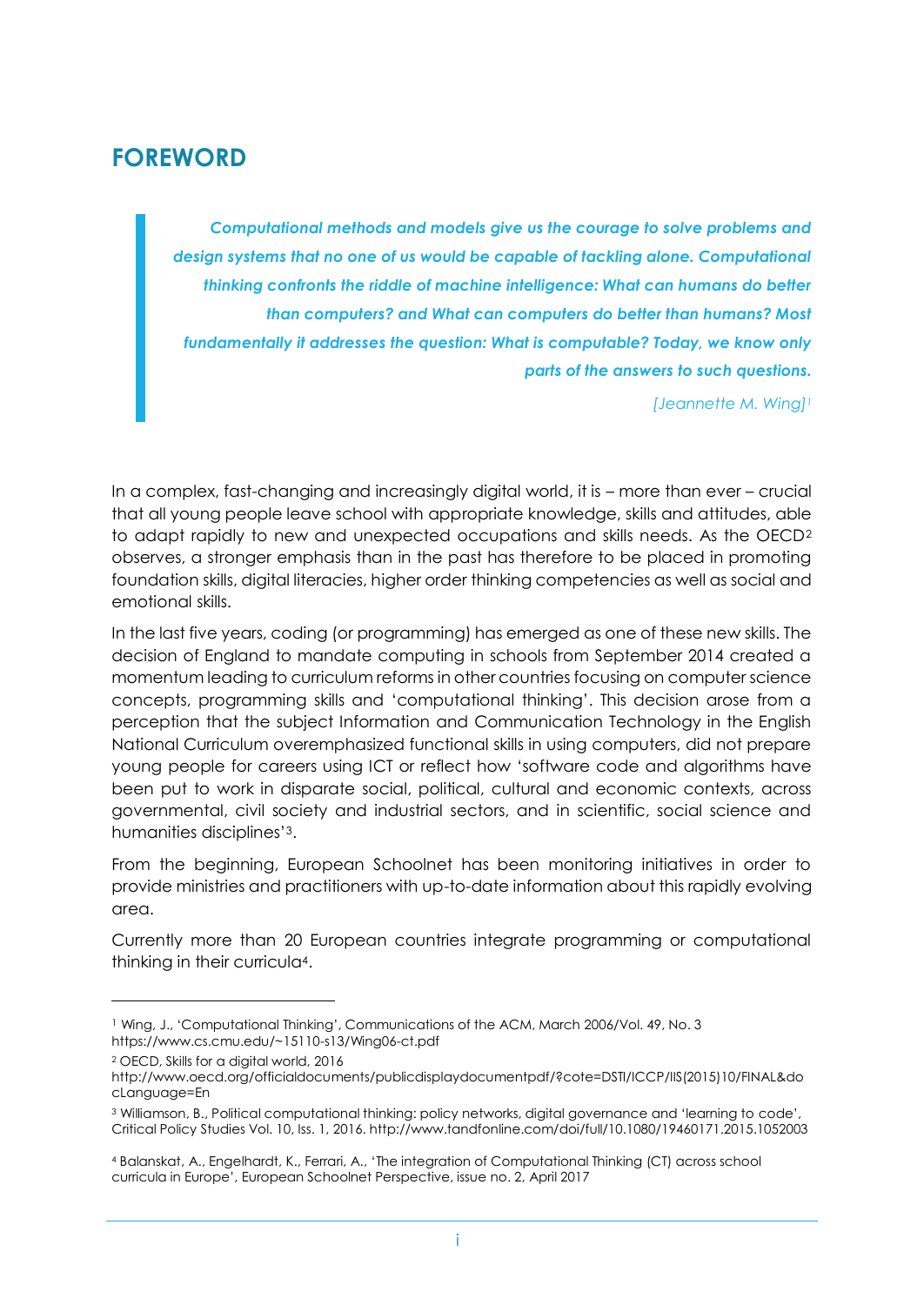Among over 100 examples in The Open Book of Educational Innovation<sup>5</sup> are several describing computational thinking initiatives: Scratch in France, primary school coding in Portugal, Italy and Belgium, and coding and creativity in Spain. They involve active collaboration between different age groups and aim to develop transversal skills across a wide range of subjects.

Computational thinking has emerged as a new concept to help prepare children for future challenges in an increasingly digital society. However, its impact on children's learning and skills is not yet clear.

As a recent European Schoolnet paper notes:

*Rigorous research on specific aspects such as assessment methods and transfer of knowledge will be key to the successful implementation of computational thinking in formal education. As more tangible results on implementation and pedagogical choices become available in many countries, the exchange of experience and lessons learned at both European and international levels will become crucial.*

This report is an inspiring contribution to our collective understanding of computational thinking, providing a wealth of detail on its place in Nordic curricula as well as on its essential accompaniment: well-prepared teachers, pedagogically competent in both algorithmic thinking and programming.

I commend the report to policy-makers, researchers, industry partners and practitioners.

Marc Durando

-

European Schoolnet

http://www.eun.org/documents/411753/665824/Perspective2\_april2017\_onepage\_def.pdf/70b9a30e-73aa-4573-bb38-6dd0c2d15995

<sup>5</sup> Licht, A.H, Tasiopoulou, E., Wastiau, P. (2017). Open Book of Educational Innovation. European Schoolnet, Brussels. http://www.eun.org/news/detail?articleId=855836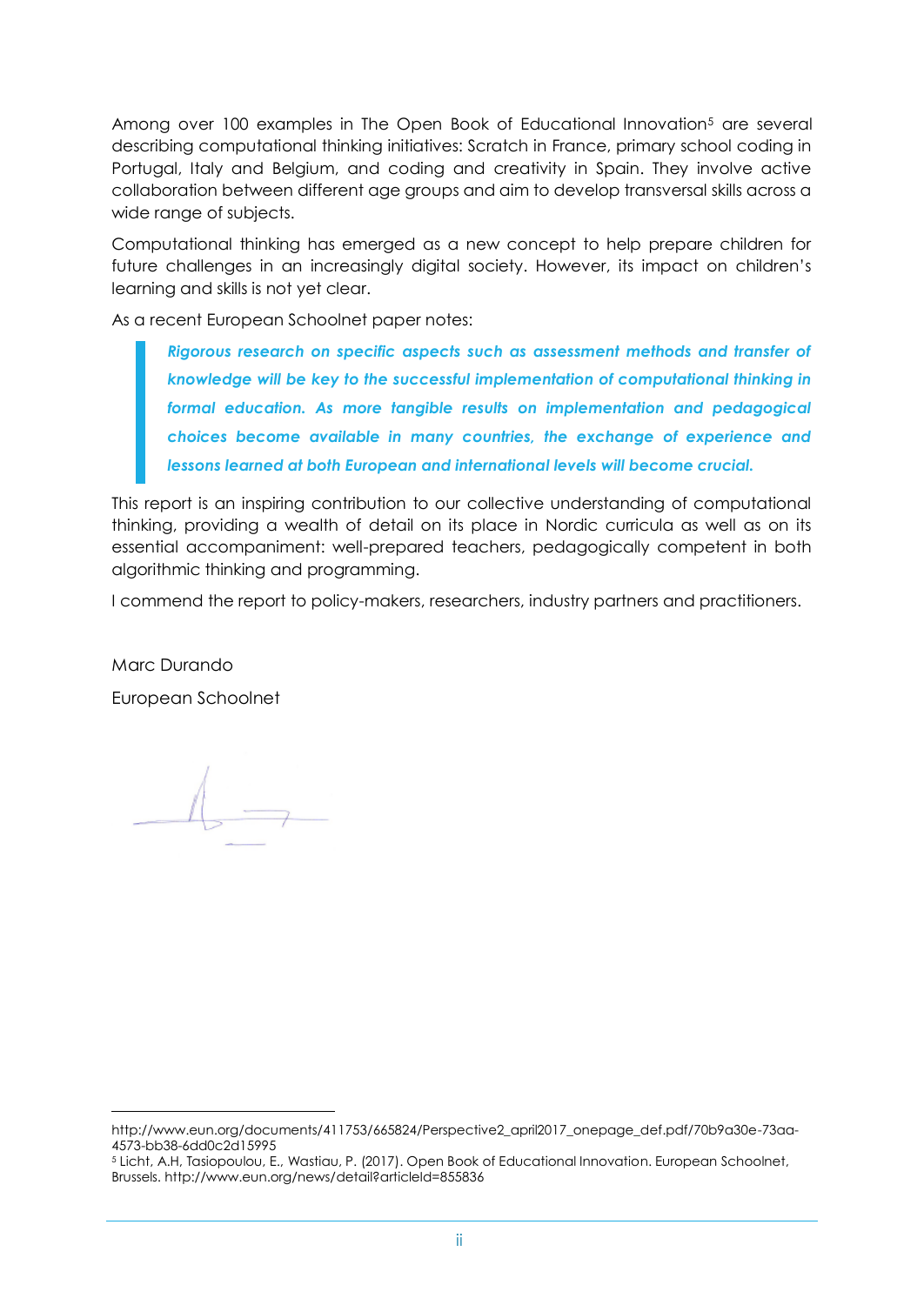## <span id="page-6-0"></span>**PREFACE**

The European Commission presented on 17 January 2018 a new "Digital Education Action Plan" for Europe {COM (2018) 22 final} to help people, educational institutions and education systems better adapt to life and work in an age of rapid digital change. The Action Plan sets out three priorities: making better use of digital technology for teaching and learning; developing relevant digital competences and skills for the digital transformation; improving education through better data analysis and foresight. The support for relevant digital competences needed for life and work form part of priority area 2. This contains an action on bringing coding classes to all schools in Europe, including by increasing schools' participation in the EU Code Week.

Coding, and more broadly, computational thinking (CT) has indeed been on the agenda for several years now in Europe (e.g. Digital Agenda, New Skills Agenda, E&T2020). This was also demonstrated in our 2016 report "Developing Computational Thinking in Compulsory Education – Implications for Policy and Practice", a study designed and funded by the JRC and carried out by the Italian National Research Council, Institute for Educational Technology (CNR-ITD) in conjunction with European Schoolnet. The report provided a comprehensive overview of the most significant Computational Thinking (CT) developments undertaken in compulsory education across Europe, including implications for policy and practice.

We are pleased to see a contextualised update of this report for the Nordic countries and to observe that CT still remains high on the educational agenda. It is an important goal in itself to develop CT competences, but as illustrated also in this Nordic report, programming and/or CT should be part of a more comprehensive 21st century skills approach also labelled as digital competence. This is consistent with the approach proposed in the European Digital Competence framework for citizens (DigComp) developed by the JRC, where programming is one of the 21 competences of DigComp encompassing also information and data literacy, communication and collaboration, digital content creation, safety and problem solving.

In addition, capacity-building for the digital transformation of education and learning, and for the changing requirements for skills and competences should also look at educators' digital competence as well as the digital capacity of educational organisations. JRC has developed competence frameworks for all these (DigComp, DigCompEdu, DigCompOrg) and others (DigCompConsumers, EntreComp, OpenEdu) with the aim to provide a common language and understanding at European and MS level to tackle challenges related to digital age learning<sup>6</sup>.

#### **Yves Punie**

*Deputy Head of Unit* DG JRC Unit Human Capital and Employment European Commission

-

<sup>6</sup> More information on all our studies can be found on the JRC Science hub: https://ec.europa.eu/jrc/en/research-topic/learning-and-skills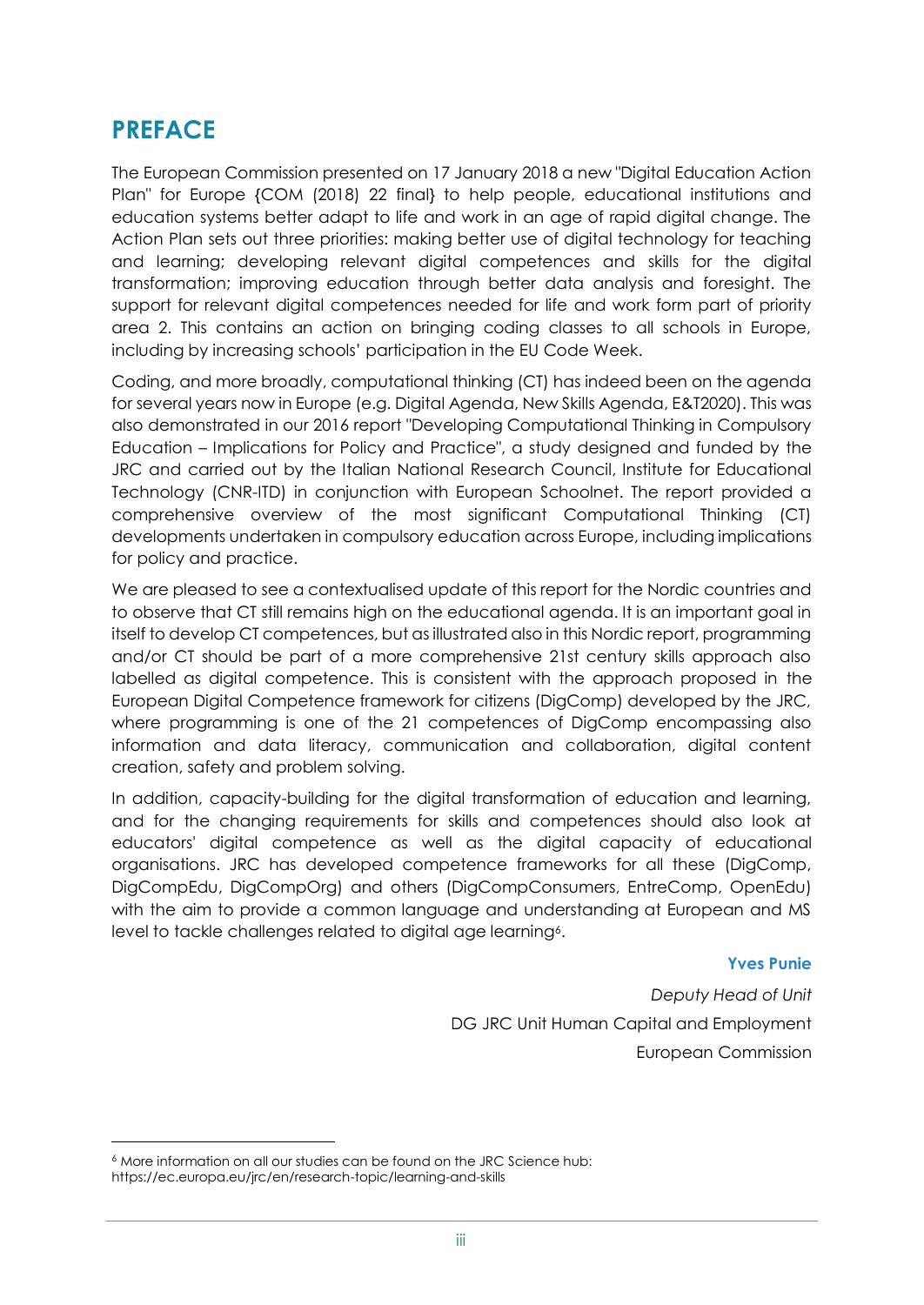# <span id="page-7-0"></span>**ACKNOWLEDGMENTS**

The authors of this report would like to thank all the experts from the Ministries of Education who participated in the survey for their valuable support and for the additional information they provided on policies and documents relevant to this short study (see Annex 1).

Our special thanks go also to the experts and stakeholders who provided valuable insights on current developments in CT in primary and secondary education in Nordic countries, highlighting the major implications for policy and implementation. The list of experts interviewed is included in Annex 2.

We would also like to acknowledge and thank Ann-Thérèse Arstorp, Norwegian Directorate for Education and Training (Norway) and Tobias Heiberg, of the University College Capital (Denmark), for providing valuable and detailed input.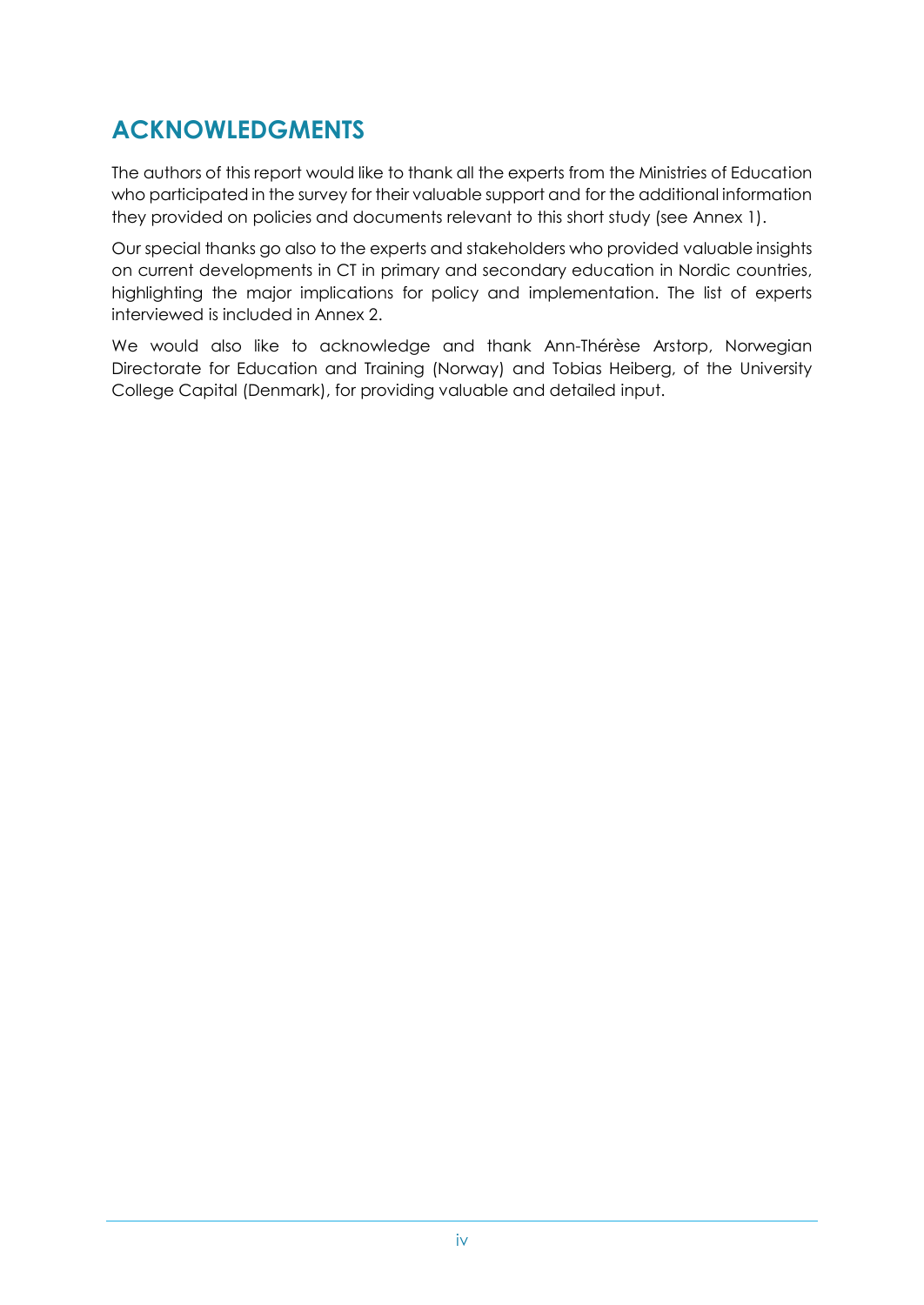# <span id="page-8-0"></span>**INTRODUCTION**

The New Media Consortium Report *Technology Outlook for Nordic Schools* explains that "educational technologies are not yet fully exploited in the Nordic region to impart real-world skills that reflect the needs of the workforce. Triggering large-scale, sustainable changes necessitates collaborative, focused actions that engage policymakers, local communities, school leaders, educators, and learners." [\[1,](#page-34-1) p.8].

Accordingly, Nordic countries have a need for a strategic policy framework that provides a vision, a rationale, and clear goals for ICT in education. If ICT use is to generate the expected benefits for school communities and society at large, national ICT policies will need to be positioned and aligned with other strategic and operational measures. Key to this effort is ensuring that centrally defined educational goals can and will be adapted to the particular needs of regions and the schools that serve them.

A vital component in bringing about this change is building consensus among all the stakeholders involved, as they are more likely to implement that change effectively if they have a clear sense of its rationale and potential usefulness. Leadership at all levels in the use of educational technology requires road-mapping to guide decisionmaking and action plans. To be truly useful, these roadmaps need to blend contextual understanding of real-world technologies with a firm grounding in the pedagogical frameworks that guide their application.

In recent times, Computational Thinking (CT) and programming have become central to the debate on exploiting the full potential of ICT for education. Indeed, these skills are now considered by many as being as fundamental as numeracy and literacy.

In 2016, the Joint Research Centre of the European Commission (JRC – Unit B.4) published the report *Developing Computational Thinking in Compulsory Education – Implications for Policy and Practice* [\[2\]](#page-34-2). This discusses the main results from the CompuThink study conducted for the EC JRC – Unit B.4 by the Italian National Research Council, Institute for Educational Technology (CNR-ITD) in conjunction with European Schoolnet. The report provides a comprehensive overview of the most significant Computational Thinking (CT) developments undertaken in compulsory education across Europe, including implications for policy and practice. Nineteen Ministries of Education (MoEs) - or organisations nominated to act on their behalf contributed to the 2016 report. One of its chief findings is that the introduction of computational thinking and programming is a key priority for compulsory education in several countries, including England, France, Finland, Ireland, Malta and Poland [\[2\]](#page-34-2).

Building upon results and experiences collected in the CompuThink study, CNR-ITD and European Schoolnet have prepared this short report about the introduction of computational thinking in compulsory education in Denmark, Finland, Norway and Sweden. Promoted and funded by the Nordic@BETT2018 Steering Group, the report provides an overview of the current status of CT and Programming in the four countries' curricula and national plans. It also discusses ongoing CT development in the Nordic countries. The report was developed as part of preparations for and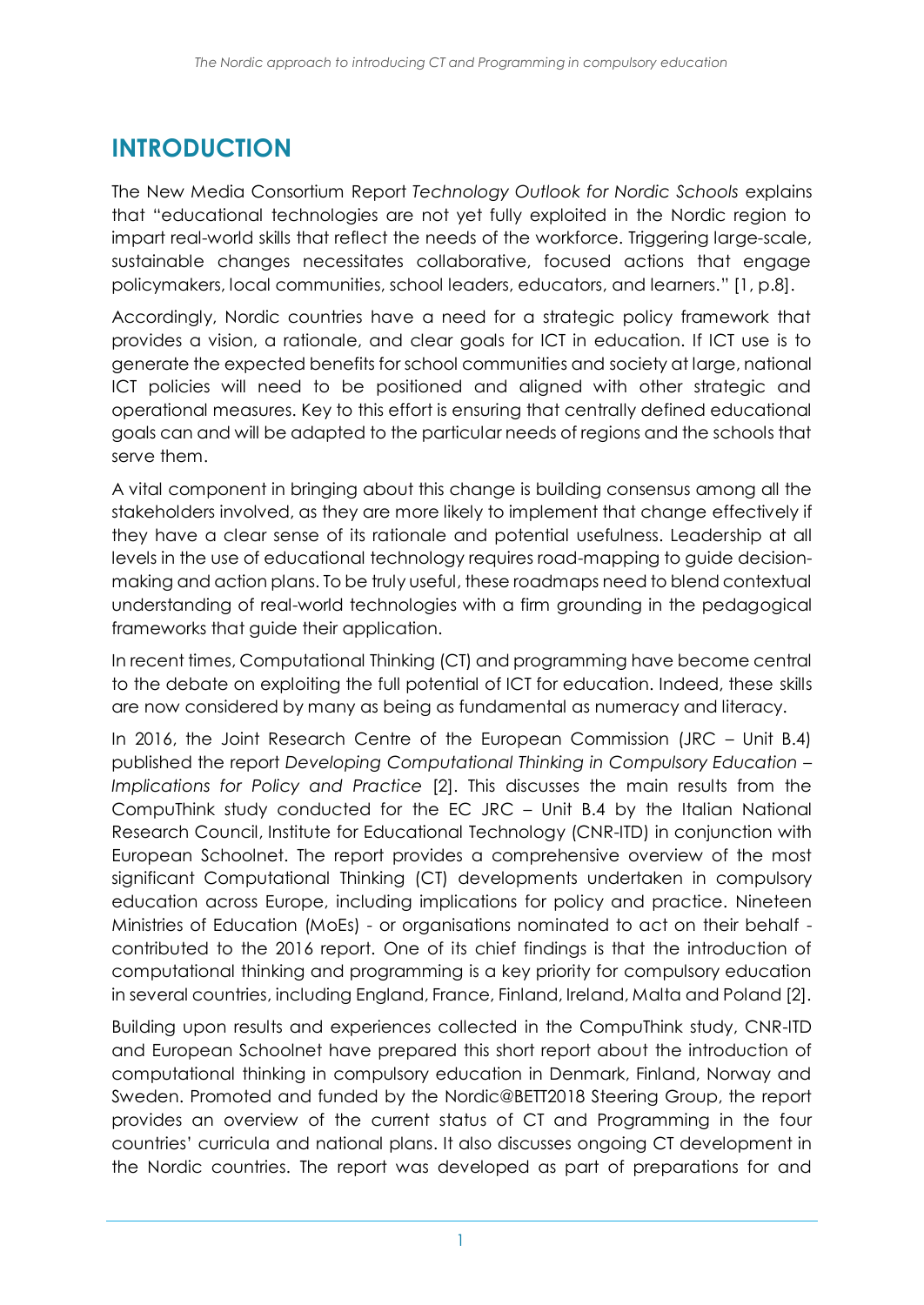contributions to Nordic@BETT2018, a Nordic-themed event at BETT 2018 in London. It presents key findings and emerging trends, with ideas for policy actions.

### <span id="page-9-0"></span>**Approach**

To provide an up-to-date overview of the position computational thinking and programming occupy in the school curricula of Nordic countries, a short survey was prepared. This was designed to:

- identify how Nordic countries<sup>7</sup> are currently integrating (or planning to integrate) CT and Programming in their curricula and national plans;
- collect additional information on implementation plans (i.e. programmes of study) and/or significant supporting measures like teacher training and assessment;
- identify relevant initiatives/projects supporting the introduction of CT and Programming in compulsory education.

The survey was carried out in November-December 2017 and was based on an updated version of the questionnaire for MoEs used in the 2016 CompuThink study. The data collected were subsequently analysed and discussed during semi-structured interviews with an expert from each of the four countries to clarify key aspects and collect further information. These efforts were complemented by desk research into the available evidence from Nordic countries. When analysing the survey results and reviewing collected documents for this report, we focused on the following aspects:

• terminology used;

-

- the role of CT and Programming in the compulsory level curriculum;
- integration approach;
- in-service teacher training.

This short study focuses particularly on curriculum guidelines and initiatives implemented as part of the Nordic countries' single structure education. Single structure education comprises primary and lower secondary education for children (i.e. International Standard Classification of Education, ISCED, Levels 1 and 2). Education is provided from the beginning to the end of compulsory schooling, with no transition between primary and lower secondary education, and with general education provided in common for all pupils [\[3,](#page-34-3) p.5]. Each of the four MoEs provides a national core curriculum that serves as a guide for the formulation of curricula at local level. This provided a reasonably uniform basis for comparing the approaches promoted in Nordic countries (information about the single structure education in the four countries is included in Annex 4).

 $^7$  The Nordic Region consists of Denmark, Norway, Sweden, Finland and Iceland, as well as the Fareo Islands, Greenland and Åland. This report is about Denmark, Finland, Norway and Sweden (members of Nordic@BETT steering group).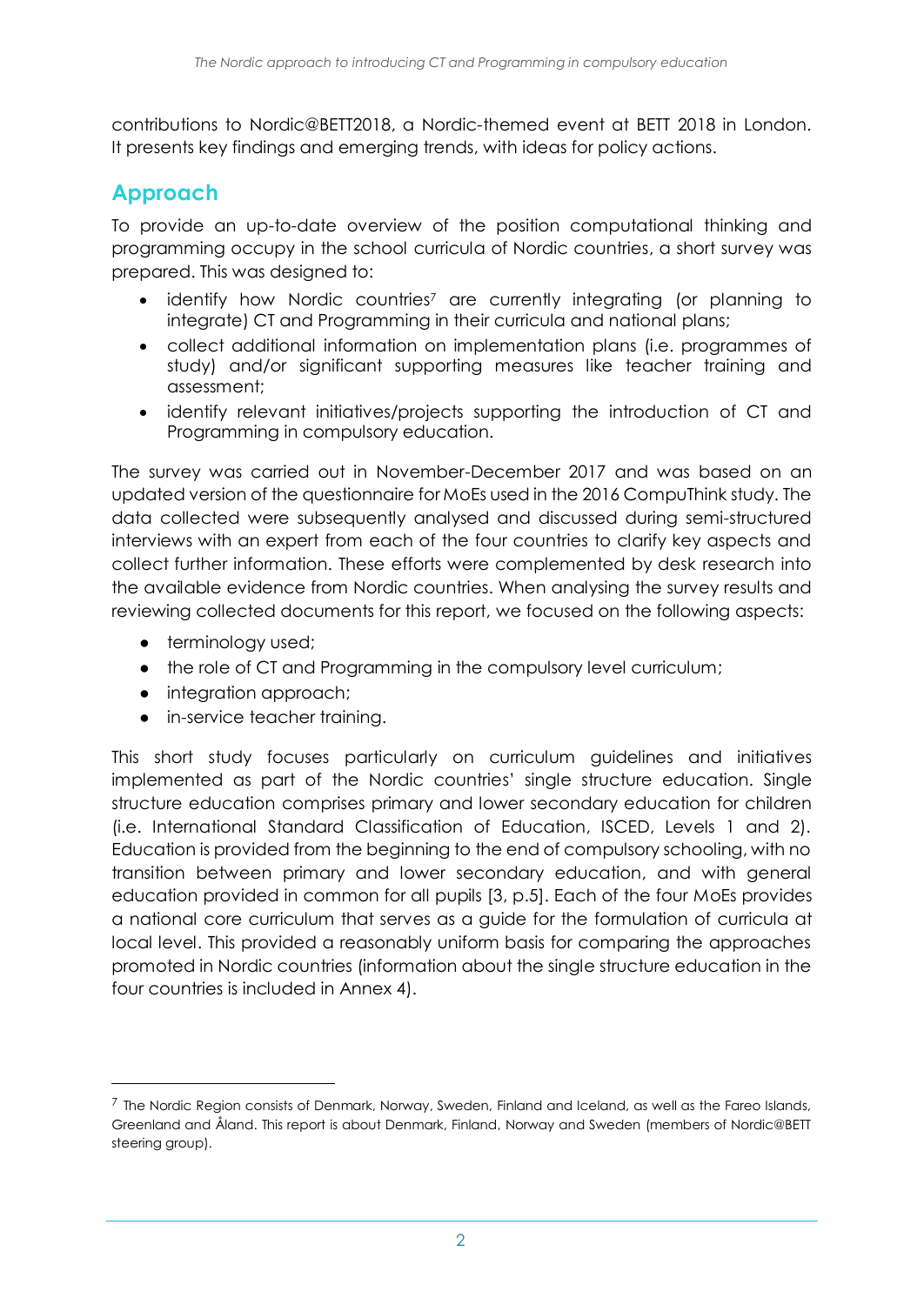# <span id="page-10-0"></span>**KEY FINDINGS AND IDEAS FOR POLICY ACTION**

#### **Understanding of Computational Thinking and Programming**

Nordic countries include CT and Programming as part of an evolving definition of digital competence. Although the term "computational thinking" is not explicitly used in policy documents, some key elements are included. There is an ongoing debate in all Nordic countries about the understanding of CT and Programming, pointing in two main directions:

- A broad understanding that frames CT as something more than programming, encompassing key 21<sup>st</sup> century skills like problem solving, logical thinking and creativity;
- A more technology-oriented understanding of CT and Programming, advocating the acquisition of competencies learners require to boost their employability in the ICT sector and their capacity to address societal challenges.

The variety of terminology used in the four countries reflects multi-faceted policy discussion and actions being undertaken in this area at different levels. This denotes a certain complexity that may hinder efforts to reach a shared understanding, and could thus affect implementation plans.

These considerations highlight the need to shift towards clear, shared definitions to ensure effective communications on CT, as well as collaboration among all key educational players (practitioners, academia, stakeholders).

### **IDEAS FOR POLICY ACTION**

Foster collaboration among all key educational players (practitioners, academia, stakeholders) to compile a shared terminology that supports the process of curriculum integration.

#### **Implementation of Computational Thinking and Programming in curricula**

Three different approaches are open for integrating CT and Programming in the curriculum: a cross-curriculum strategy, accommodation in subject(s) already being taught, establishment of a new, purposely-designed subject.

In the Nordic countries, all three options are being pursued, even though at different stages of development.

Finland and Sweden have adopted a blend of cross-curriculum and single subject integration, where the strongest subject link - in terms of coverage and learning outcomes - appears to be with mathematics. Danish and Norwegian pilot initiatives at lower secondary level position CT within an elective subject that has strong links to computer science, leveraging synergic links with learning contents for developing CT skills.

The choice between these different strategies at national level is conditioned by the country's political mandate for CT-oriented reform and by the organizational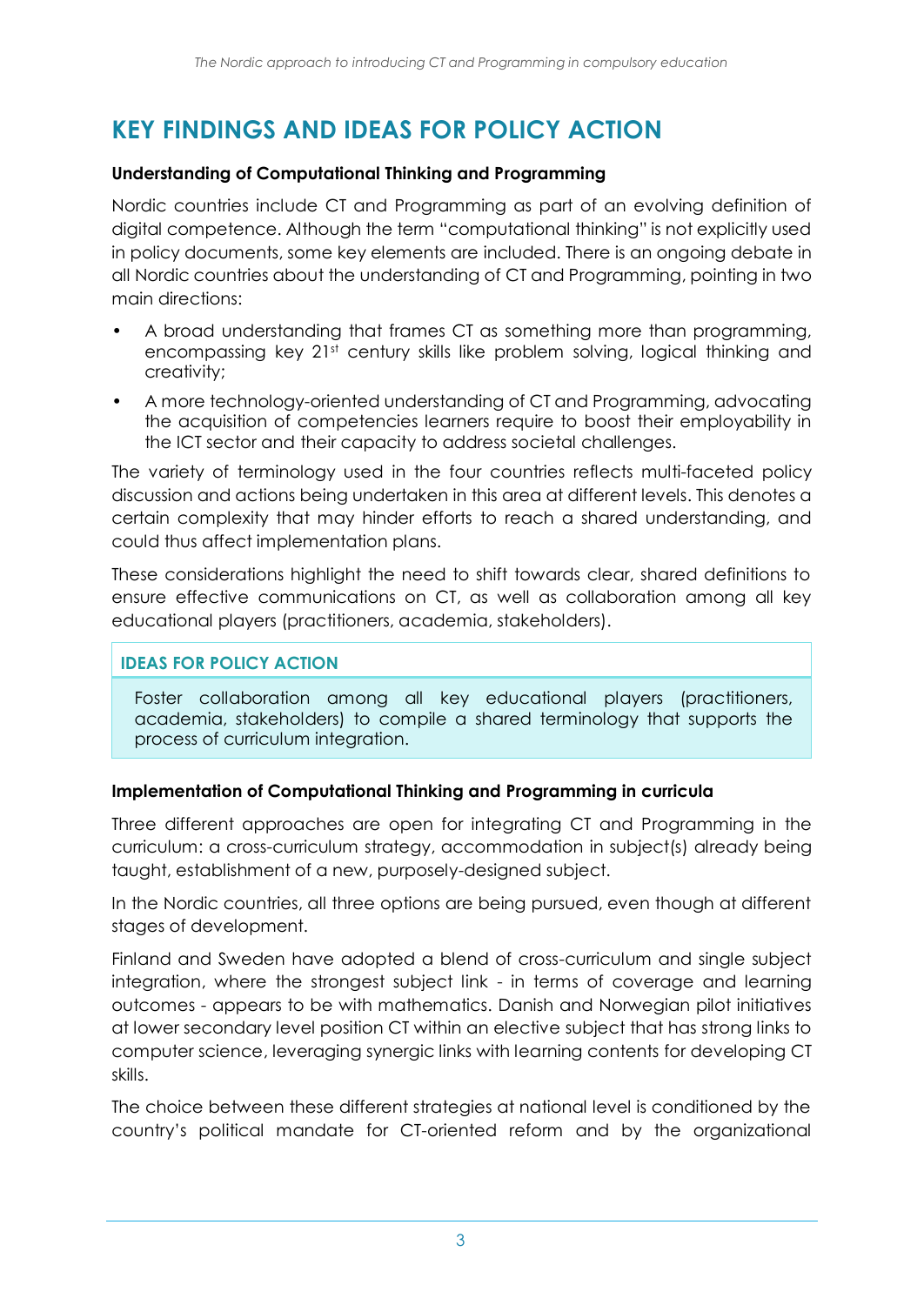constraints governing how curriculum changes are implemented and rolled out within the specific education system.

Obviously, irrespective of the strategy adopted, accommodating new topics in the curriculum poses a number of difficulties *per se*, not least that it implies taking hours away from other activities.

Establishment of an elective course on CT and Programming as part of an integration strategy softens organisational disruption but may also result in limited local uptake and actual student participation. This may undermine efforts to promote CT and Programming for all and could perpetuate existing inequalities.

Another major consideration impacting on the strategy to be adopted for compulsory education is the progressive subject area specialization that occurs in the transition from primary to lower secondary school.

### **IDEAS FOR POLICY ACTION**

- Careful consideration should be dedicated to how transversal implementation of CT and Programming is to be actuated in practice, namely how it links up with the different subject areas and how it may impact on students' achievement.
- Where CT and Programming is embedded within a single discipline, attention should focus in particular on ensuring that knowledge and skills are developed in a way that promotes their transfer to other domains and contexts.
- Establishing CT and Programming as an elective subject should be considered a transitory step leading to a more comprehensive policy action whereby CT and Programming become a mandatory part of the curriculum.
- Specific actions for inclusive education (i.e. without regard to background, race or gender) should be undertaken as part of efforts to promote CT for all.
- Irrespective of which strategies are followed for curriculum integration, it is crucial to clearly formulate and assign responsibility to teachers in charge of integrating CT and Programming.

### **Actuation, assessment, and continuous professional development**

In Nordic countries, adoption of CT and Programming in the curriculum is grounded on the assumption that this provides an ideal foundation for bolstering problem solving and logical skills, and digital competence. Clearly, this is unlikely to happen without proper guidance and support, paving the way for the actuation of suitable classroom activities.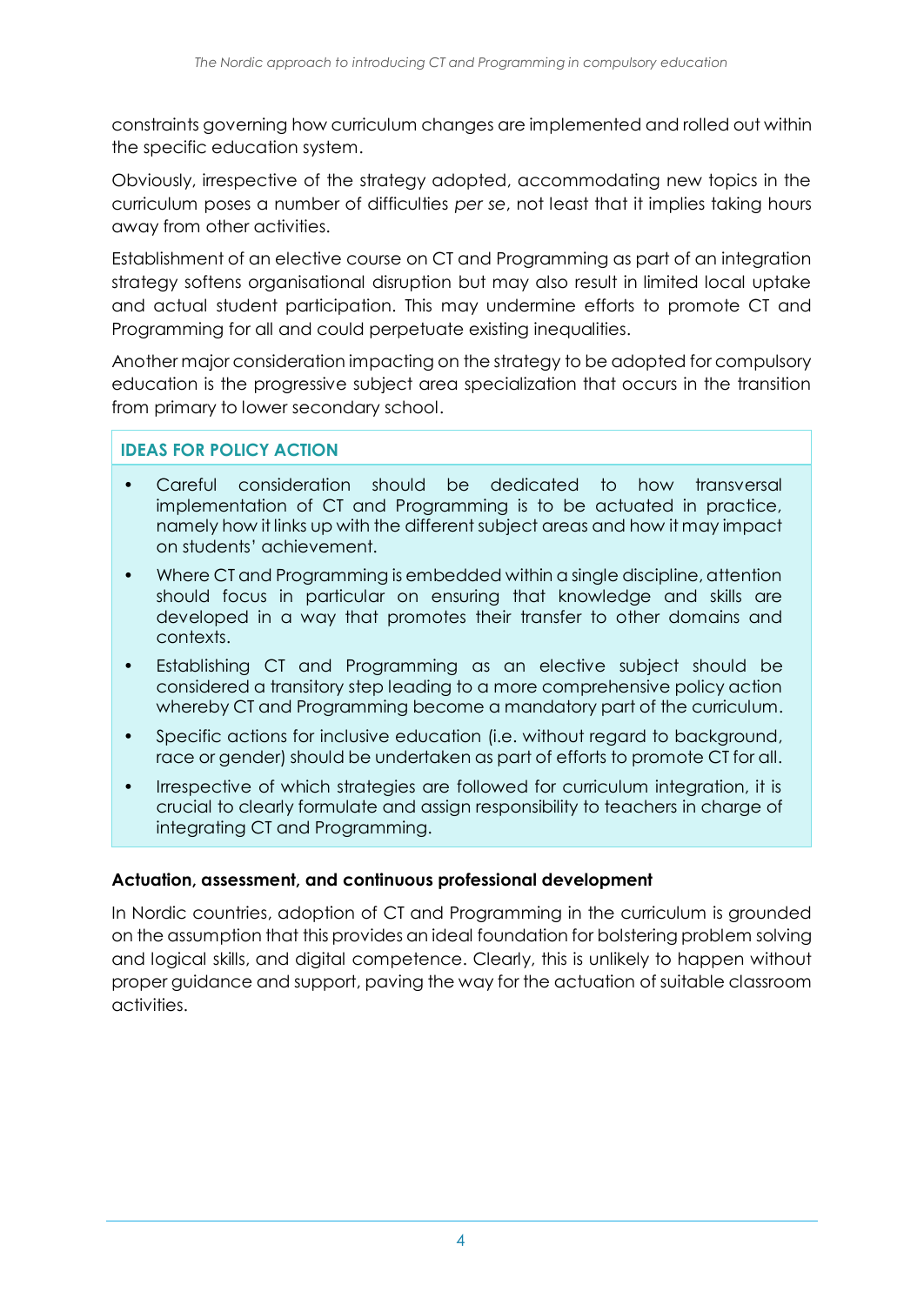### **IDEAS FOR POLICY ACTION**

- Consider commissioning further studies/research to investigate the type of skills students acquire when following CT and Programming syllabuses, and which pedagogical approaches are most effective for acquisition of these skills.
- Consider sourcing and comparing case studies that report concrete implementation (pedagogy, tools, assessment).

Having appropriate assessment strategies and procedures in place is critical not just for gauging outcomes and effectiveness, but also to ensure that the whole educational community attributes real value to CT and Programming activities.

#### **IDEAS FOR POLICY ACTION**

Define specific criteria for teachers' assessment of their students' CT and Programming skills for all related goals included in the curriculum, both subject related and cross-curricula.

The introduction of CT and Programming in the curriculum calls for major in-service teacher training initiatives to up-scale competences. In all four countries, MOOCs are used to provide a scalable solution. While it is too early to report on the efficacy of approaches adopted for teacher training, inputs from the interview with the Finnish expert point to the following:

- The decision to adopt visual programming environments for primary school teachers is leading to successful appropriation of programming.
- Social media play a key role in disseminating good practices among teachers.
- The commitment of schools and local education authorities is important in creating the conditions (e.g. leave time, substitutions) for securing teachers' participation in training initiatives.

### **IDEAS FOR POLICY ACTION**

- Prioritize peer exchange and community building, so as to promote the sharing of good practice among teachers.
- Promote specific initiatives for school leaders so they understand the importance of including CT and Programming in compulsory education and hence facilitate and promote its implementation.
- Ensure measures are in place at school level to support teachers' participation in in-service training courses (e.g. provision of replacement teachers).

To conclude, we wish to direct attention to aspects that we believe ought to be taken into account for introducing CT and programming.

On the question of where to make room for CT and Programming in the curriculum, we feel these are best placed (when conditions allow) within a purposely-designed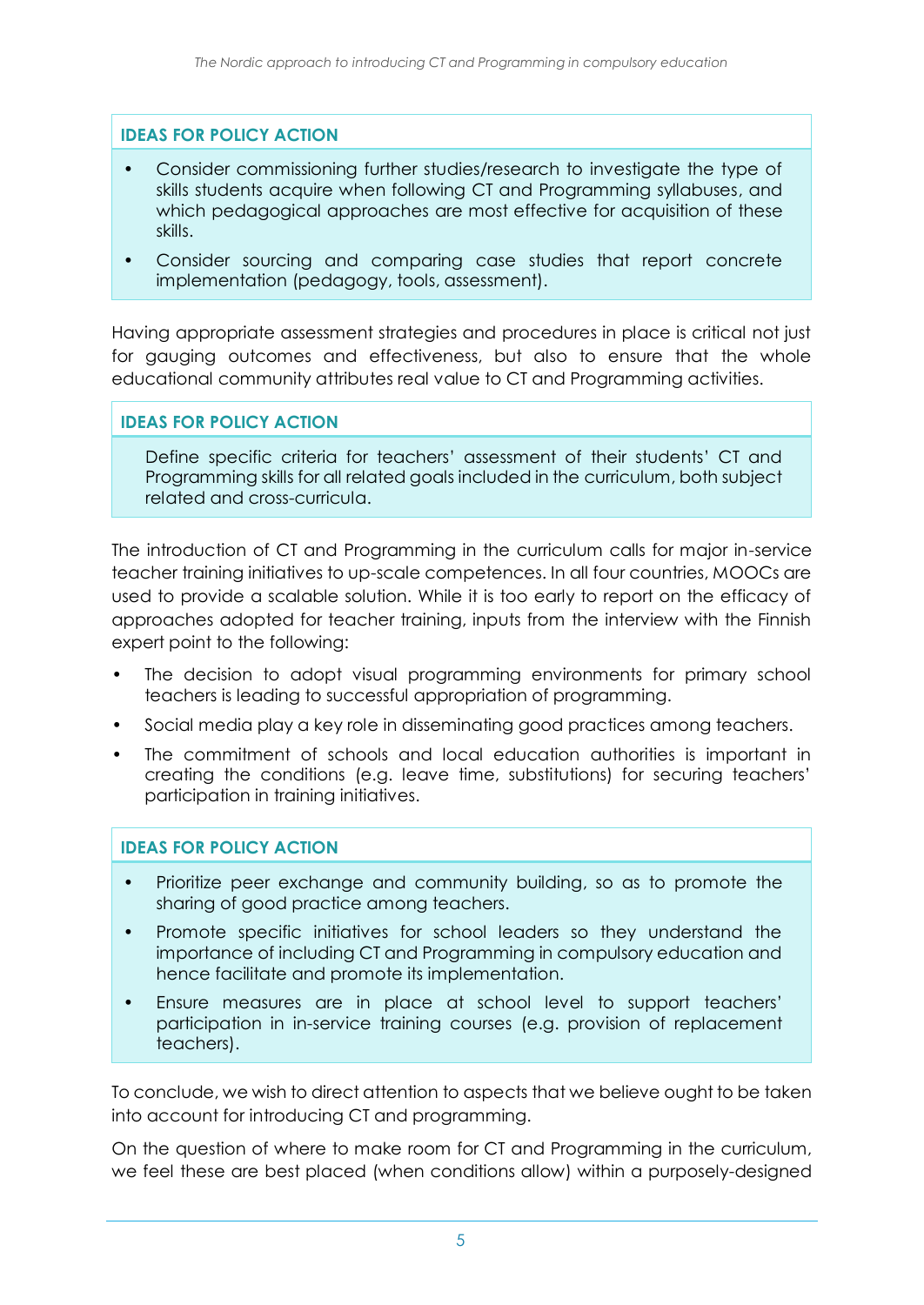subject that is respectful of CT's epistemological roots and that grants time for learners to acquire related skills through relevant practice.

At the same time, the introduction of CT and Programing should also encompass measures that ensure these skills are explicitly intertwined with the widely-advocated transfer of problem solving and logical thinking abilities to other domains.

Evidence shows that the transfer of programming skills is more likely to happen when (i) transfer is addressed in the upskilling of all teachers involved and (ii) forms an integral part of the pedagogical approach adopted in the classroom. Here, the connection between mathematics and CT is a common starting point, in Nordic countries as elsewhere, but this connection needs to be broadened to other domains in which CT and Programming can bring added value.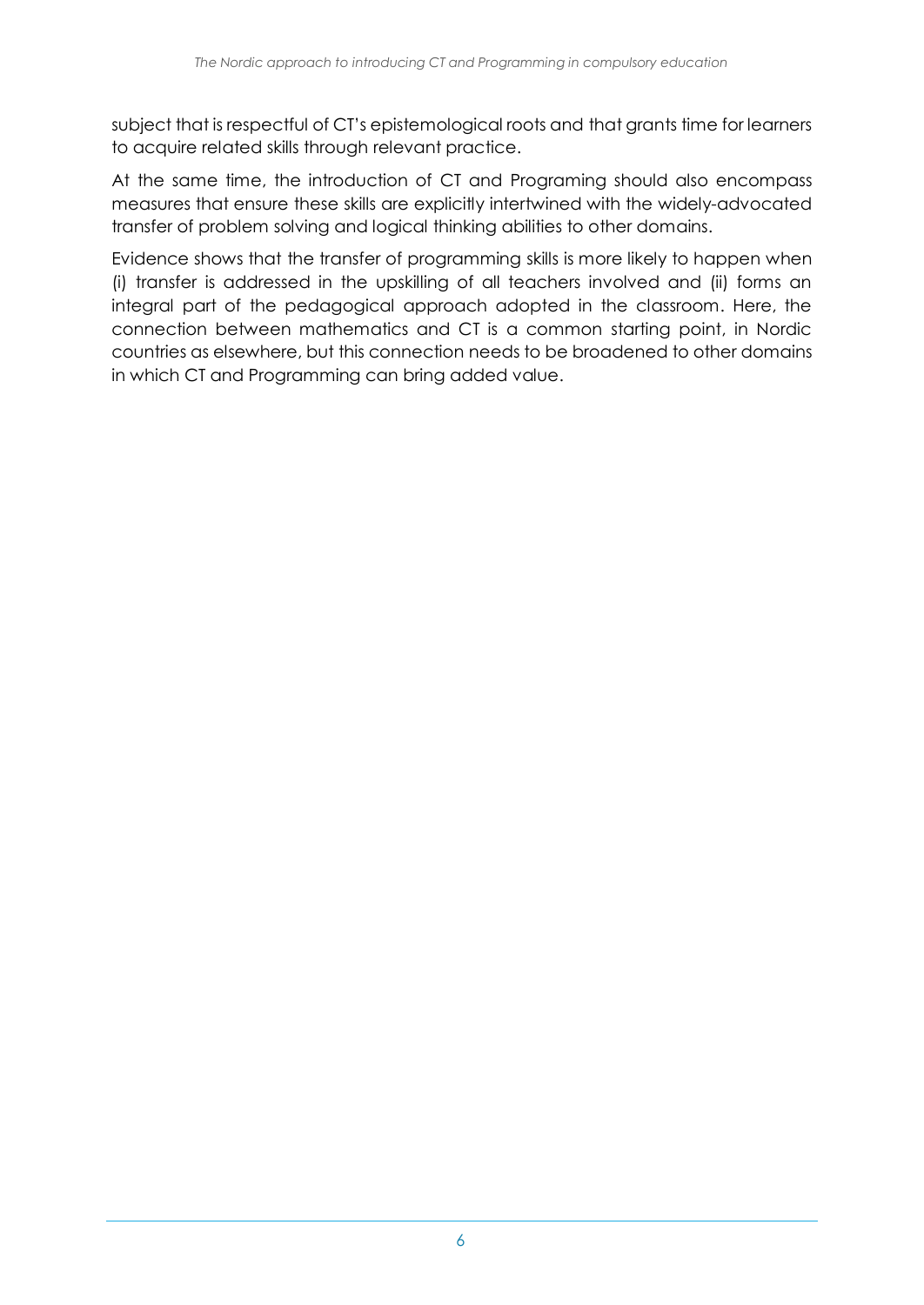# <span id="page-14-0"></span>**KEY TERMS AND CONCEPTS RELATED TO COMPUTATIONAL THINKING AND PROGRAMMING**

In recent years, computational thinking and related concepts like programming and algorithmic thinking have been advocated by educational stakeholders as abilities for all that are as fundamental as numeracy and literacy.

A number of educational initiatives promoting CT concepts and programming have been carried out at European level (e.g. EUCode week) but also on a national scale, including in Nordic countries (e.g. introducing programming into the statutory curriculum).

In general terms, computational thinking is regarded as a thought process entailed in designing solutions that can be executed by a computer, a human, or a combination of both [\[4;](#page-34-4) [5\]](#page-34-5). In spite of the wide variety of definitions in use [\[6\]](#page-34-6), it is possible to identify a set of constituent core concepts recursively positioned under the CT umbrella, namely *abstraction*, *algorithmic thinking*, *automation*, *decomposition* and *generalization*. These in turn are related to a set of attitudes and skills (or practices), including *creating computational artifacts*, *testing* and *debugging*, *collaboration* and *creativity*, and the ability to *deal with open-ended problems* [\[2\]](#page-34-2).

This understanding frames CT as a foundational competency for being an informed citizen capable of coping with societal challenges. CT also bears potential as a means for creative problem solving and for innovating in a range of other disciplines, and thus has a crucial role to play in compulsory education [\[7\]](#page-34-7).

Although the term "computational thinking" is not explicitly used in policy documents in Nordic countries, related key concepts and skills are often included. It is worth noting that the main understanding of CT in Nordic countries revolves around two focus points: *solving problems* and *digital competence* (i.e. creating digital solutions and being a critical user).

[Figure 1](#page-15-0) depicts the set of CT-related terms considered in this report to capture major trends in Nordic countries.

The terms derive from MoE responses to the survey question: "*Which term do you use in your own national language to refer to CT?*", as well as from interviews with experts.

There is no single Danish word covering CT, and Denmark's MoE does not have a general term or any policy document referring to Computational Thinking. The term "*teknologiforståelse*" (EN: understanding of technology) is used in primary and lower secondary education, and "*Informatik*" is used for computing, which is mainly studied at upper secondary level. The terms *21st century skills* and *digital literacy* are more widely used in Denmark.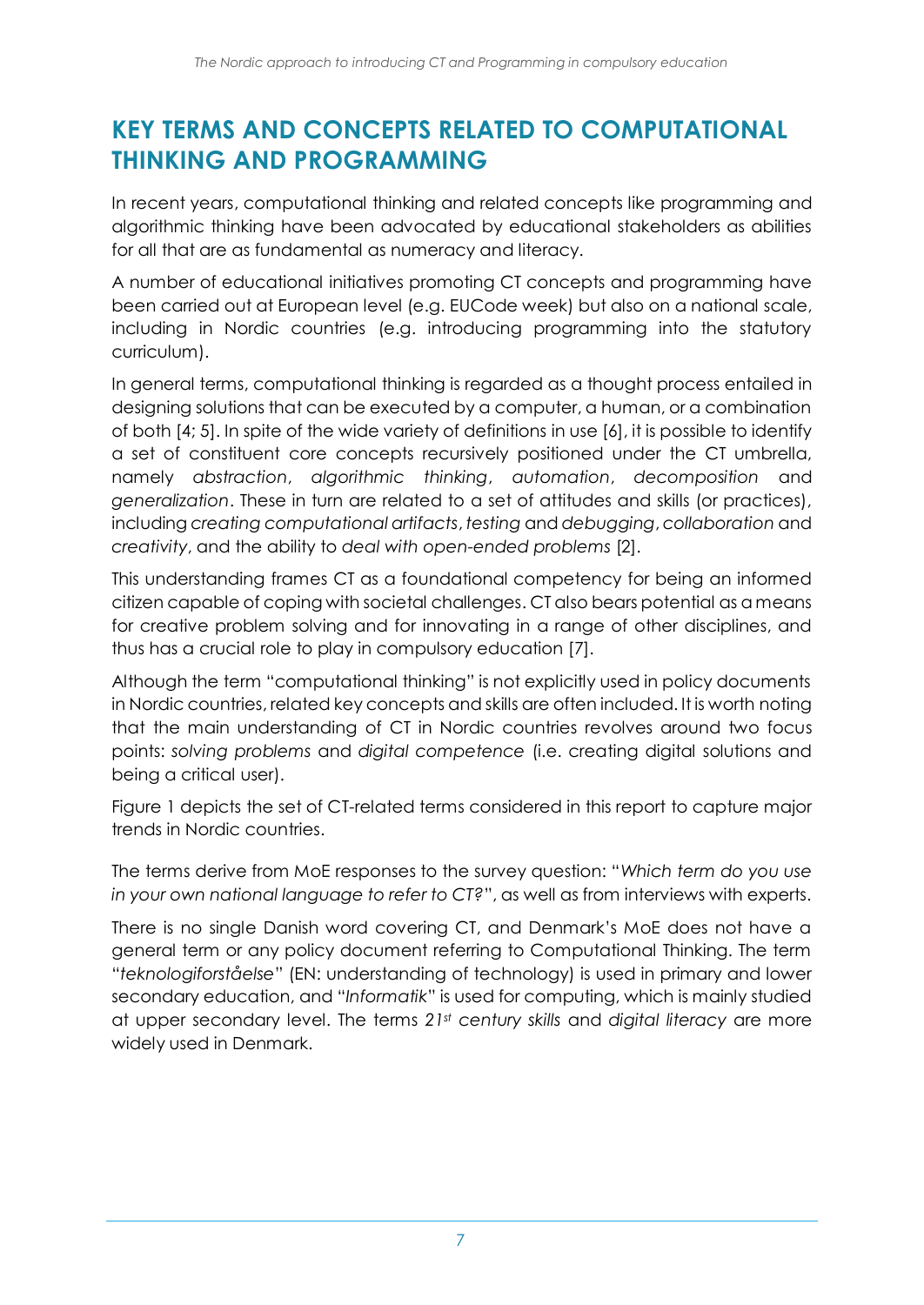

<span id="page-15-0"></span>**FIGURE 1. CT-RELATED TERMS USED IN NORDIC COUNTRIES' EDUCATION POLICY DOCUMENTS.**

In Norway, algoritmisk tankegan (EN: *algorithmic thinking*) emerges as the most widely used umbrella term that includes common CT features.

In Finland, *algoritminen ajattelu* (EN: algorithmic thinking) is used synonymously with *ohjelmoinnillinen ajattelu* (EN: computational thinking). Both are defined as a "*process that generalizes a solution to open-ended problems*." However, in the new national core curriculum *algorithmic thinking* is closely related to *programming,* and is only used in the parts that deal with programming. The term *coding* is not mentioned in the Finnish national core curriculum.

The concept of CT is part of education in Sweden, but the terms used in MoE policy documents to refer to it are *algorithmic thinking* and *programming*. The national curriculum, updated in March 2017, places greater stress on digital competence and includes programming in its definition.

The variety of terminology used reflects the richness of policy discussion and actions in this area. However, it might also pose obstacles to a shared understanding, and this could affect implementation plans.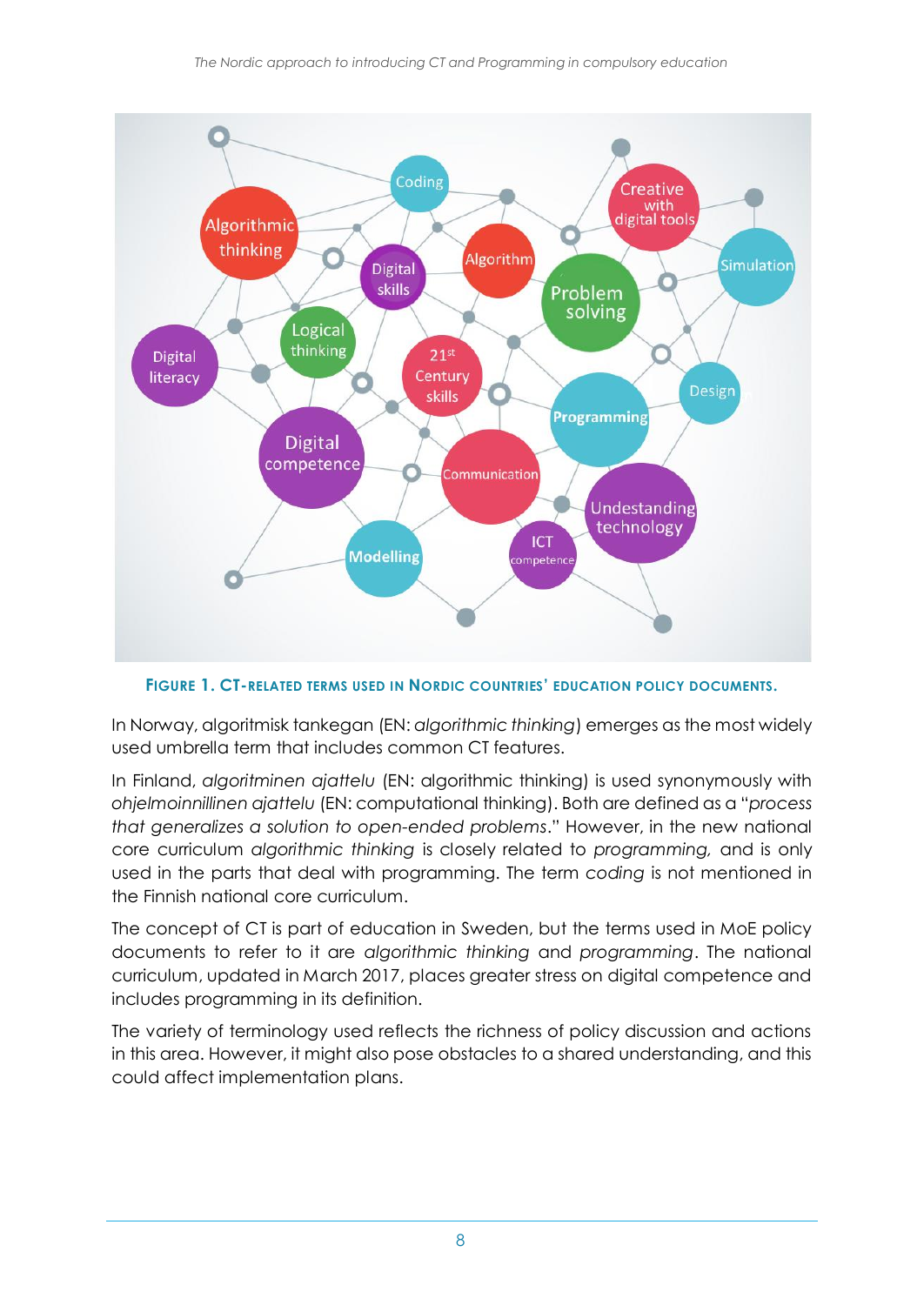For example:

-

- in Norway, Denmark and Sweden the term programming is very broad in scope, including key concepts of CT (modelling, abstraction, debugging), as well as of digital citizenship; in Sweden it encompasses creative solutions, governance and regulation, simulation, and the democratic dimension;
- even though algorithmic thinking plays a key role in Finland, it is not mentioned among the seven transversal competences. Instead, it is introduced at subject matter level, mainly in mathematics;
- in Sweden, the connection between programming and digital competence is explicitly made in the definition of digital competence. In a commentary [\[8\]](#page-34-8)<sup>8</sup> to the revised curriculum [\[9\]](#page-34-9) from Skolverket, the National Agency for Education, it is clarified that the focus is not on coding skills, but on programming as a pedagogical tool and problem-solving process.

These considerations highlight the need to shift towards clear, shared definitions to ensure effective communications on CT, as well as collaboration among all key educational players (practitioners, academia, stakeholders).

Acknowledging the complexity inherent in this domain, as reflected in the variety of terms used in Nordic countries, this report will refer to "Computational Thinking and Programming" (henceforth CT and Programming).

### <span id="page-16-0"></span>**Computational Thinking and Programming as part of the digital competence**

The variety of terminology used not only reflects the value attributed to different aspects of CT and Programming at compulsory education level, it also demonstrates the strong relationship that CT and Programming has in Nordic countries with the development of 21<sup>st</sup> century skills and digital competence<sup>9</sup>.

A common trend emerging from analysis of policy documents and interviews with experts is that Nordic countries have included CT and Programming as part of a broad and evolving definition of digital competence, one that embraces key 21st century skills like *problem solving*, *logical thinkin*g and *creativity*. This triangulates with sociotechnical influences encouraging the use of technology (programming) as a means for creating, seen as a new language to be developed and acquired by all students.

When considering computational thinking in relation to digital competence [\[2,](#page-34-2) p. 15], two particularly significant aspects emerge for compulsory education:

<sup>8</sup> The commentary by Skolverket entitled "Få syn på digitaliseringen på grundskolenivå" (2017, pag. 9) provides supplementary material for teachers and educational stakeholders, offering background understanding on the role of digitalization in the curriculum.

<sup>9</sup> In this report, "digital competence" - when related to CT and Programming - includes other terminologies in place in Nordic countries such as digital skills, digital literacy and ICT competence.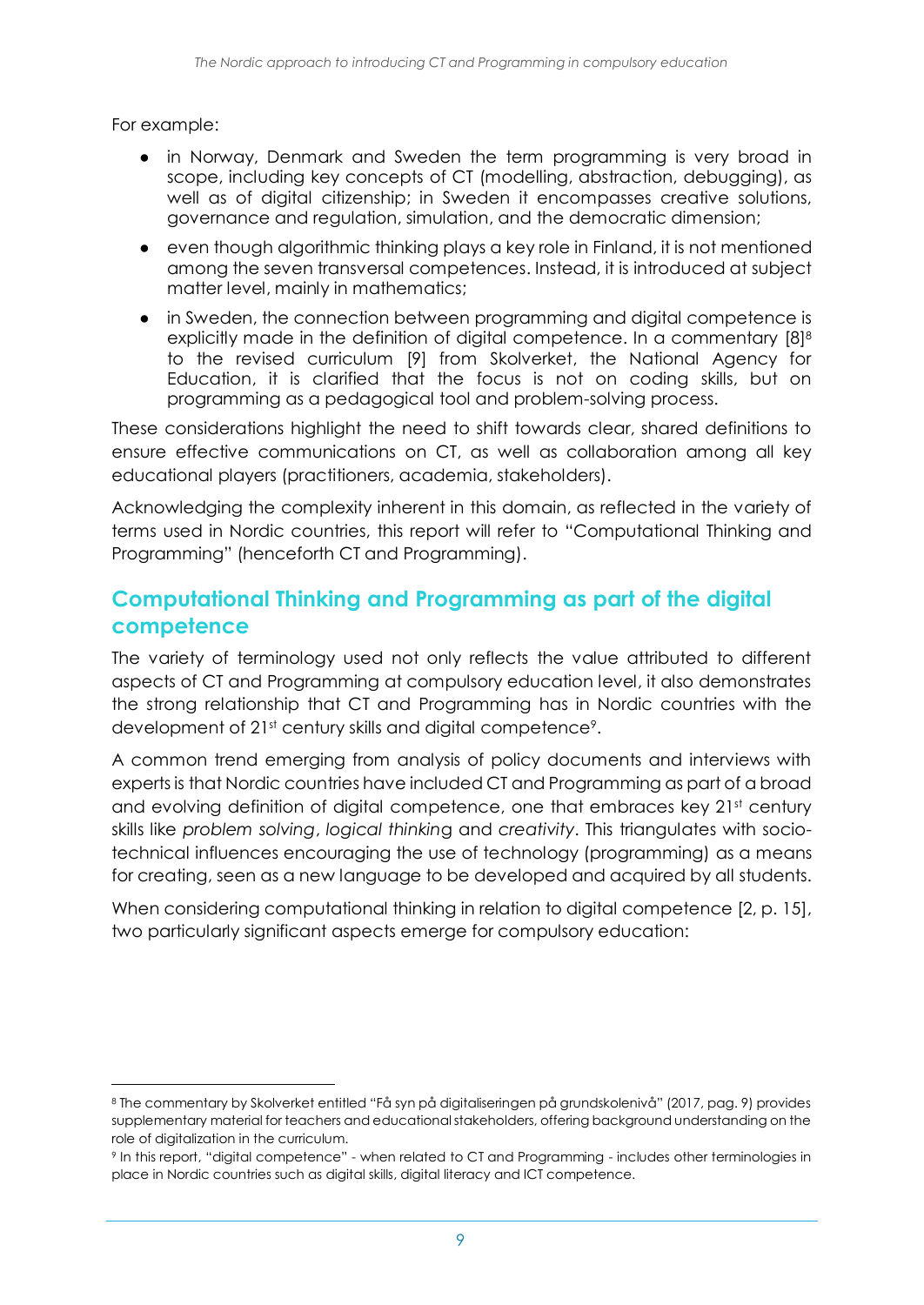- CT is a thought process, thus independent of technology;
- CT is a specific type of problem solving that entails special ways of analysing problems which can be solved computationally and of developing solutions to them.

Hence, CT involves a set of skills that can transfer across disciplinary domains. Furthermore, CT is not only a way to acquire problem-solving skills but also a support for expressing oneself with digital media. This means that CT capacities are applicable in design and social cooperation.

Different authors suggest a variety of skills related to CT acquisition, such as: problem solving, examining data patterns and questioning evidence; collecting, analysing and representing data, decomposing problems, using algorithms and procedures, making simulations; using computer models to simulate scenarios; dealing with open-ended problems and persisting in challenging cases; and reasoning about abstract objects.

These connections also emerge from the different definitions and understandings of digital competence in Nordic countries.

The new Finnish core curriculum places an emphasis on transversal competencies in the instruction of subjects. These include *thinking and learning-to-learn*, *cultural competence, interaction and self-expression*, and *multiliteracy* (i.e. the ability to produce and interpret a variety of different texts). Two of the seven transversal competences (to be addressed in each subject), namely n. 4 *Multiliteracy* and n. 5 *ICT competence*, respectively deal with digital literacy and skills [\[10,](#page-34-10) sect. 3.3]. Pupils develop their ICT competence in four main areas:

- 1) understanding the principle behind using ICT and its operating principles, and developing practical ICT competence in producing one's own work;
- 2) using ICT responsibly, safely and ergonomically;
- 3) using ICT in information management and in exploratory and creative work;
- 4) gathering experience in using ICT for interaction and networking.

Since transversal competences focus on general principles, the relationship between competence and CT varies according to school level and subject area.

*The pupils gain and share experiences of working with digital media and ageappropriate programming tasks [\[10,](#page-34-10) sect.13.2]*

In Sweden, Skolverket acknowledges that the meaning of digital competence changes over time due to changes in society, technology and available services. Skolverket's definition is based on the EU key competences [\[11\]](#page-34-11) and those outlined by Digitaliseringskommissionen [\[12\]](#page-34-12).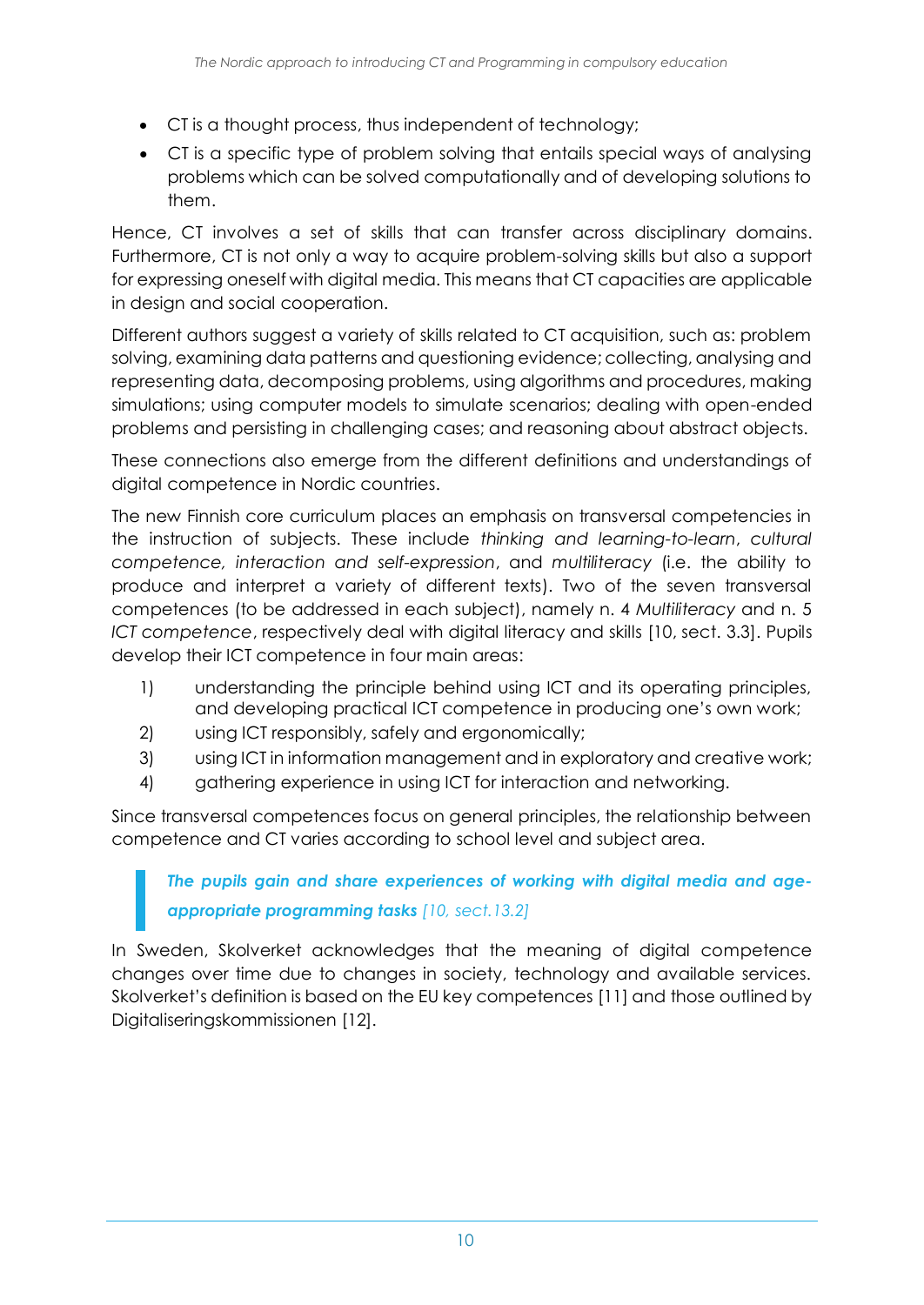In the Swedish curriculum, digital competence is transversal across all subjects and includes four aspects:

- 1) understanding how digitalization affects individuals and society
- 2) understanding and knowing **how to use digital tools and media**
- 3) **critical** and responsible usage of digital tools and resources
- 4) being able to **solve problems** and implement ideas in practice.

In contrast with Finland, the Swedish curriculum's definition of digital competences explicitly mentions programming (included under Point 2).

*The curricula contain programming as part of the digital competence that students should be given the opportunity to develop. Programming includes writing code, which has great similarities with general problem solving. This includes problem formulation, choosing solutions, testing and rethinking, and documenting. […] However, programming should be seen in a broader perspective, which also includes creative creation, governance and regulation, simulation and democratic dimensions. This further perspective of programming is an important starting point in teaching, and programming thus includes all aspects of digital competence* [\[8\]](#page-34-8).

In Denmark, digital competence forms part of the common objectives underpinning all subjects. ICT and media competences include communicating through the media by finding and sharing information digitally, creating content, and participating in social processes via ICT and media. Student competences are summarized in four student roles [\[13\]](#page-34-13):

- 1) The student as a **critical investigator**
- 2) The student as an **analysing recipient**
- 3) The student as a **creative producer**
- 4) The student as a **responsible participant**

*The cross curricular theme "IT and media" in grades K0-K9 is integrated in all subjects. It includes some elements of Computational Thinking such as problem solving and logical thinking.* [Source: Danish MoE survey]*.*

In Norway, digital competence is a transversal competence fundamental for learning in all subjects [\[14\]](#page-34-14). The description of "digital skills" is currently being updated as part of the current revision of the K–12 curriculum. The responsible government-appointed committee describes digital competence as an integral part of different disciplines in school and education [\[15\]](#page-35-0). It establishes which types of digital tools are relevant and how pupils should use those tools as part of their subject competence.

Digital competence is also considered to be a cross-curricular competence, i.e. the capacity to apply a range of tools and skills related to safety and security, to think critically, and to communicate and collaborate.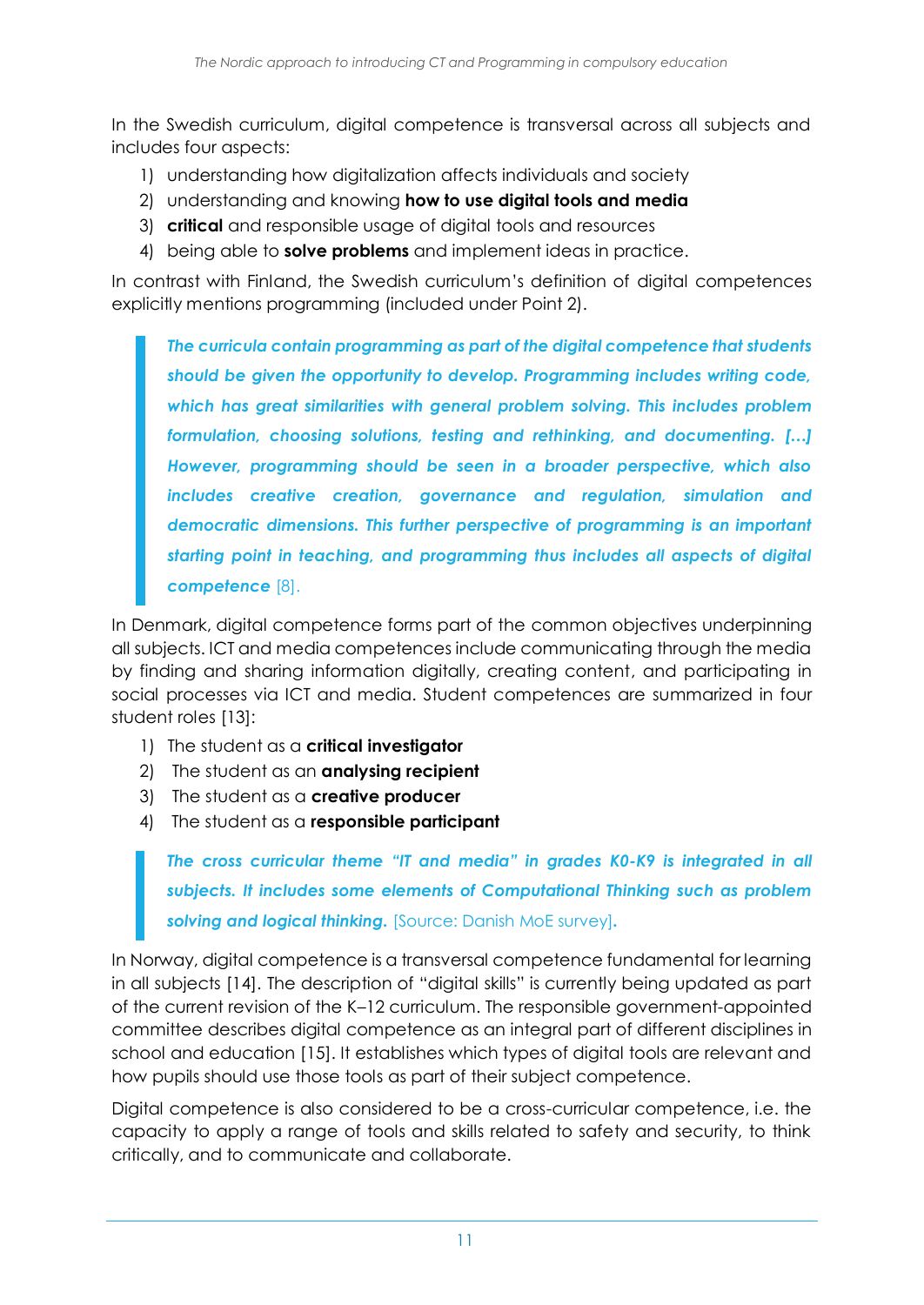*The Norwegian Centre for ICT in Education sees Computational Thinking as distinct from general digital literacy in that CT focuses more on the problem-solving process and methods for creating solutions. While general digital literacy tends to focus on being a competent and safe user of digital tools and resources, CT is more about understanding what lies 'behind the curtain' and about how those tools actually work. In this way, users become able to design and develop their own digital tools and solutions* [Source: Norwegian Centre for ICT in Education survey].

The relevance of the policy debate on CT and digital competence is underlined by the contribution from the Finnish [\[16\]](#page-35-1) and the Danish [\[17\]](#page-35-2) MoEs to the EC consultation for revision of the 2006 Recommendation on Key Competences for Lifelong Learning. Here, the two MoEs explicitly called for the inclusion of Computational Thinking in the definition of digital competence:

*There are some issues missing that are of crucial importance to understanding the challenges of this competence, such as [...] computational thinking* [\[16\]](#page-35-1).

*We find that the Key Competences Framework 2006 could be more ambitious with regard to digital competences. The Danish Government sees computational thinking as a key digital competence today* [\[17\]](#page-35-2).

How CT and Programming are positioned within digital competence emerges from the contents of curricula, as discussed in the following section.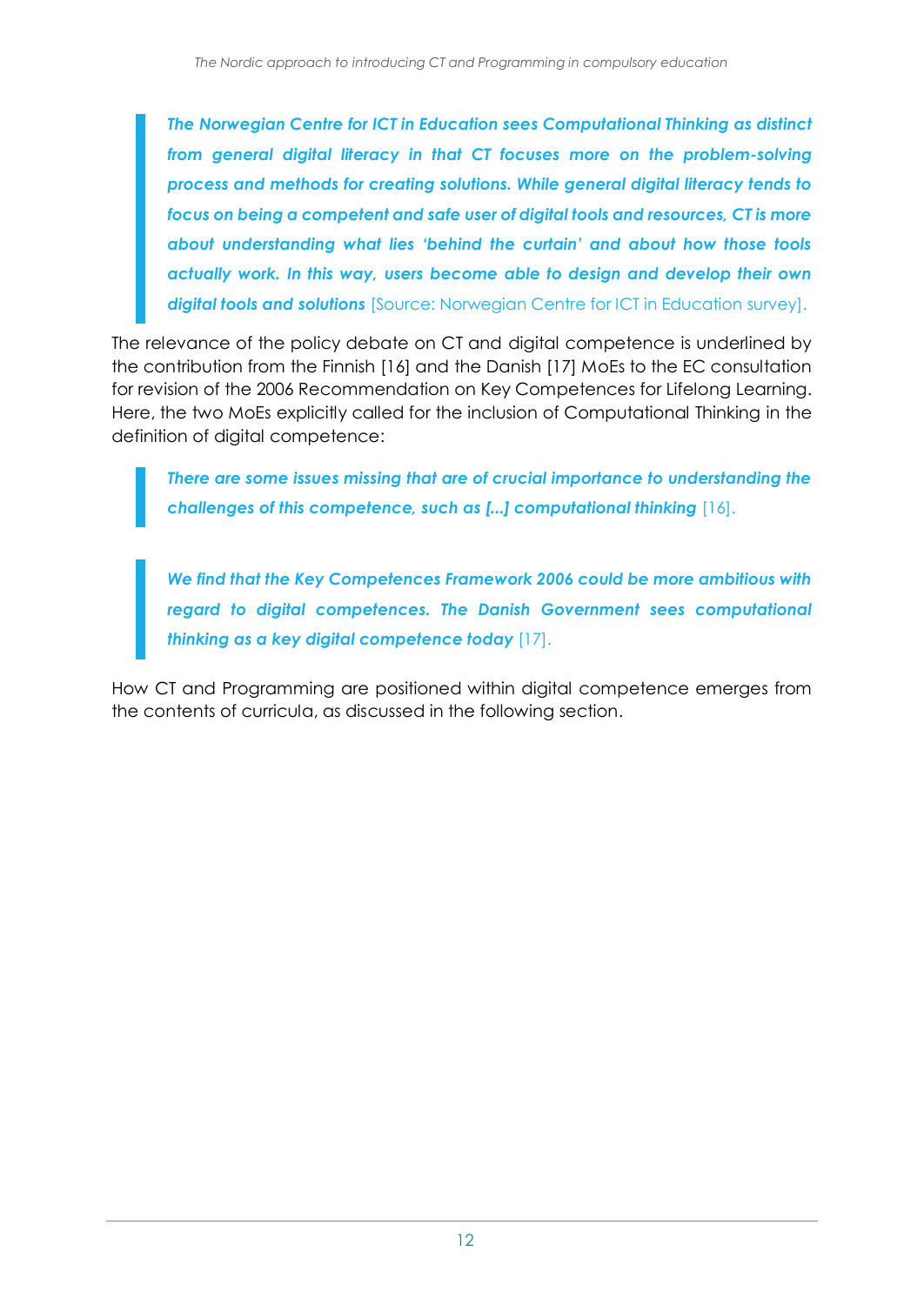# <span id="page-20-0"></span>**POSITIONING COMPUTATIONAL THINKING AND PROGRAMMING IN THE CURRICULUM**

Policy initiatives to include Computational Thinking and Programming in compulsory education curricula are being undertaken in the four countries. In this section, we provide an overview of the current situation in each one, drawing on information derived from a survey of MoEs, a round of interviews with experts, and desk research.

### <span id="page-20-1"></span>**Stages of implementation**

 $\overline{a}$ 

The introduction of CT and Programming is as a key priority in Nordic countries. As it entails the complex process of formulating and rolling out curriculum change, it is no surprise that the four countries are at different stages of development, from exploring (DK), to planning (NO), to implementing the changes (FI, SE).

In Finland and Sweden, where the decision-making process is already completed and a renewed curriculum is in place, CT and Programming is included as part of digital competence as well as part of the goals for specific subject matters (i.e. Maths&Craft in Finland; Maths&Technology in Sweden).

Revision of the Finnish core curriculum to include algorithmic thinking and programming was completed in 2014, with implementation starting from 2016. A twoyear implementation period is foreseen, giving municipalities the possibility to prepare for the transition and develop local curricula<sup>10</sup>. To accompany this process, digital learning materials have been developed and training provided throughout Finland for different target groups, namely principals, teachers and local education authorities. Once local curricula were developed and put in place, questionnaires were sent to all education providers as part of a general monitoring process. Currently, an analysis of curricula in 200 schools/municipalities (about 25% of the total) is being carried out to determine how the national core curriculum has been interpreted and operationalised. A round of school visits will follow.

In September 2015, the Swedish government gave Skolverket the task of presenting a national ICT strategy for the Swedish school system. As part of this work, Skolverket was to update the curriculum for primary and secondary education. The government explicitly mandated that the curriculum should 1) strengthen students' digital competence and 2) introduce programming at compulsory school level. In March 2017, the Swedish government issued the revised curriculum [\[9\]](#page-34-9), with a definition of digital competence that features programming. The new curriculum will be mandatory from Autumn 2018, but is to be piloted by schools and teachers on a voluntary basis starting earlier in the year [\[18\]](#page-35-3). In October 2017, the government issued the national ICT strategy [\[19\]](#page-35-4) for the Swedish school system.

Norway and Denmark are at a different stage of development: while Norway has already decided to renew the curriculum, Denmark is in an exploratory phase.

<sup>10</sup> In Finland, school curricula are formulated at local level as interpretations/adaptations of the national core curriculum.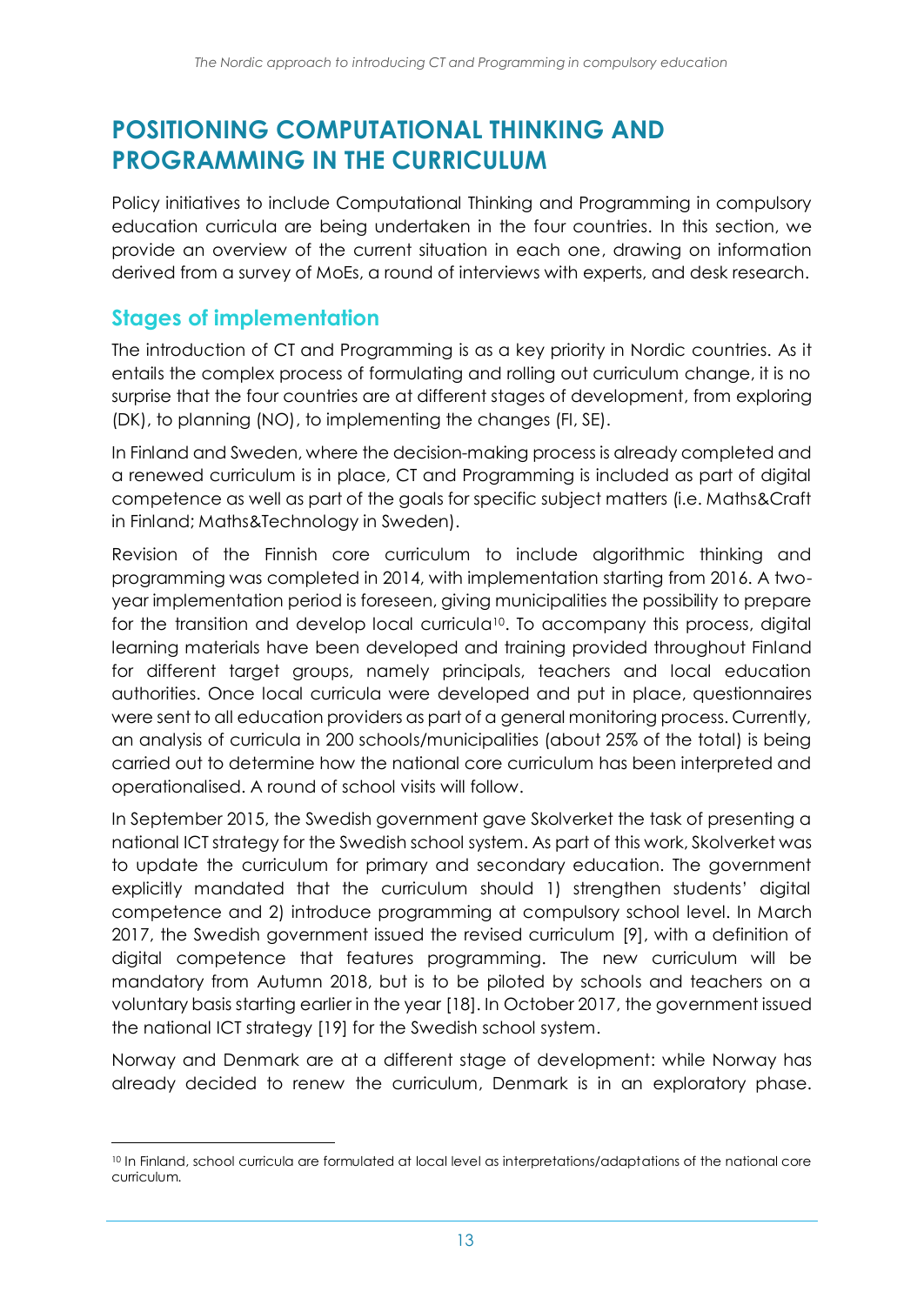Although still in the initial stages, both countries are piloting elective subjects specifically focusing on CT and Programming.

In Norway, a revision of the national curriculum is currently underway, with the purpose of meeting the challenges posed by wide-ranging and rapid changes in society. The Ministry of Education has published a digitalisation strategy for primary, secondary and vocational education for 2017-2021[\[20\]](#page-35-5). This states that CT and Programming should be integrated into the curriculum, but to what degree and in what subjects is yet to be decided. The Norwegian Directorate for Education and Training has started the process of revising the entire curriculum for primary and secondary education and for training. The government has implemented a pilot project offering programming as an elective subject in lower secondary school, and this will become a permanent elective subject from 2019. Trials in programming and modelling in upper secondary school will also commence in 2019. The revised curriculum will come into force in 2020 [\[21\]](#page-35-6).

The Danish Ministry of Education is currently looking at measures to strengthen CT and Programming in relation to "teknologiforståelse" (understanding technology) in primary and lower secondary school. The final roadmap for introducing these changes is due to be released later in 2018. In December 2016, the Danish Growth Council published a report with recommendations for the government that included five "Here & Now Recommendations" [\[22\]](#page-35-7). One of these is that CT should become a mandatory component in education at all levels. The Ministry has recently nominated a new advisory group to produce a long-term action plan for technology in education; the group includes representatives from industry and research with strong competences in technology development, big data and learning. In summer 2017, an optional (pilot) subject called "technology understanding" (including CT and Programming) was launched in lower secondary schools for the following three years.

# <span id="page-21-0"></span>**Rationale**

A number of policy documents issued in Nordic countries address the rationale for including CT and Programming in compulsory education. The main focus is placed on CT as a means for developing learners' problem-solving abilities [\(Table 1\)](#page-22-1). Programming is considered an ideal way of developing computational thinking, which learners can then apply more broadly.

Introducing CT and Programming is also seen as a way of bridging the gap between curricula and the current needs of learners and society in general. This is part of a more general trend towards strengthening the digital competence of students, seen as critical users and creators of digital products. Both roles are considered important for students to participate fully in the digital world.

Both industry and NGOs are contributing to the debate on curriculum reform, which is increasingly part of the broader discussion on societal challenges. Industry stresses the need for learners to acquire the competences required by the job market, while NGOs are promoting initiatives that bring coding to primary schools.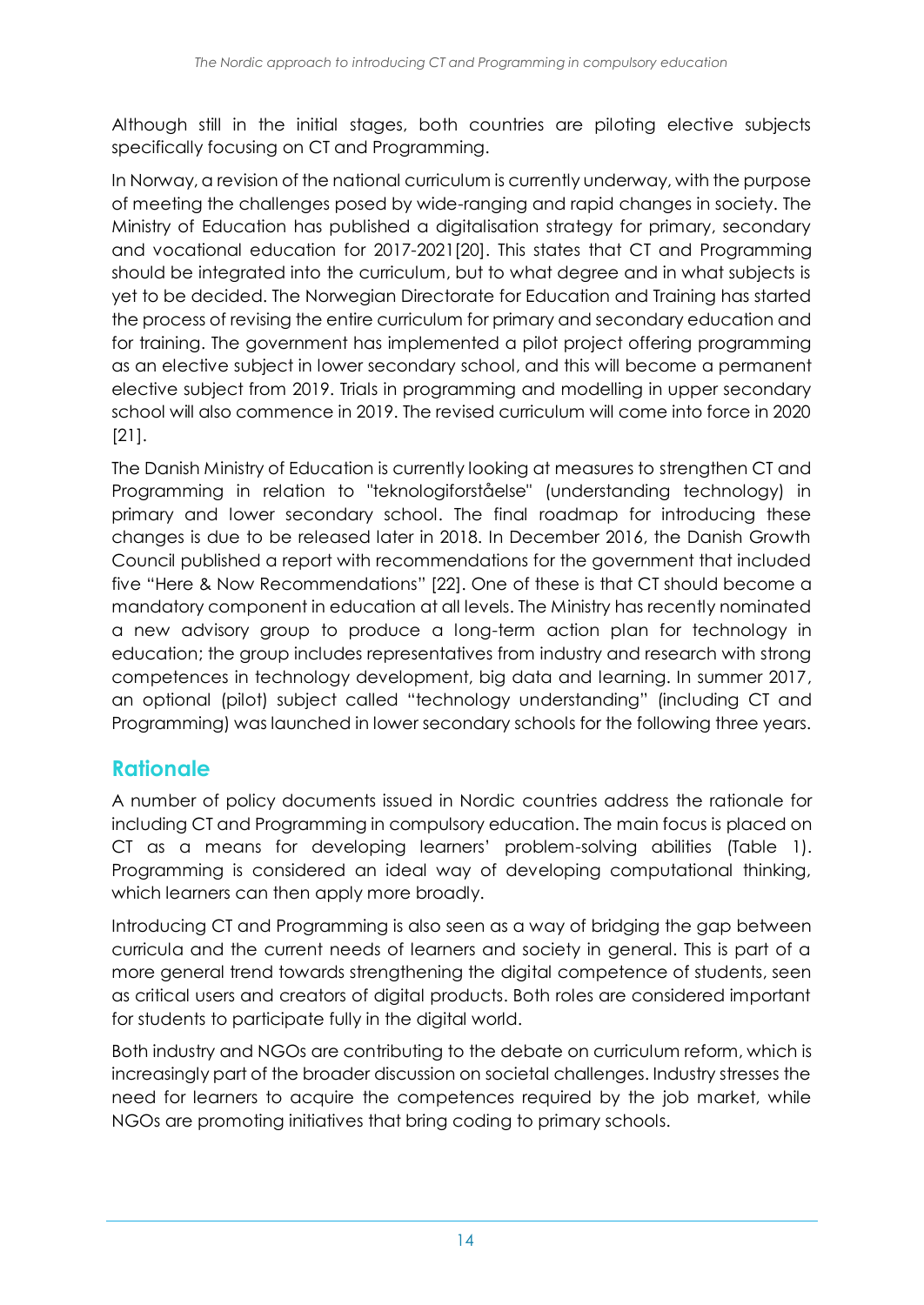Furthermore, Computational Thinking and Programming are also considered as an innovation that should contribute to maths and science learning by boosting the motivation of disaffected learners. Indeed, students who have little interest in mathematics or other STEM subjects may well see programming as an appealing activity presenting a tangible need to apply mathematics understanding [\[23\]](#page-35-8).

|                                                                | <b>Finland</b> | Sweden | <b>Denmark</b> | <b>Norway</b> |
|----------------------------------------------------------------|----------------|--------|----------------|---------------|
| Fostering employability in the ICT sector                      |                |        |                |               |
| Fostering coding and programming skills                        |                |        |                |               |
| <b>Fostering problem-solving skills</b>                        |                |        |                |               |
| <b>Fostering logical thinking skills</b>                       |                |        |                |               |
| <b>Fostering other key competences</b>                         |                |        |                |               |
| Strengthen pupils' motivation to study<br>mathematics          |                |        |                |               |
| Developing digital citizenship                                 |                |        |                |               |
| Understanding society and the role of technology<br>in society |                |        |                |               |

#### <span id="page-22-1"></span>**TABLE 1 RATIONALE FOR INTEGRATING CT IN THE CURRICULUM, AS EMERGING FROM THE SURVEY OF MOES.**

### <span id="page-22-0"></span>**Integration approach**

In the following, we look at how CT and Programming are introduced in Nordic countries' curricula for compulsory education. In particular, for each country, we examine at *what level* they are introduced (ISCED 1 primary, ISCED 2 lower secondary) and in *what way* (transversally, within an existing subject, as a new subject). Finally, we discuss and compare key CT and Programming contents present in the curriculum.

While Finland and Sweden have included CT and Programming both as transversal competences and within existing subject matter, Norway and Denmark are piloting CT and Programming as a new (elective) subject ( [Table 2\)](#page-22-2).

<span id="page-22-2"></span>

| TABLE 2. TRANSVERSAL COMPETENCES AND SUBJECTS INTEGRATING CT AND PROGRAMMING IN |  |  |  |
|---------------------------------------------------------------------------------|--|--|--|
| <b>NORDIC COUNTRIES' CURRICULA.</b>                                             |  |  |  |

|                                | <b>Finland</b>          |                           | Sweden                    |                         | <b>Denmark</b>                                  |              | <b>Norway</b>               |
|--------------------------------|-------------------------|---------------------------|---------------------------|-------------------------|-------------------------------------------------|--------------|-----------------------------|
| <b>ISCED 1</b>                 | <b>ISCED 2</b>          | <b>ISCED 1</b>            | <b>ISCED 2</b>            | <b>ISCED 1</b>          | <b>ISCED 2</b>                                  | <b>ISCED</b> | <b>ISCED 2</b>              |
| Trans-<br>versal<br><b>ICT</b> | Trans-<br>versal<br>ICT | Transversal<br>Dig. Comp. | Transversal<br>Dig. Comp. | Transversal<br>IT&Media | Transversal<br>IT&Media                         |              |                             |
| Maths                          | Maths                   | Maths                     | Maths                     |                         | Physics &<br>Chemistry                          |              |                             |
| Crafts                         | Crafts                  | Technology                | Technology                |                         | <b>Technology</b><br>understand-<br>ing (Pilot) |              | Program-<br>ming<br>(PILOT) |
|                                |                         | Social<br>Science         | Social<br>Science         |                         |                                                 |              |                             |

In Finland and Sweden, CT and Programming are introduced both in ISCED 1 and ISCED 2. Since CT and Programming form part of revised definitions of digital competence, all subjects are involved (i.e. a transversal competence).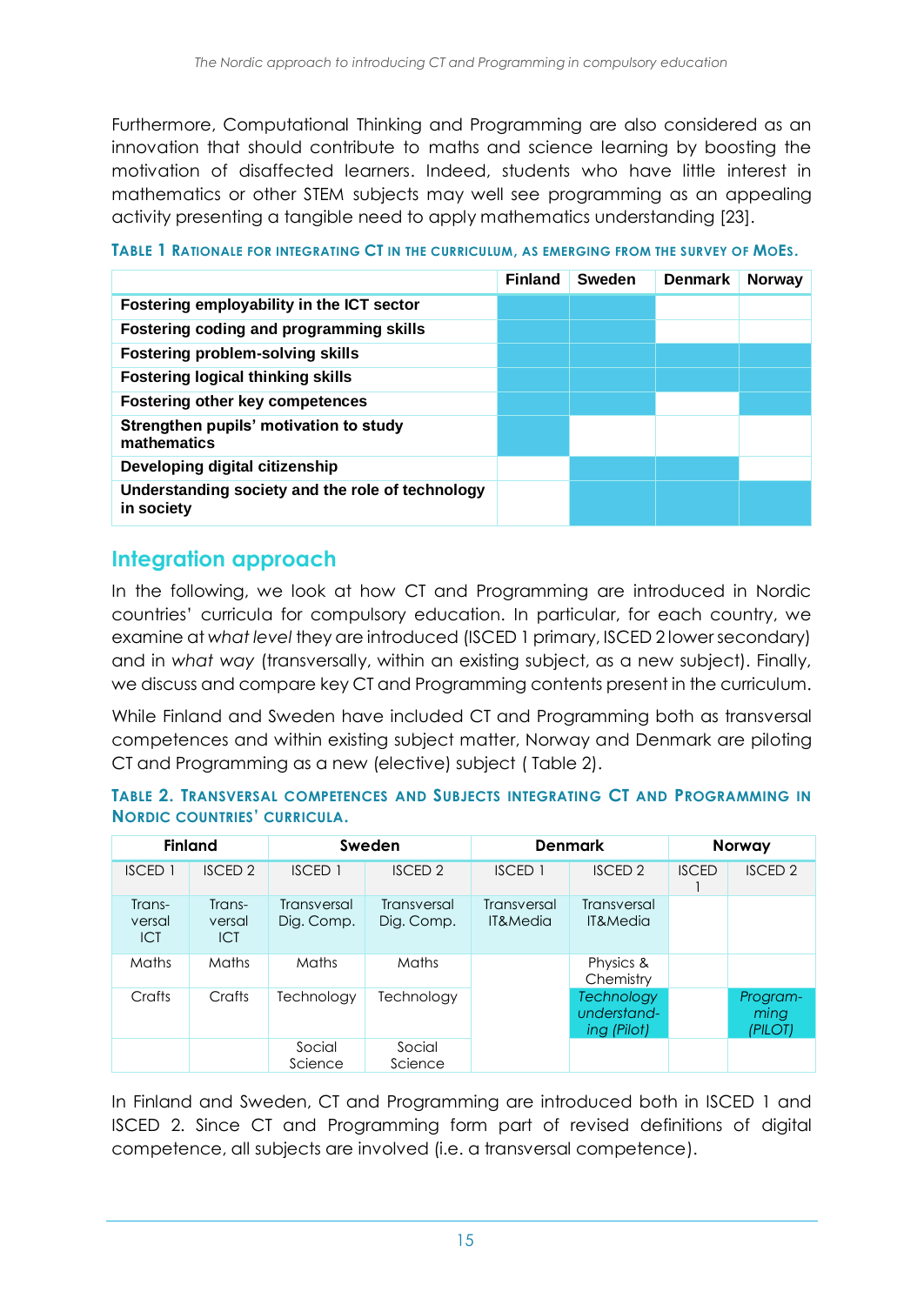CT and Programming are also placed within existing subject matters in which specific objectives and sometimes assessment criteria are defined (Maths & Crafts in Finland; Maths, Technology and Social Sciences in Sweden).

In the Danish curriculum, the "IT and media" transversal subject is foreseen for ISCED 1 and ISCED 2. This transversal theme includes digital literacy but also problem solving and logical thinking skills, thus entailing some elements of CT. Moreover, in ISCED 2, some elements of programming are also integrated in physics and chemistry. Since summer 2017, an optional (pilot) subject dealing with CT and Programming called "Technology Understanding" is offered to students in lower secondary schools (ISCED 2). The Danish MoE, in cooperation with the Danish IT industry, the Coding Pirates NGO and six municipalities are working together to introduce CT into primary schools within the project Coding Class.

As of 2016, 144 lower secondary schools in Norway have been engaged in the piloting of programming as an optional subject. The curriculum for the "Elective Programming" subject refers to computational thinking skills ("algoritmisk tankegang") as a method for problem solving in programming. The pilot will run for three years and an evaluation will be ready in 2019. However, the government has already decided to offer programming as a permanent elective subject from 2019 [\[21\]](#page-35-6).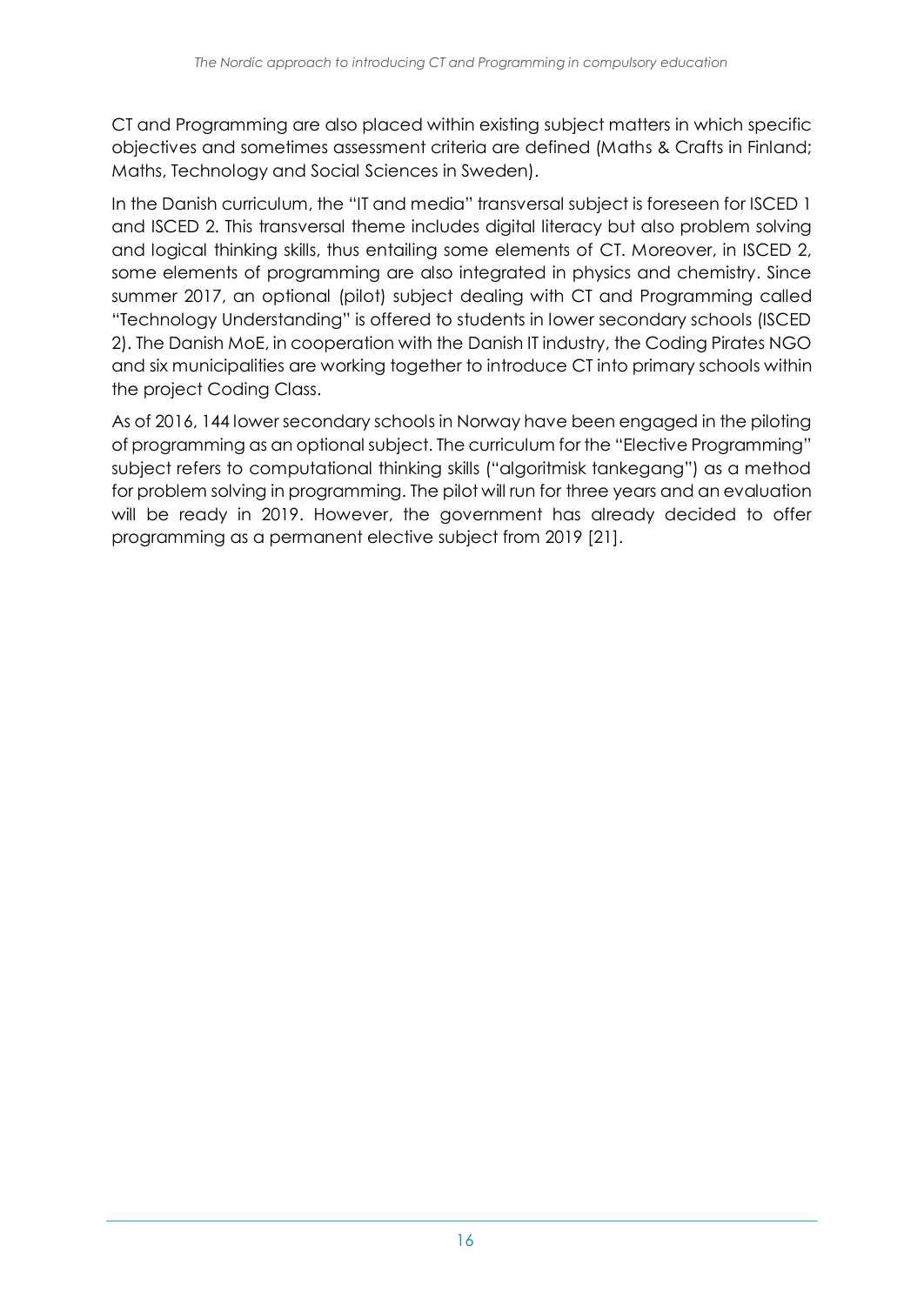### **Coding Class (Denmark)**

Coding Class is a project in which the Danish IT Industry Association, six municipalities, the Ministry of Education, and the non-governmental organisation Coding Pirates work together to introduce computational thinking into primary schools and teacher university colleges in Denmark. The goal of Coding Class is first and foremost to get children to turn on IT so they get a better understanding of the world that surrounds them, now and in the future. Coding Class also seeks to put IT education on the agenda of politicians so it becomes a regular part of the primary school curriculum.

The project provides classes with a Coding class instructor who, in the first year, teaches children computational thinking in close collaboration with the teacher. The aim is to enable schools and municipalities to carry out the classes themselves as of year two. Coding Class runs over a year: 6th grade students are introduced to both algebraic and abstract thinking, logical structure and problem solving, as well as programming.

Source:<https://itb.dk/articles/fremtidens-kompetencer/coding-class>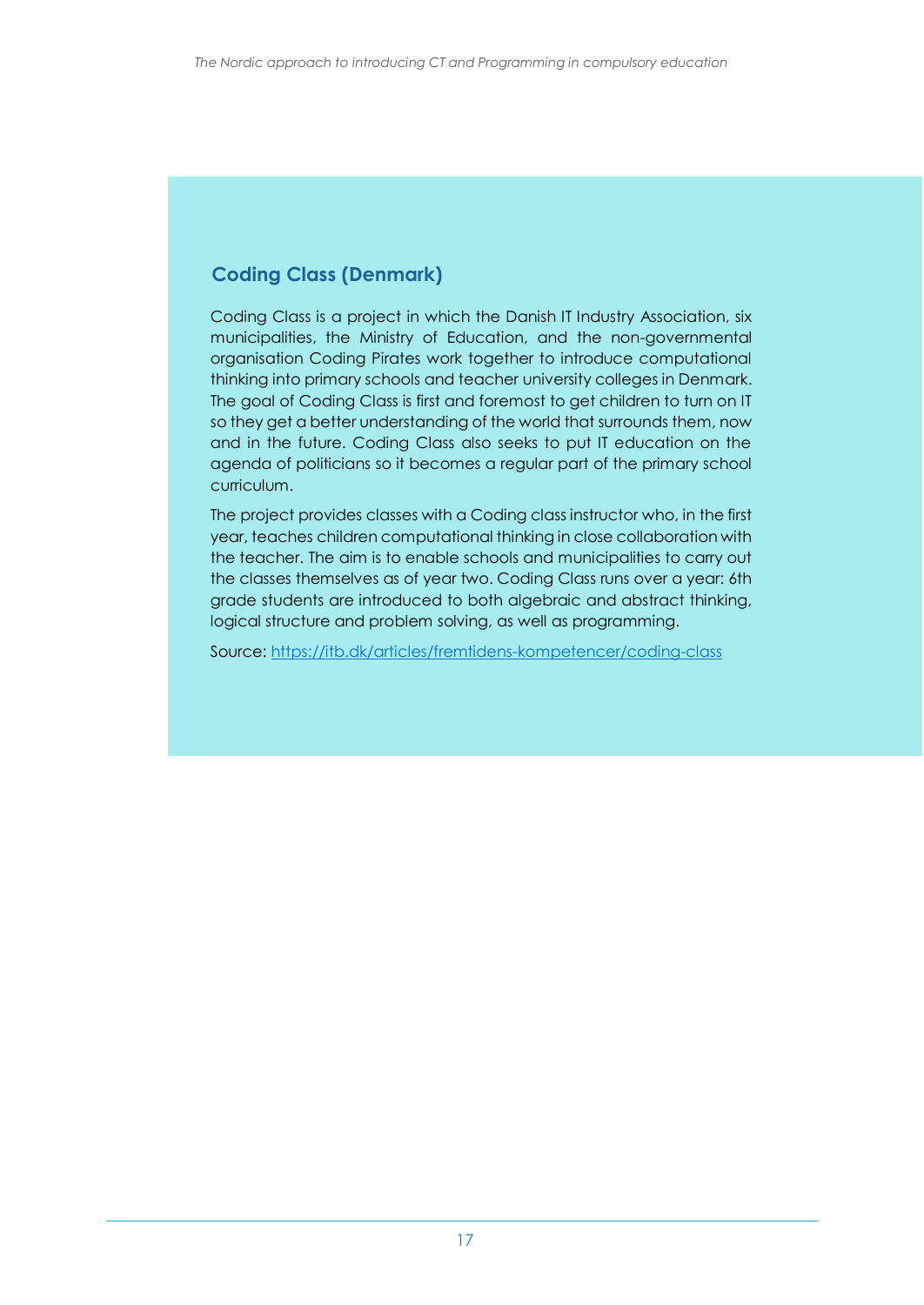### *Key Computational Thinking and Programming contents in compulsory school curricula*

In order to understand the extent of the changes introduced in curricula, we briefly discuss how CT and Programming are positioned with respect to subjects across the four countries [\(Table 3\)](#page-25-0).

In Finland and Sweden, students are introduced to CT in ISCED 1 via programming, which involves the construction of simple programs using visual environments (in maths). In Technology / Craft, programming is mainly used to control physical objects like robots. In ISCED 2, the focus is on algorithmic thinking and problem solving (in maths), and constructing and programming physical objects in Technology / Crafts.

It is worth noting that at ISCED 2 level, both curricula require a shift from visual to textbased languages. This is driven both by the increased level of complexity in the subjects studied, and by the objective to develop students' digital skills for future employment.

In the Swedish curriculum, the relationship between programming and digital citizenship falls under social studies, particularly in ISCED 2.

<span id="page-25-0"></span>**TABLE 3. CT AND PROGRAMMING CONTENTS COVERED IN THE FINNISH AND SWEDISH CURRICULA (ISCED 1 AND 2).**

| <b>ISCED</b>                  |                                  | <b>Finland</b>                                                                             | Sweden                          |                                                                                                                                                                                                                                                    |  |
|-------------------------------|----------------------------------|--------------------------------------------------------------------------------------------|---------------------------------|----------------------------------------------------------------------------------------------------------------------------------------------------------------------------------------------------------------------------------------------------|--|
|                               | <b>Maths</b>                     | - Step-by-step instructions<br>- Simple programs in a<br>visual programming<br>environment | <b>Maths</b>                    | - Step-wise instructions<br>- Creation and use of algorithms in<br><b>visual</b> programming environments                                                                                                                                          |  |
| <b>ISCED</b><br>1             | <b>Crafts</b>                    | - Programming robots and<br>automation                                                     | <b>Technology</b>               | - Controlling self-made<br>constructions or other artifacts<br>through programming                                                                                                                                                                 |  |
|                               | <b>ICT</b><br><b>Transversal</b> | - Age-appropriate<br>programming tasks<br>- How human decisions<br>affect how tech works   | Social<br><b>Studies</b>        | - Acting responsibly with digital<br>and other media<br>- Improved possibilities for<br>communication and e-commerce                                                                                                                               |  |
|                               | <b>Maths</b>                     | Algorithmic thinking and<br>problem solving in<br>mathematics and<br>programming           | <b>Maths</b>                    | - Creation and use of <b>algorithms</b> in<br>programming<br>- Programming in different<br>programming environments (visual<br>and text-based).                                                                                                    |  |
| <b>ISCED</b><br>$\mathcal{P}$ | <b>Crafts</b>                    | Programming applied to<br>the design and production<br>of physical objects                 | <b>Technology</b>               | - Controlling and regulating one's<br>own constructions using<br>programming                                                                                                                                                                       |  |
|                               | <b>ICT</b><br><b>Transversal</b> | Programming in different<br>subjects                                                       | <b>Social</b><br><b>Studies</b> | - Evaluation of news<br>- Portrayal of individuals and<br>groups (e.g. gender and ethnicity)<br>- How information in digital media is<br>controlled (hidden programming)<br>- Opportunities and risks of the<br>Internet and digital communication |  |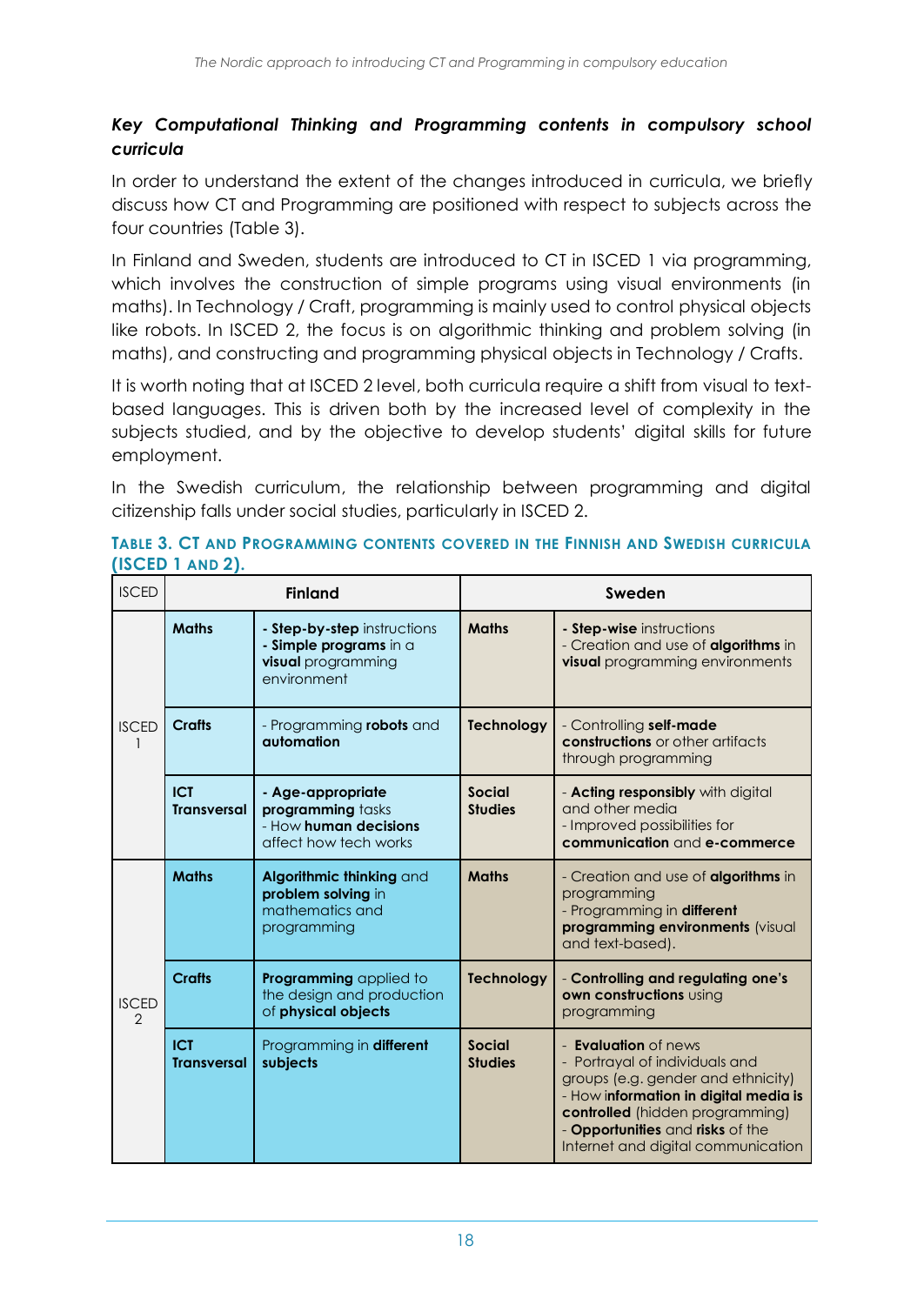In Denmark and Norway, the syllabuses for the ISCED 2 level pilots in CT and Programming focus on the areas of *design* and *implementation*.

In Denmark, the elective subject "Technology Understanding" positions students as creative and innovative producers, fostering their ability to design and implement digital products. Students are also required to consider the social importance of digital products. The subject is explicitly connected with mathematics, natural sciences, humanities and the arts.

In Norway, the pilot subject "Elective Programming" emphasizes the development of algorithmic thinking skills. It chiefly addresses the steps involved in solving problems by programming. The modelling of phenomena in maths and the natural sciences is a central part of this. Students are expected to develop their own programs using different programming languages. The main focus here is on tackling the complexity entailed in solving a problem, and the appropriate choice of programming language [\[24\]](#page-35-9)[.](#page-26-0)

<span id="page-26-0"></span>[Table 4](#page-26-0) presents key CT and Programming concepts in elective subject pilots being run in Denmark and Norway (ISCED 2).

|             | <b>Denmark</b><br><b>Elective "Technology Understanding"</b><br>$($ ISCED 2 $)$                                                                                                                                                                                    |           | Norway<br><b>Elective Programming</b><br>$($ ISCED 2 $)$                                                                                                                                                                                                                                                                                                                 |
|-------------|--------------------------------------------------------------------------------------------------------------------------------------------------------------------------------------------------------------------------------------------------------------------|-----------|--------------------------------------------------------------------------------------------------------------------------------------------------------------------------------------------------------------------------------------------------------------------------------------------------------------------------------------------------------------------------|
| Design      | - Idea and specification<br>- Realization<br>- Social significance                                                                                                                                                                                                 | Modelling | - Types of problems suitable for<br>solution using a computer<br>- Breaking down problems into<br>sub-problems<br>- Designing solutions<br>- Modelling of mathematical<br>and natural sciences<br>phenomena<br>- How computers and<br>programs are designed and<br>function<br>- Different programming<br>languages<br>- Principles behind good<br>programming practices |
| Programming | - Patterns<br>- Algorithms<br>- Data and program<br>structure<br>- Coding (modifying and<br>constructing a simple<br>program)<br>- Programming languages<br>- Testing and error<br>correction<br>- Programming applied to<br>the production of physical<br>objects | Coding    | - Basic principles of<br>programming such as loops,<br>tests, variables<br>- Control or simulation of<br>physical objects<br>- Troubleshooting<br>- Generalization and reuse of<br>solutions<br>- Using multiple programming<br>environments (visual and text-<br>based)<br>- Assessment and analysis of<br>one's own code and that of<br>others.                        |

#### **TABLE 4. CT AND PROGRAMMING CONCEPTS IN NORWAY AND DENMARK PILOTS**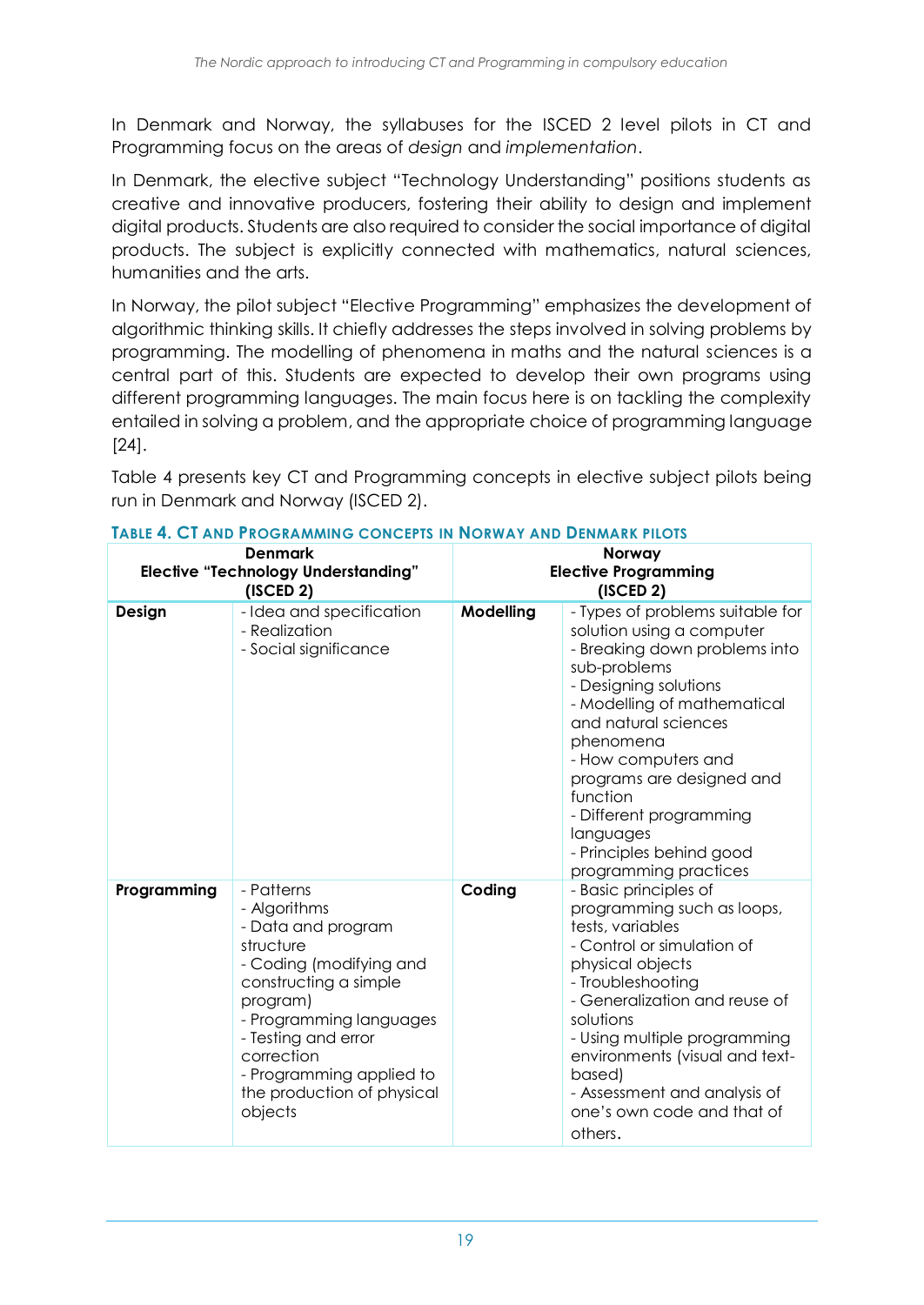### **Role of CT and Programming at upper secondary level**

The Nordic countries have a long tradition in teaching programming and computer science at upper secondary level. Although this study is dedicated to CT and Programming in compulsory schooling, the survey of MoEs also collected upper secondary data in order to complete the picture. Here is an overview.

**Finland**. Upper secondary school level (general education): the NCC course "The Algorithms of Mathematics" gives students a deeper understanding of computational thinking. A feature in the new 2016 NCC, Interdisciplinary Studies, makes provision for regional curricula and studies to further enhance students' programming skills. Upper secondary school level (vocational education): Computational thinking and Programming are integrated in some diploma programs.

**Denmark.** Grades K10-K12: Currently, programming is integrated in the subject Informatik (computer science). The future Informatik course comprises two levels (C and B) common to all secondary education streams (general upper secondary, technical, commercial), with seven generic learning goals. Both curricula may unfold differently in different streams. Informatik is a mandatory subject in the commercial stream.

**Norway**. In 2017, the Norwegian Directorate for Education launched a pilot for a new subject in upper secondary schools called "Programming and Modelling X". The syllabus for this subject includes computational thinking (algoritmisk tankegang). Programming and Modelling X should provide an introduction to algorithmic thinking and enable students to break down natural and social problems into partial problems. The course will provide an introduction to numerical methods, and compare numerical and analytical methods in mathematics. An important aspect of the subject is to foster exploration within the fields of science. The subject will provide the basis for applying creativity, critical thinking and methodology in different subjects. It will also support further studies and careers within science subjects.

**Sweden.** In upper secondary school computing courses are elective for all students [25].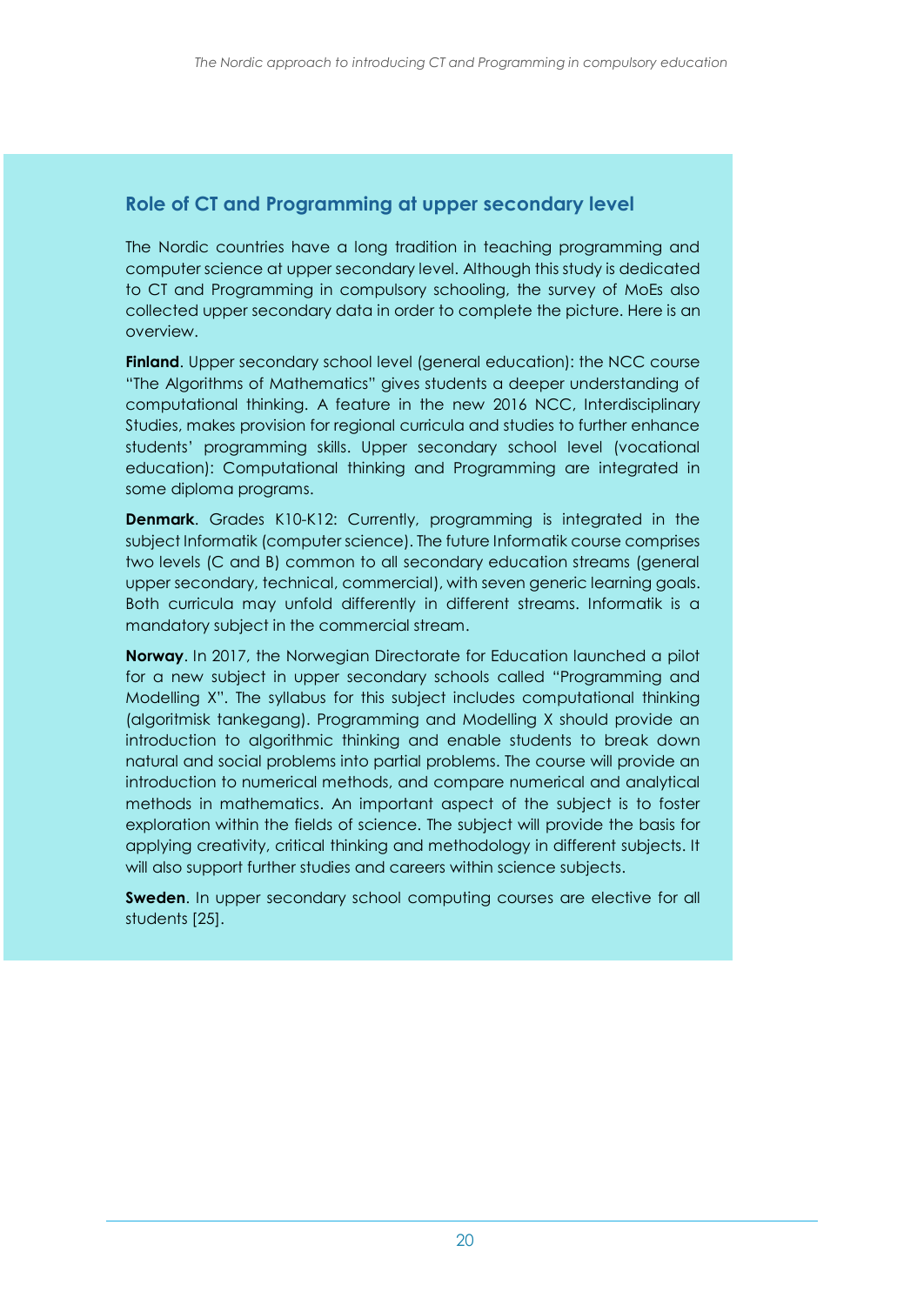## <span id="page-28-0"></span>**IN-SERVICE TEACHER TRAINING IN COMPUTATIONAL THINKING AND PROGRAMMING**

With the introduction of Computational Thinking and Programming in curriculum guidelines (Finland and Sweden) and in pilot projects (Denmark and Norway), a number of in-service teacher training initiatives are in place<sup>11</sup>. While many are being financed by MoEs and carried out by universities, industry and NGO-backed initiatives also play a key role.

From the analysis of teacher training courses mentioned in the survey and the interviews in the four countries, two main areas emerge:

- Algorithmic thinking and programming of computers (e.g. apps, simulations, video games) and physical objects (e.g. robots, embedded systems).
- Programming in visual and text-based environments.

These two dimensions clearly reflect and map against the main topics and subjects covered in school curricula (e.g. in Finland and Sweden CT and Programming is placed within Maths and Crafts/Technology respectively, focusing on virtual and physical domains). Even though in the school curricula there is a strong relation with digital competence, teacher training courses in the four countries mainly focus on CT and Programming.

[Table 5](#page-29-0) summarises the main contents and tools used within in-service training courses in Nordic countries. This picture emerged from the survey and the experts' interviews, and is discussed below.

Finland has three major training initiatives, two (Koodiaapinen MOOC and the Innokas Network) financed by the MoE, and another (Suomen Kood-Koulu) that is commercial. The Koodiaapinen MOOC [\[26;](#page-35-10) [27\]](#page-35-11) provides teacher training on algorithmic thinking and programming at all levels of the Finnish compulsory curriculum. The activities are run by the IT Trainers Association, the Innokas network, the Department of Computer Science at Helsinki University, and the Information Technology Institute at Aalto University. The Innokas Network [\[28](#page-35-12)**;** [29\]](#page-35-13) comprises 400 schools and promotes robotics and programming. Coordination of the network is the responsibility of the Department of Teacher Education at Helsinki University and the City of Espoo.

Skolverket is promoting a number of initiatives in Sweden, including a web course on basic programming knowledge, conferences and webinars. Universities offer basic programming courses for lower and upper secondary maths teachers. Vinnova, Sweden's innovation agency, has funded several projects on digital competence and programming in schools, e.g. *Computational Thinking for All*, aimed at all 50 compulsory schools in the city of Linköping [\[30\]](#page-36-0). Vinnova also funded the Trippel Helix

-

<sup>&</sup>lt;sup>11</sup> In-service teacher training is not compulsory in Nordic countries. Contents and courses are usually designed and implemented by universities and commercial companies. In recent years, training in ICT has been a major focus.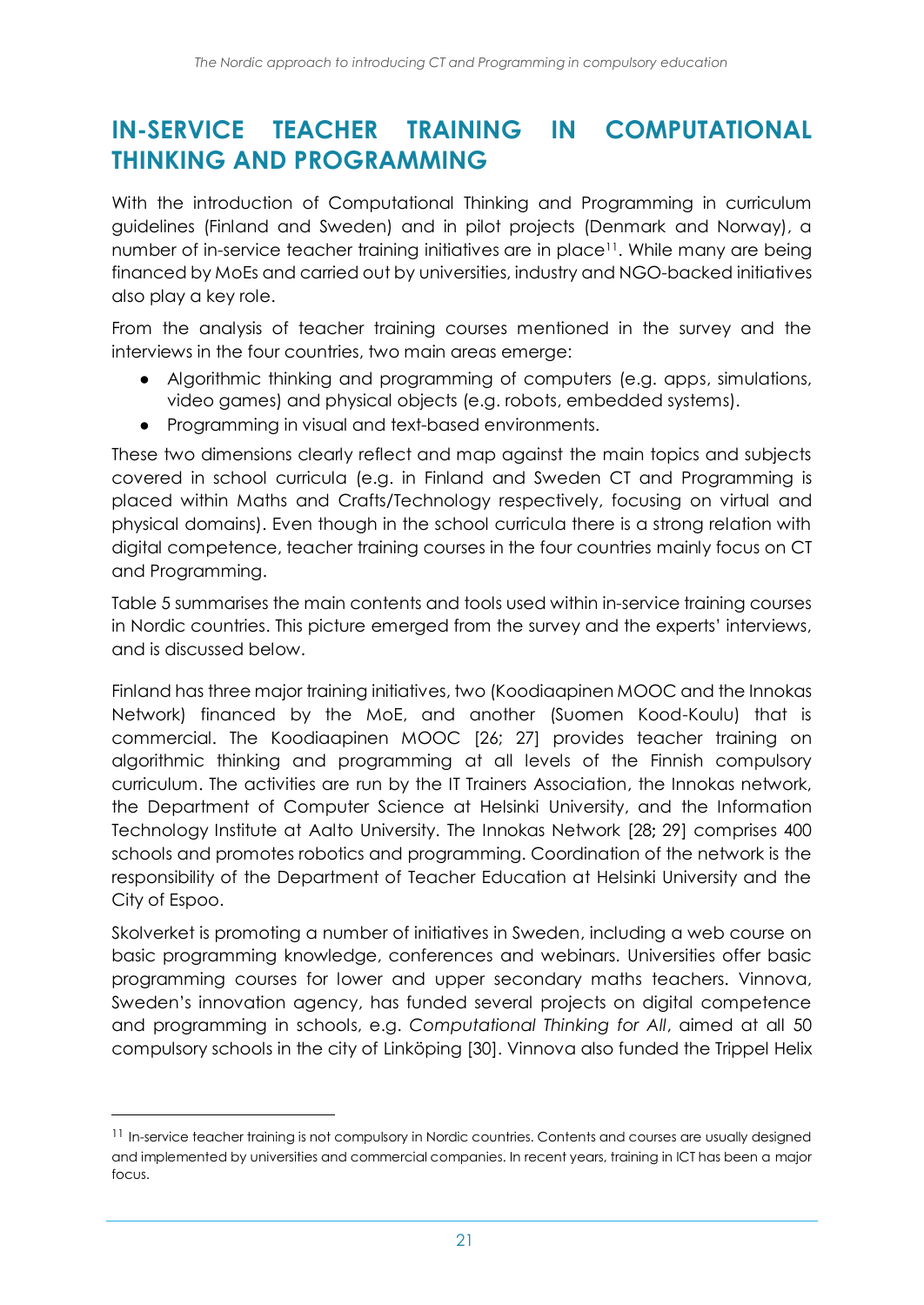Project<sup>12</sup>, aimed at getting school, industry and academia to formulate a common and achievable action plan.

|                                                                                    | <b>Denmark</b>                                                                                                      | <b>Finland</b>                                                                                                                                                                          | <b>Norway</b>                                                                                                                                  | Sweden                                                                                                                                                                                       |
|------------------------------------------------------------------------------------|---------------------------------------------------------------------------------------------------------------------|-----------------------------------------------------------------------------------------------------------------------------------------------------------------------------------------|------------------------------------------------------------------------------------------------------------------------------------------------|----------------------------------------------------------------------------------------------------------------------------------------------------------------------------------------------|
| <b>Algorithmic</b><br>thinking and<br>programming<br>of computers                  | Developing<br>video games<br>and apps<br>(loops,<br>conditionals,<br>variables,<br>events)<br>[Primary<br>teachers] | CT and basic<br>programming<br>(commands,<br>loops,<br>conditionals)<br>[Primary teachers]<br>Algorithms,<br>abstraction, logic,<br>loops, recursion,<br>lists [Lower Sec.<br>teachers] | Algorithms, loops,<br>conditionals,<br>variables and<br>functions<br>Debugging<br>Developing<br>simple simulations<br>[Lower Sec.<br>teachers] | Step by step,<br>patterns,<br>decomposition,<br>abstraction,<br>algorithms; testing<br>and troubleshooting;<br>communication and<br>collaboration<br>[Primary and<br>Lower<br>Sec. teachers] |
| <b>Algorithmic</b><br>thinking and<br>programming<br>of physical<br>objects (kits) |                                                                                                                     | Lego Mindstorms<br>Arduino<br>Robbo                                                                                                                                                     | Lego Mindstorms<br>Arduino, Drones<br>Micro:bit                                                                                                | Micro:bit                                                                                                                                                                                    |
| Programming in<br>textual<br>environments                                          |                                                                                                                     | Python<br>Racket                                                                                                                                                                        | Python<br>Java Script                                                                                                                          | Python<br>Swift Playground                                                                                                                                                                   |
| Programming in<br>visual<br>environments                                           | Scratch<br>App Inventor                                                                                             | ScratchJr<br>Scratch                                                                                                                                                                    | Scratch<br>Code Studio<br>Micro:bit                                                                                                            | ScratchJr<br>Scratch                                                                                                                                                                         |

#### <span id="page-29-0"></span>**TABLE 5. KEY TOPICS COVERED IN IN-SERVICE TRAINING COURSES**

Skolverket is promoting a number of initiatives in Sweden, including a web course on basic programming knowledge, conferences and webinars. Universities offer basic programming courses for lower and upper secondary maths teachers. Vinnova, Sweden's innovation agency, has funded several projects on digital competence and programming in schools, e.g. *Computational Thinking for All*, aimed at all 50 compulsory schools in the city of Linköping [\[30\]](#page-36-0). Vinnova also funded the Trippel Helix Project<sup>13</sup>, aimed at getting school, industry and academia to formulate a common and achievable action plan.

In Norway, *The Professional Digital Competence Framework for Teachers* document includes "algorithmic thinking" in the knowledge and skills expected of teachers [\[31,](#page-36-1)p.5]. In conjunction with the new elective course pilot on programming, the Norwegian Centre for ICT in Education provides a MOOC for teacher training on the elective course and basic programming<sup>14</sup>. Interestingly, one of the MOOC's modules

-

<sup>12</sup> http://www.trippelhelix.se

<sup>13</sup> http://www.trippelhelix.se

<sup>14</sup> http://kurs.iktsenteret.no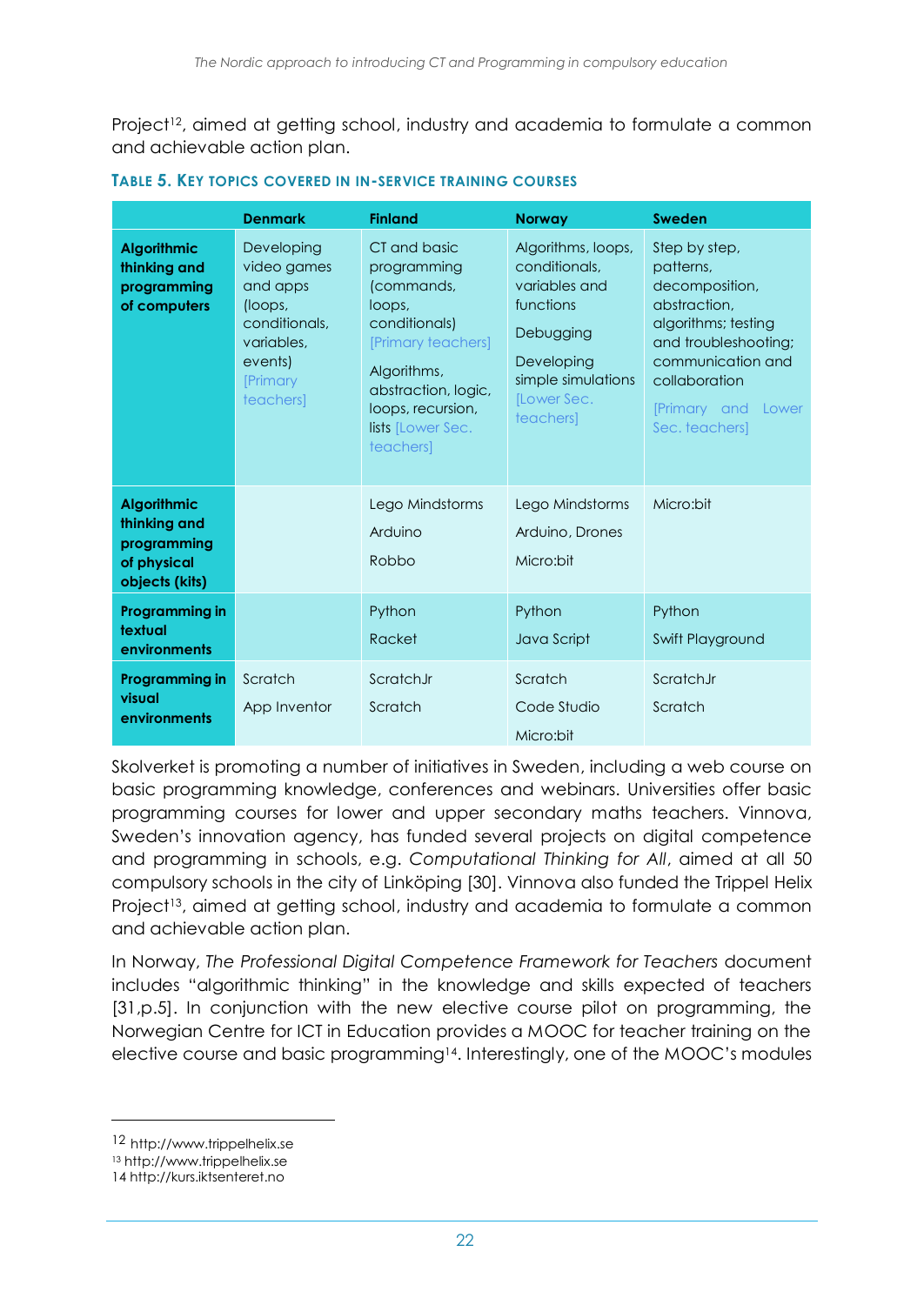features a suggestion to assess student achievement in the elective programming course via a project-based approach using an evaluation rubric.

Several Norwegian universities offer courses for in-service teachers on introducing programming at school15. The NGO Laer Kidsa Koding<sup>16</sup> provides support for teachers, including guides for different programming languages<sup>17</sup> and workshops<sup>18</sup>.

In Denmark, few institutions for teacher education have included courses addressing CT and Programming. University colleges offer pilot courses for in-service teachers' in teknologiforståelse (teachers professional digital competence including programming and coding) as part of a larger project initiated by the Ministry of Education. During the course, teachers are presented with a variety of technologies and then choose to focus on a few specific examples. Based on this, they develop a lesson plan that they then execute over the course of three weeks at school. Throughout the course activities, university college staff facilitate and actively support participants. The initiative seeks to focus on and adjust to teachers' specific knowledge, needs and practice.

Another initiative, Coding Class<sup>19</sup> is offered in an increasing number of municipalities as a kind of in-service training of teachers in primary school (K6).

**TABLE 6. TEACHER TRAINING INITIATIVES ON CT AND PROGRAMMING MENTIONED IN THE SURVEY** 

| <b>PROVIDERS</b>              | <b>DENMARK</b>                                                          | <b>NORWAY</b>                   | <b>FINLAND</b>                                               | <b>SWEDEN</b>                                                                | <b>TARGET</b>       |
|-------------------------------|-------------------------------------------------------------------------|---------------------------------|--------------------------------------------------------------|------------------------------------------------------------------------------|---------------------|
| <b>Educational</b>            | <b>National</b><br>Agency for IT<br>and Learning<br>Local<br>Government |                                 | <b>INNOKAS</b><br><b>Network</b><br>Kopiannen<br><b>MOOC</b> | Skolvertket<br>initiatives<br>Computational<br>Thinking for All<br>(Vinnova) | Primary<br>teachers |
| <b>Agencies</b>               | Denmark<br>University<br>Colleges                                       | Senter for IKT i<br>Utdanningen | Kopiannen<br><b>MOOC</b><br><b>INNOKAS</b><br><b>Network</b> | Skolverket<br>initiatives<br>Universities                                    | Lower<br>secondary  |
| <b>NGOs and</b><br>commercial | <b>Coding Class</b>                                                     | Laer<br>Kidsa Kodina            | Lear<br>kodi-koolu                                           |                                                                              | Primary<br>teachers |

Table 6 provides an overview of the initiatives presented above.

**AND IN INTERVIEWS IN THE NORDIC COUNTRIES**

In Sweden and Finland, where changes to the curriculum to include CT and Programming are already in place, existing training offers cover both primary and lower secondary teachers.

 $\overline{a}$ 

<sup>15</sup> E.g.<http://www.hioa.no/eng/Studies/TKD/Evu/Programming-for-Teachers>

<sup>16</sup> http://kidsakoder.no/skole)

<sup>17</sup> http://oppgaver.kidsakoder.no

<sup>18</sup> http://kidsakoder.no/konferanser

<sup>19</sup> <https://itb.dk/articles/fremtidens-kompetencer/coding-class>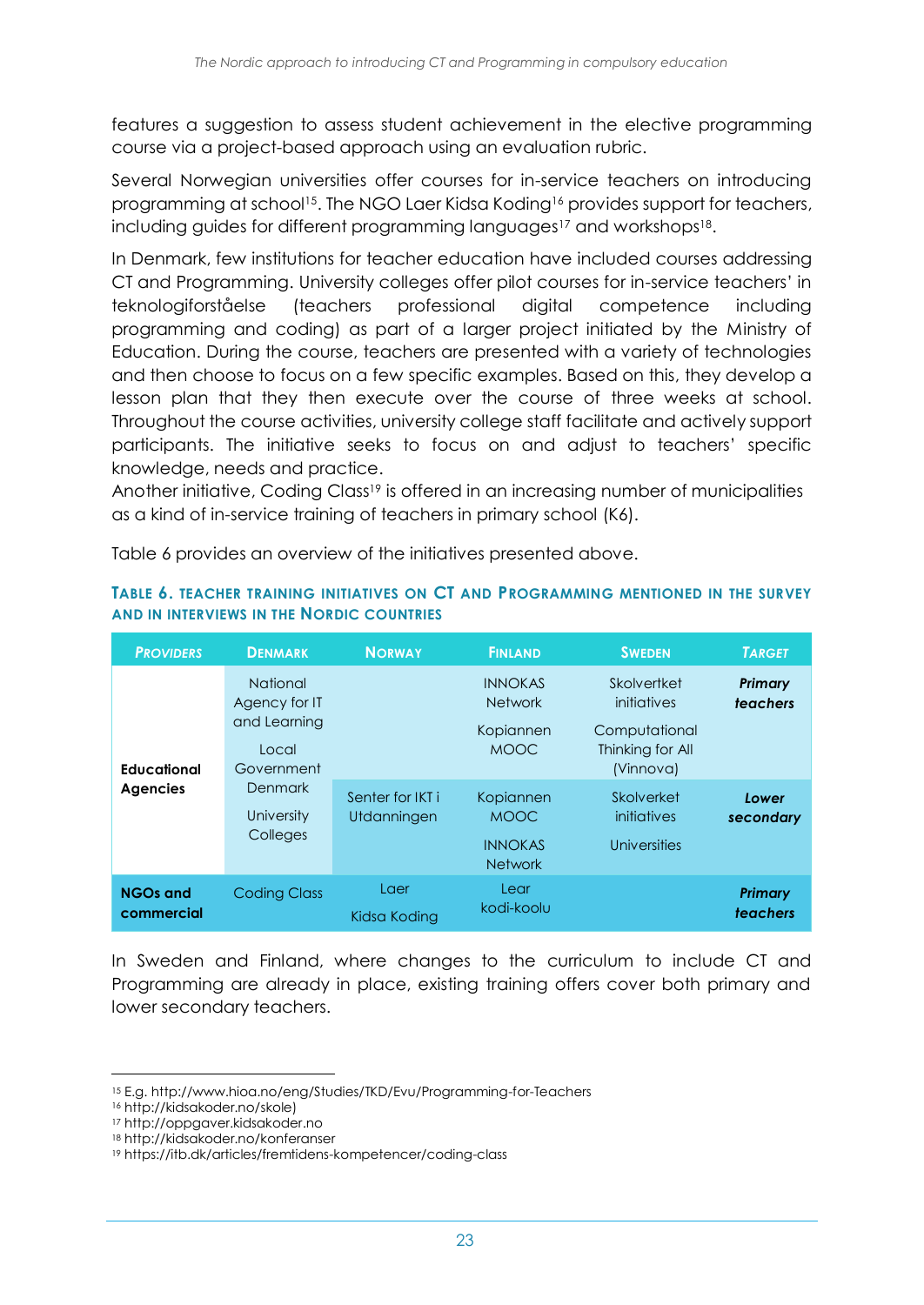In Norway, a specific teacher training initiative has been developed in conjunction with the pilot initiative for lower secondary (ISCED 2).

It is worth mentioning that there are several NGO initiatives at primary level.

The introduction of CT and Programming in the curriculum calls for major in-service teacher training initiatives to up-scale teachers' competences. In all four countries, MOOCs are used to provide a scalable solution.

While it is too early to report on the efficacy of approaches adopted for teacher training, inputs from the interview with the Finnish expert point to the following shortcomings and possibilities:

- The commitment of schools and local education authorities is important in creating the conditions (e.g. leave time, substitutions) for securing teachers' participation in training initiatives.
- The decision to adopt visual programming environments for primary school teachers is leading to successful appropriation of programming.
- Social media play a key role in disseminating good practices among teachers.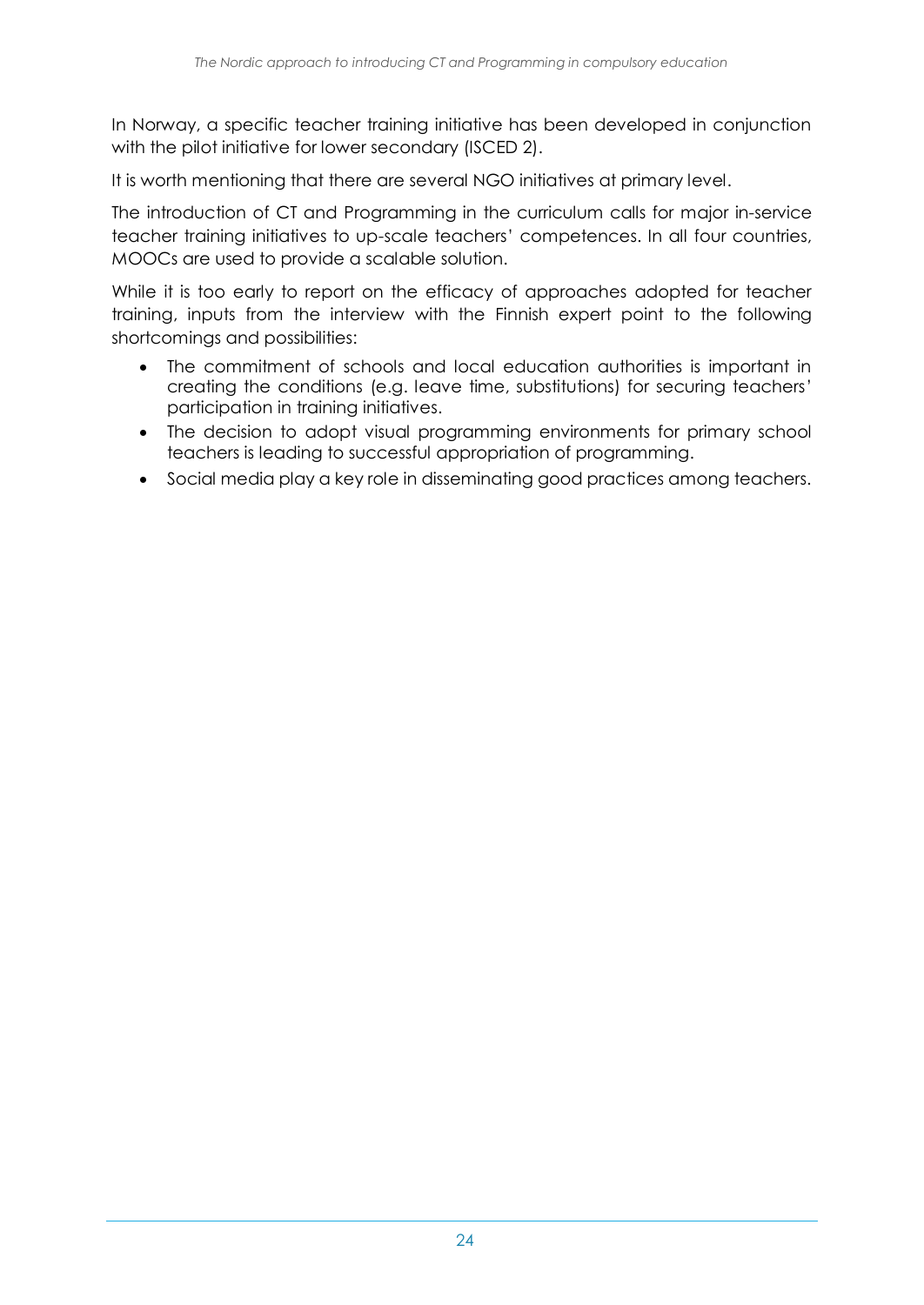### **Koodiaapinen MOOC (Finland)**

#### **Course Structure**

The course has four parallel tracks dedicated to teachers of different age groups and subject areas. Each track is composed of 5 - 8 units and is headed by a teacher from that specific grade level. This person is in charge of producing the course materials, together with short introductory and feedback videos, and helps participants during the MOOC. Moreover, each track addresses key age-appropriate activities for students in relation to the national core curriculum. Each session features an introduction to programming concepts, practical exercises, and a reflection on the role of coding in teaching. The weekly working time is about 30 minutes to 2 hours.

#### **Course contents**

- Computational thinking and basic programming concepts (such as commands, loops, and conditional statements).

- Hands-on experience with programming tools considered suitable for pupils (grades 1-2 ScratchJr; grades 3-6 Scratch; grades 7-9 Racket or Python).

- How computational thinking can be presented to students in a meaningful way so that the learning objectives of the curriculum are met.

- How the teacher's role and classroom practices are changing.

- How coding could be used in all school activities, like sports, music, art, cooking, and crafts, as well as academic subjects and STEM (science, technology, engineering, and mathematics).

#### **Course participants**

In the first edition, 511 of the 1500 teachers who enrolled in the course completed it; in the last two editions, 1300 out of the 3600 enrolled teachers completed the course. These figures indicate a high retention rate compared to other types of MOOC courses.

Source:<http://koodiaapinen.fi/mooc/>

### **Programming MOOC (Norway)**

To support the elective pilot course on programming, the Norwegian Centre for ICT in Education has developed and run a MOOC for participating teachers. This comprises a core course, plus five short courses on specific programming languages: Scratch, Code Studio, Python, JavaScript and Micro:bit. The main course provides an introduction to programming and suggested resources for teaching the elective course.

#### **Course contents**

The course consists of six modules:

- Introduction to "the programming elective course"
- Organization and student assessment in the programming elective course
- Theoretical content on the subject
- Block-based programming
- Text-based programming
- Programming of physical objects

Source:<https://kurs.iktsenteret.no/courses>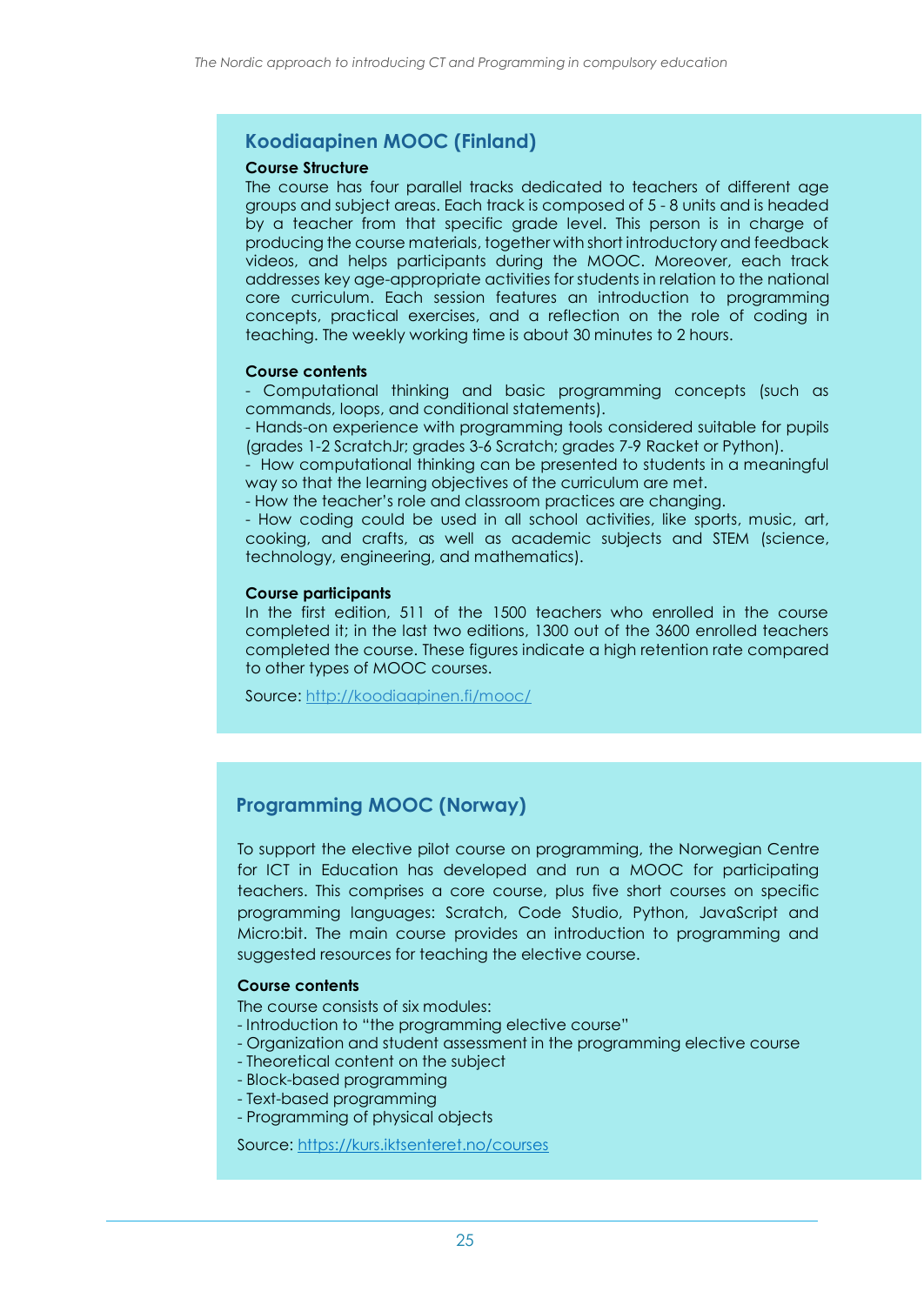### **Innokas Network (Finland)**

Innokas is a national network to promote robotics, coding and the use of ICT in education. Funded by the Finnish National Agency for Education, the network is coordinated by the Department of Teacher Education at the University of Helsinki and by the City of Espoo.

This Finnish network is designed to fuel educational reform for the learning of 21st century competences. The key question driving the Network is how to foster and support the learning of 21st century competence in practice.

The Innokas approach is a combination of the cross-disciplinary Finnish traditions in crafts, arts, science, technology, engineering, and mathematics (STEAM), and other school subjects including methods of digital fabrication, coding and robotics, hands-on learning and technology. The Innokas approach is closely related to the "maker culture".

Students are guided and encouraged to use creative planning processes, thinking skills, and engage in teamwork and in projects that cross the traditional boundaries between school subjects. A key guiding principle in the model is the comprehensive and versatile use of digital technology, both in learning and teaching and in schools' daily operational processes.

The Network has an intensive work programme, including professional training courses for teachers, nationwide coding and robotics roadshows, and nationallevel Innovation Education events.

Source: [http://www.innokas.fi](http://www.innokas.fi/) 

### **On programming – web course (Sweden)**

To support the introduction of programming in the revised curriculum, Skolverket has developed an online course to provide all staff within the school system with a basic knowledge of programming and increased awareness of programming's impact on society, both historically and today. In addition, the effort aims at giving everyone who works in Swedish school an understanding of programming in the curriculum.

The course consists of eight modules:

- 1. Programming in society, historically and today
- 2. Try programming
- 3. Curriculum
- 4. Words and concepts
- 5. Programming in school
- 6. Try on
- 7. Programming in the future
- 8. How do I go on?

The course is estimated to take approximately 16 hours.

Source:<http://www.skolverket.se/omprogrammering>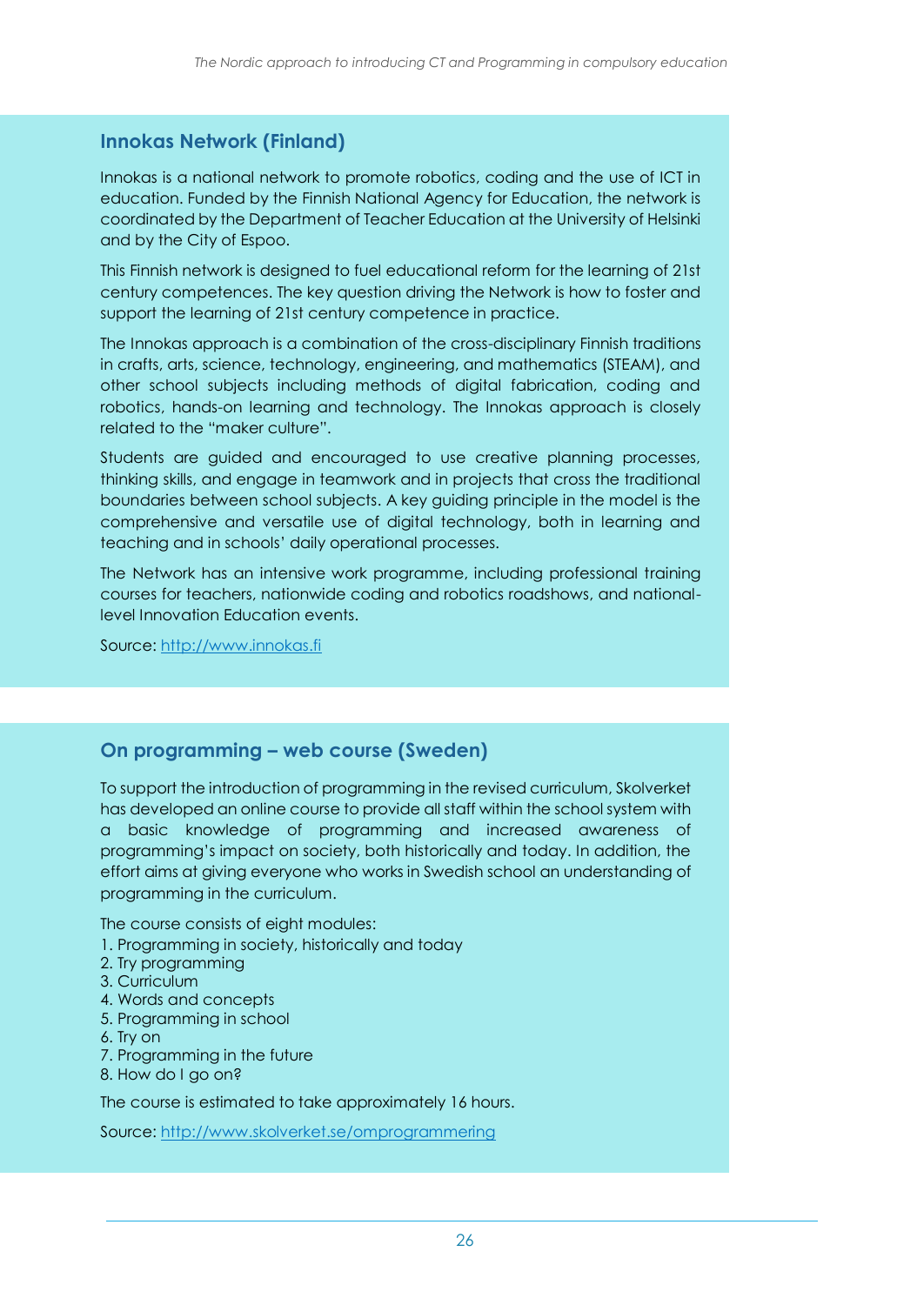# <span id="page-34-0"></span>**REFERENCES**

- <span id="page-34-1"></span>1. Adams Becker, S., Cummins, M., Freeman, A., and Rose, K. (2017). *2017 NMC Technology Outlook for Nordic Schools: A Horizon Project Regional Report*. Austin, Texas: The New Media Consortium.
- <span id="page-34-2"></span>2. Bocconi, S., Chioccariello, A., Dettori, G., Ferrari, A., Engelhardt, K. (2016). *Developing computational thinking in compulsory education – Implications for policy and practice*. EUR 28295 EN; doi:10.2791/792158.
- <span id="page-34-3"></span>3. European Commission/EACEA/Eurydice, 2017. *The Structure of the European Education Systems 2017/18: Schematic Diagrams*. Eurydice Facts and Figures. Luxembourg: Publications Office of the European Union.
- <span id="page-34-4"></span>4. Wing, J. M. (2011). *Research Notebook: Computational Thinking-What and Why?* The Link.
- <span id="page-34-5"></span>5. Wing, J. (2017). *Computational thinking's influence on research and education for all*. Italian Journal of Educational Technology, 25(2), 7–14. [https://doi.org/10.17471/2499-](https://doi.org/10.17471/2499-4324/922) [4324/922](https://doi.org/10.17471/2499-4324/922)
- <span id="page-34-6"></span>6. Tedre, M., & Denning, P. J. (2016). *The long quest for computational thinking* (pp. 120– 129). ACM Press.<https://doi.org/10.1145/2999541.2999542>
- <span id="page-34-7"></span>7. Grover, S., & Pea, R. (2018). *Computational Thinking: A competency whose time has come*. In S. Sentance, E. Barendsen, & S. Carsten (Eds.), Computer Science Education: Perspectives on Teaching and Learning in School (1st ed., pp. 19–38). Bloomsbury.
- <span id="page-34-8"></span>8. Skolverket. (2017a). *Få syn på digitaliseringen på grundskolenivå*. Skolverket. Retrieved from [https://www.skolverket.se/om-skolverket/publikationer/visa-enskild](https://www.skolverket.se/om-skolverket/publikationer/visa-enskild-publikation?_xurl_=http://www5.skolverket.se/wtpub/ws/skolbok/wpubext/trycksak/Record?k=3783)[publikation?\\_xurl\\_=http://www5.skolverket.se/wtpub/ws/skolbok/wpubext/trycksak/Re](https://www.skolverket.se/om-skolverket/publikationer/visa-enskild-publikation?_xurl_=http://www5.skolverket.se/wtpub/ws/skolbok/wpubext/trycksak/Record?k=3783) [cord?k=3783](https://www.skolverket.se/om-skolverket/publikationer/visa-enskild-publikation?_xurl_=http://www5.skolverket.se/wtpub/ws/skolbok/wpubext/trycksak/Record?k=3783)
- <span id="page-34-9"></span>9. Skolverket. (2017b). *Läroplan för grundskolan, förskoleklassen och fritidshemmet 2011* (reviderad 2017 med digital Kompetens). Retrieved from [https://www.skolverket.se/om-skolverket/publikationer/visa-enskild](https://www.skolverket.se/om-skolverket/publikationer/visa-enskild-publikation?_xurl_=http%3A%2F%2Fwww5.skolverket.se%2Fwtpub%2Fws%2Fskolbok%2Fwpubext%2Ftrycksak%2FBlob%2Fpdf3813.pdf%3Fk%3D3813)[publikation?\\_xurl\\_=http%3A%2F%2Fwww5.skolverket.se%2Fwtpub%2Fws%2Fskolbok%2F](https://www.skolverket.se/om-skolverket/publikationer/visa-enskild-publikation?_xurl_=http%3A%2F%2Fwww5.skolverket.se%2Fwtpub%2Fws%2Fskolbok%2Fwpubext%2Ftrycksak%2FBlob%2Fpdf3813.pdf%3Fk%3D3813) [wpubext%2Ftrycksak%2FBlob%2Fpdf3813.pdf%3Fk%3D3813](https://www.skolverket.se/om-skolverket/publikationer/visa-enskild-publikation?_xurl_=http%3A%2F%2Fwww5.skolverket.se%2Fwtpub%2Fws%2Fskolbok%2Fwpubext%2Ftrycksak%2FBlob%2Fpdf3813.pdf%3Fk%3D3813)
- <span id="page-34-10"></span>10. Finnish National Board of Education (2014). *National core curriculum for basic education*. Finnish National Board of Education, publications 2016:5. ISBN 978-952-13- 6004-6 (paperback).
- <span id="page-34-11"></span>11. *Recommendation of the European Parliament and of the Council of 18 December 2006 on key competences for lifelong learning*. (2006). (No. 32006H0962). Retrieved from<http://data.europa.eu/eli/reco/2006/962/oj/eng>
- <span id="page-34-12"></span>12. Digitaliseringskommissionen. (2015). *Gör Sverige i framtiden – digital kompetens* (SOU 2015:28). Retrieved from http://www.regeringen.se/49bbaa/contentassets/e0acd9a7659d4c138c6666d2d5e2 1605/gor-sverige-i-framtiden--digital-kompetens-sou-201528
- <span id="page-34-13"></span>13. European Schoolnet. (2017). *Denmark - Country Report on ICT in Education*. Retrieved from<http://www.eun.org/it/resources/country-reports>
- <span id="page-34-14"></span>14. Berge, O. (2017). *Rethinking Digital Literacy in Nordic School Curricula*. Nordic Journal of Digital Literacy, 12(01-02), 5–7. https://doi.org/10.18261/issn.1891-943x-2017-01-02-01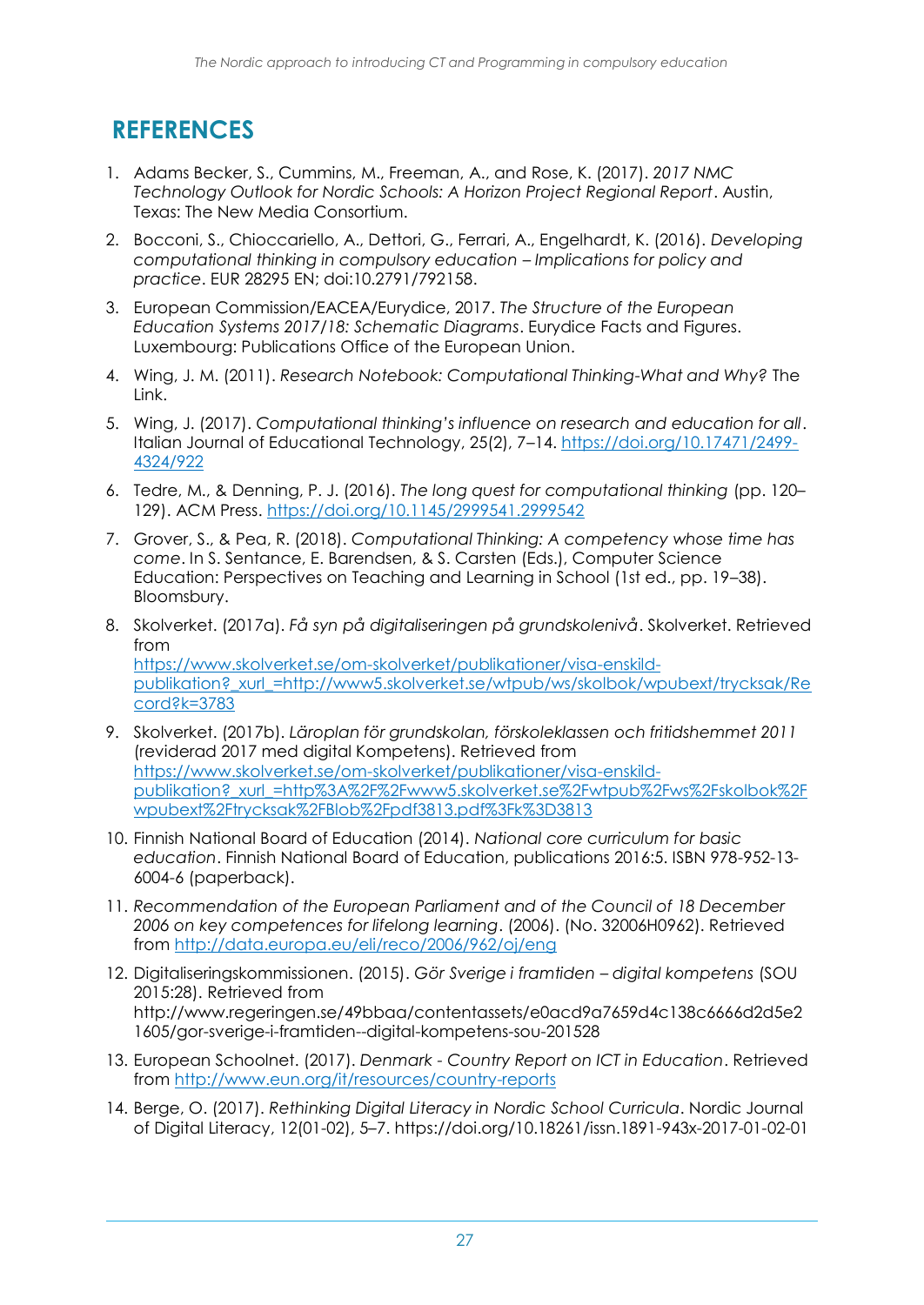- <span id="page-35-0"></span>15. NOU 2015:8. (2015). *The School of the Future Renewal of subjects and competences*. Retrieved from<https://www.regjeringen.no/en/dokumenter/nou-2015-8/id2417001/>
- <span id="page-35-1"></span>16. Finnish National Agency for Education. (2017). *Review of the 2006 Recommendation on Key Competences*. Retrieved from [https://ec.europa.eu/education/sites/education/files/kcr-consultation-427-finnish](https://ec.europa.eu/education/sites/education/files/kcr-consultation-427-finnish-agerncy-education_en.pdf)[agerncy-education\\_en.pdf](https://ec.europa.eu/education/sites/education/files/kcr-consultation-427-finnish-agerncy-education_en.pdf)
- <span id="page-35-2"></span>17. Ministry of Education Denmark. (2017). *General comments and thoughts on the Review of the Key Competences for Lifelong Learning*. Retrieved from [https://ec.europa.eu/education/sites/education/files/kcr-consultation-responses/kcr](https://ec.europa.eu/education/sites/education/files/kcr-consultation-responses/kcr-consultation-493-danish-government_en.pdf)[consultation-493-danish-government\\_en.pdf](https://ec.europa.eu/education/sites/education/files/kcr-consultation-responses/kcr-consultation-493-danish-government_en.pdf)
- <span id="page-35-3"></span>18. Heintz, F., Mannila, L., Nordén, L.-Å., Parnes, P., & Regnell, B. (2017). *Introducing Programming and Digital Competence in Swedish K-9 Education*. In V. Dagienė & A. Hellas (Eds.), *Informatics in Schools: Focus on Learning Programming* (Vol. 10696, pp. 117–128). Cham: Springer International Publishing. Retrieved from [http://link.springer.com/10.1007/978-3-319-71483-7\\_10](http://link.springer.com/10.1007/978-3-319-71483-7_10)
- <span id="page-35-4"></span>19. Swedish Government. (2017). *Nationell digitaliseringsstrategi för skolväsendet*. Retrieved from [http://www.regeringen.se/4a9d9a/contentassets/00b3d9118b0144f6bb95302f3e08d1](http://www.regeringen.se/4a9d9a/contentassets/00b3d9118b0144f6bb95302f3e08d11c/nationell-digitaliseringsstrategi-for-skolvasendet.pdf) [1c/nationell-digitaliseringsstrategi-for-skolvasendet.pdf](http://www.regeringen.se/4a9d9a/contentassets/00b3d9118b0144f6bb95302f3e08d11c/nationell-digitaliseringsstrategi-for-skolvasendet.pdf)
- <span id="page-35-5"></span>20. Ministry of Education Norway. (2017). *Framtid, fornyelse og digitalisering – digitaliseringsstrategi for grunnopplæringen 2017-202*. Retrieved from [https://www.regjeringen.no/contentassets/dc02a65c18a7464db394766247e5f5fc/kd\\_f](https://www.regjeringen.no/contentassets/dc02a65c18a7464db394766247e5f5fc/kd_framtid_fornyelse_digitalisering_nett.pdf) [ramtid\\_fornyelse\\_digitalisering\\_nett.pdf](https://www.regjeringen.no/contentassets/dc02a65c18a7464db394766247e5f5fc/kd_framtid_fornyelse_digitalisering_nett.pdf)
- <span id="page-35-6"></span>21. European Schoolnet. (2017). *Norway - Country Report on ICT in Education*. Retrieved from<http://www.eun.org/it/resources/country-reports>
- <span id="page-35-7"></span>22. Danmarks Vækstråd. (2016). *Rapport om kvali ceret arbejdskra*. Retrieved from [http://danmarksvaekstraad.dk/file/634221/Rapport\\_om\\_kvalificeret\\_arbejdskraft.pdf](http://danmarksvaekstraad.dk/file/634221/Rapport_om_kvalificeret_arbejdskraft.pdf)
- <span id="page-35-8"></span>23. Benton, L., Saunders, P., Kalas, I., Hoyles, C., & Noss, R. (2018). *Designing for learning mathematics through programming: A case study of pupils engaging with place value*. International Journal of Child-Computer Interaction. <https://doi.org/10.1016/j.ijcci.2017.12.004>
- <span id="page-35-9"></span>24. Sevik, K. (2017). *Programmering i skolen. Senter for IKT i utdanningen*. Retrieved from [https://iktsenteret.no/sites/iktsenteret.no/files/attachments/programmering\\_i\\_skolen.p](https://iktsenteret.no/sites/iktsenteret.no/files/attachments/programmering_i_skolen.pdf) [df](https://iktsenteret.no/sites/iktsenteret.no/files/attachments/programmering_i_skolen.pdf)
- 25. Rolandsson, L., & Skogh, I.-B. (2014). *Programming in School: Look Back to Move Forward.* ACM Transactions on Computing Education, 14(2), 1–25. <https://doi.org/10.1145/2602487>
- <span id="page-35-10"></span>26. Toikkanen, T., & Leinonen, T. (2017). *The Code ABC MOOC: Experiences from a Coding and Computational Thinking MOOC for Finnish Primary School Teachers*. SpringerLink, 239–248. [https://doi.org/10.1007/978-3-319-52691-1\\_15](https://doi.org/10.1007/978-3-319-52691-1_15)
- <span id="page-35-11"></span>27. Partanen, T., Mannila, L., & Poranen, T. (2016). *Learning programming online: a racketcourse for elementary school teachers in Finland*. Proceedings of the 16th Koli Calling International Conference on Computing Education Research, ACM. <https://doi.org/10.1145/2999541.2999567>
- <span id="page-35-12"></span>28. Korhonen, T., & Lavonen, J. (2017). *A New Wave of Learning in Finland: Get Started with Innovation!* SpringerLink, 447–467. [https://doi.org/10.1007/978-981-10-1673-8\\_24](https://doi.org/10.1007/978-981-10-1673-8_24)
- <span id="page-35-13"></span>29. Licht, A., Hanna, Tasiopoulou, E., & Wastiau, P. (2017). *Open Book of Educational Innovation*. European Schoolnet.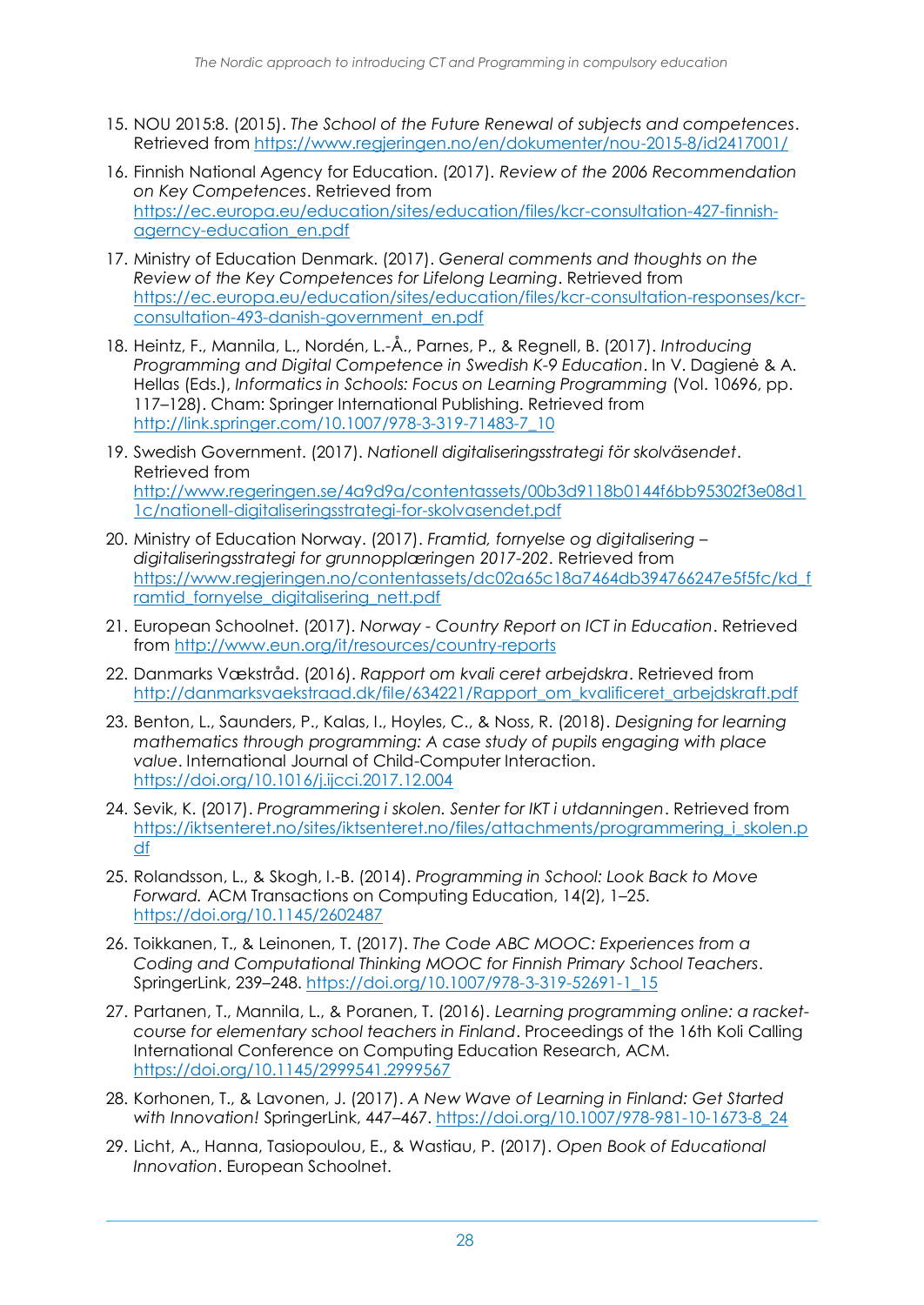- <span id="page-36-0"></span>30. Heintz, F., & Mannila, L. (2018). *Computational Thinking for All - An Experience Report on Scaling up Teaching Computational Thinking to All Students in a Major City in Sweden*. To be presented at the ACM Technical Symposium on Computer Science Education (SIGCSE), Baltimore, Maryland, USA, February 21-24, 2018. Retrieved from <http://urn.kb.se/resolve?urn=urn:nbn:se:liu:diva-141853>
- <span id="page-36-1"></span>31. Kelentric, M., Helland, K., & Arstorp, A.-T. (2017). *Professional Digital Competence Framework for Teachers*. Norwegian Centre for ICT in Education. Retrieved from [https://iktsenteret.no/sites/iktsenteret.no/files/attachments/pfdk\\_framework\\_en\\_low.p](https://iktsenteret.no/sites/iktsenteret.no/files/attachments/pfdk_framework_en_low.pdf) [df](https://iktsenteret.no/sites/iktsenteret.no/files/attachments/pfdk_framework_en_low.pdf)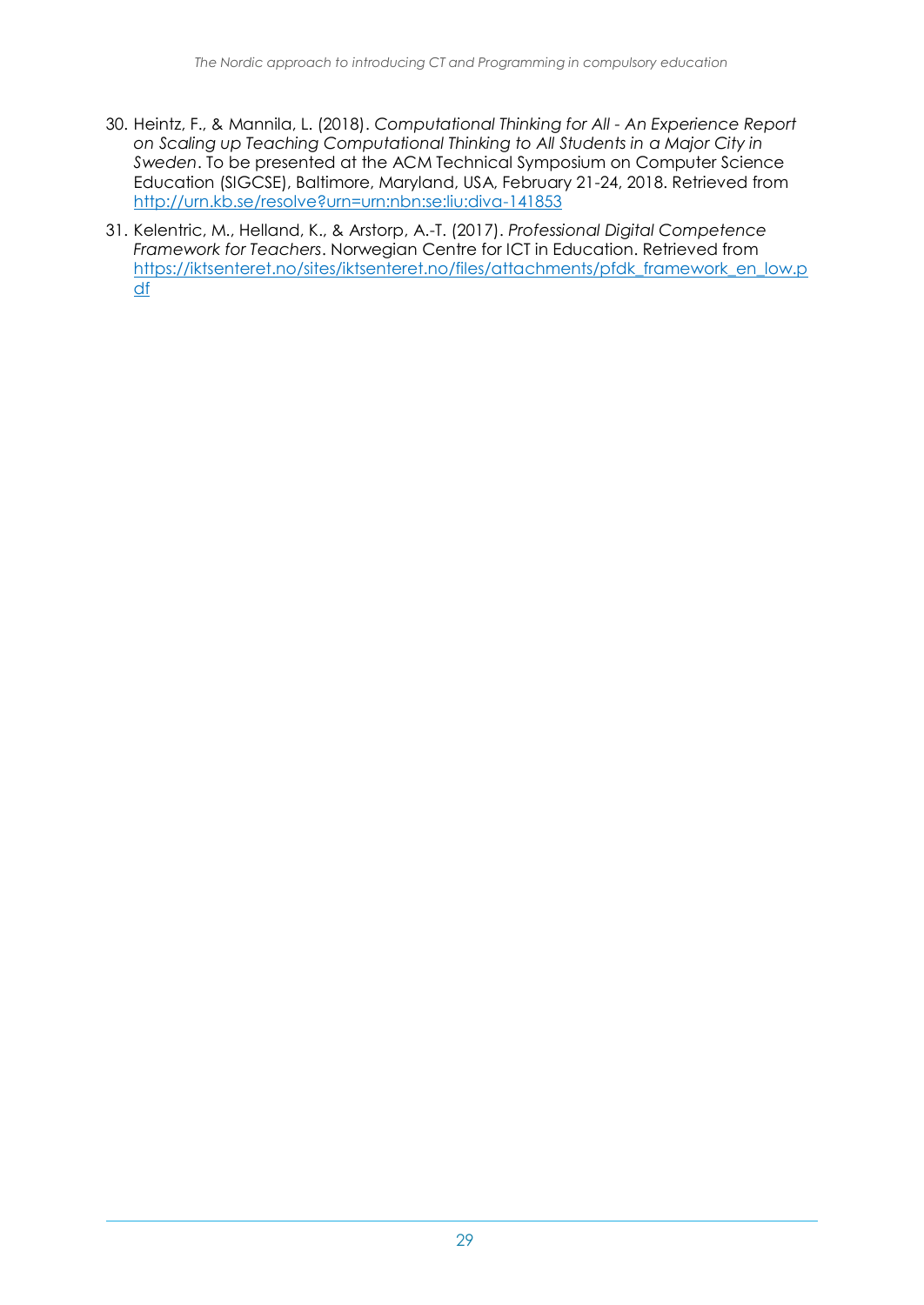# <span id="page-37-0"></span>**ANNEX 1. MINISTRIES OF EDUCATION CONTRIBUTING TO THE SURVEY**

| Country        | Organization                                        | <b>Contact person</b> | <b>Contacts</b>              |
|----------------|-----------------------------------------------------|-----------------------|------------------------------|
| <b>Denmark</b> | National Agency for IT and<br>Learning              | Kristian Kallesen     | kka@stil.dk                  |
| <b>Finland</b> | Finnish National Agency<br>for Education (EDUFI)    | Jukka Tulivuori       | jukka.tulivuori@oph.fi       |
| Norway         | Norwegian Directorate for<br>Education and Training | Kristine Sevik        | ksv@udir.no                  |
| Sweden         | Swedish National Agency<br>for Education            | Peter Karlberg        | peter.karlberg@skolverket.se |

# <span id="page-37-1"></span>**ANNEX 2. EXPERTS INVOLVED IN THE SEMI-STRUCTURED INTERVIEWS**

| Country        | Organization                                            | <b>Contact person</b> | <b>Contacts</b>                 |
|----------------|---------------------------------------------------------|-----------------------|---------------------------------|
| <b>Denmark</b> | National Agency for IT<br>and Learning                  | Kristian Kallesen     | kka@stil.dk                     |
| <b>Finland</b> | <b>Finnish National Agency</b><br>for Education (EDUFI) | Leo Pahkin            | Leo.Pahkin@oph.fi               |
| Norway         | Norwegian Directorate<br>for Education and<br>Training  | Kristine Sevik        | ksv@udir.no                     |
| Sweden         | Education Analytics AB                                  | Jan Hylén             | jan.hylen@educationanalytics.se |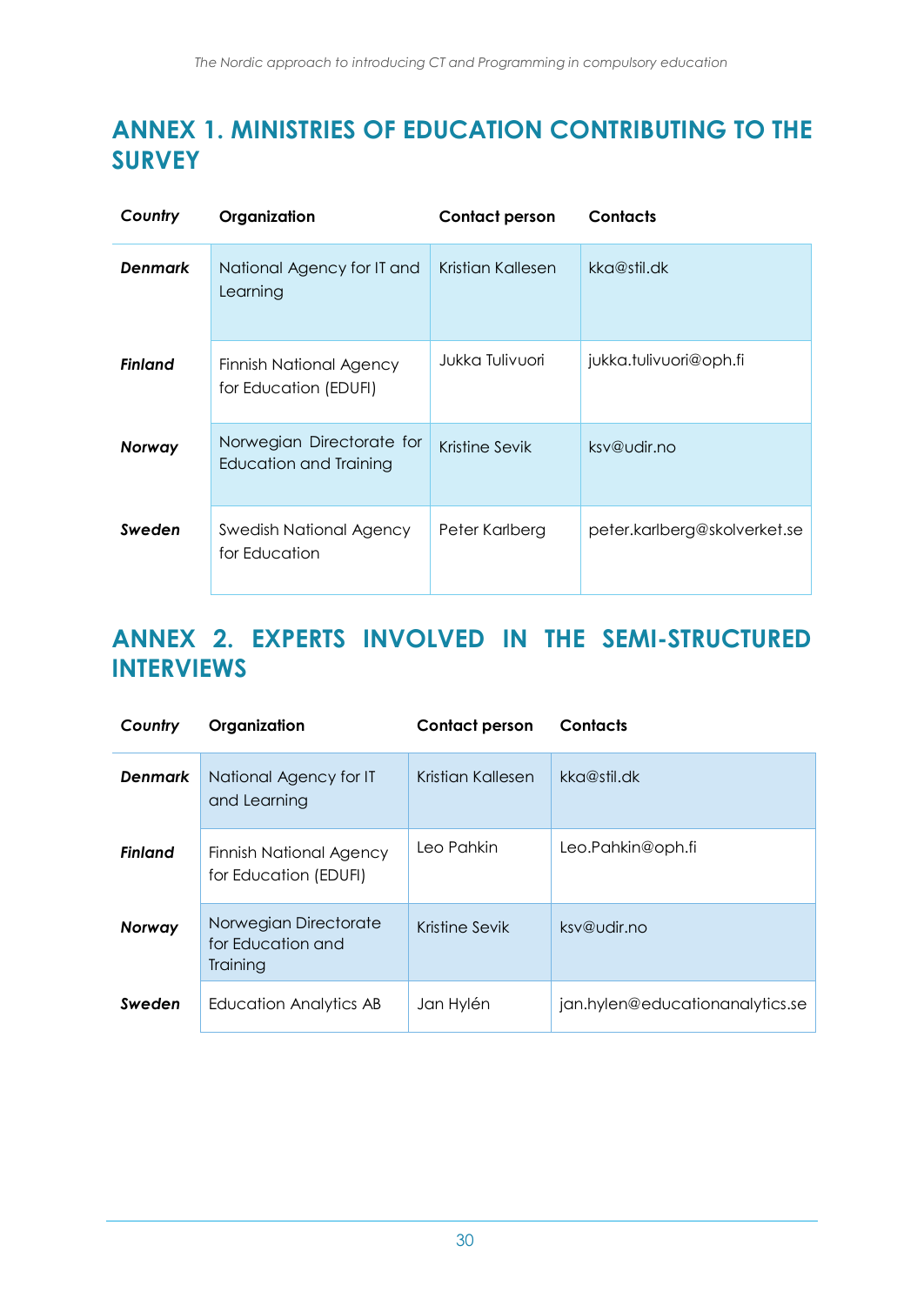# <span id="page-38-0"></span>**ANNEX 3. MEMBERS OF NORDIC@BETT2018 STEERING GROUP**

| Country        | Organization                                        | <b>Contact person</b> |
|----------------|-----------------------------------------------------|-----------------------|
| <b>Denmark</b> | National Agency for IT and Learning                 | <b>Jakob Harder</b>   |
| <b>Finland</b> | Finnish National Agency for Education               | Gun Oker-Blom         |
| <b>Norway</b>  | Norwegian Directorate for Education and<br>Training | Morten Søby           |
| Sweden         | Swedish National Agency for Education               | Peter Karlberg        |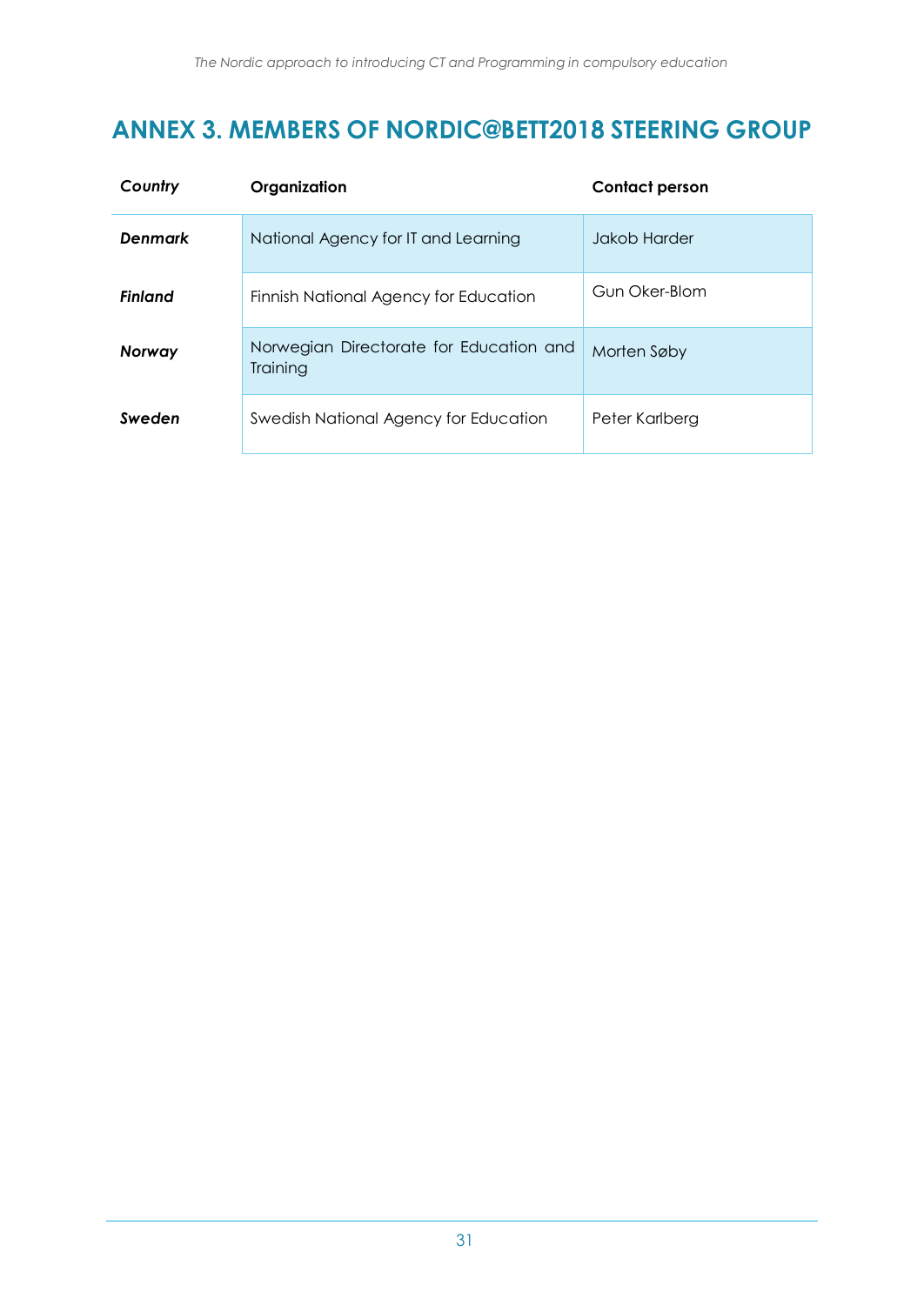# <span id="page-39-0"></span>**ANNEX 4. SINGLE STRUCTURE EDUCATION IN NORDIC COUNTRIES**

The following schema, adapted from Eurydice Country descriptions 20 , depicts similarities among the single structure education in the four countries (DK, NO, FI, SE) and guided the analysis of data collected in this study.

All four countries have adopted a single structure education for compulsory education. A common structure underlies the four systems, although there are differences in when primary school starts. For instance, compulsory education in Finland starts at the age of six although this year is still part of ISCED 0 (i.e. not included in the single structure system). By the time of preparing this short report, Sweden has also announced that, starting from autumn 2018, last year of pre-school will also become obligatory<sup>21</sup>.

Main commonalities and differences, including how grades are labelled in the four countries, are detailed below.



-

<sup>20</sup> https://webgate.ec.europa.eu/fpfis/mwikis/eurydice/index.php/Countries

<sup>&</sup>lt;sup>21</sup> The Danish parliament announced the decision of introducing pre-school class as mandatory from the autumn 2018

<https://www.skolverket.se/laroplaner-amnen-och-kurser/forskoleklass/forskoleklassen-1.202791>